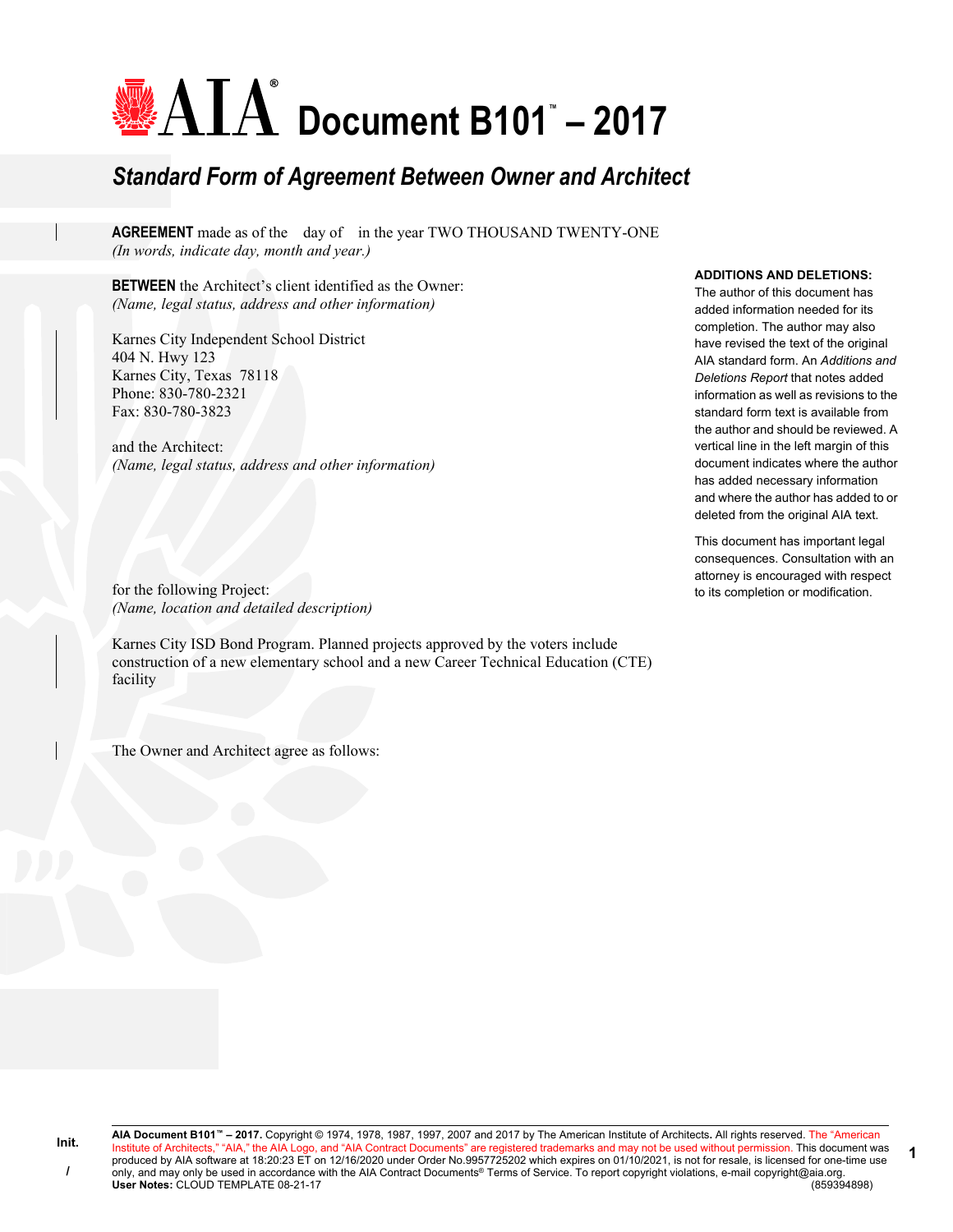#### **TABLE OF ARTICLES**

- **1 INITIAL INFORMATION**
- **2 ARCHITECT'S RESPONSIBILITIES**
- **3 SCOPE OF ARCHITECT'S BASIC SERVICES**
- **4 SUPPLEMENTAL AND ADDITIONAL SERVICES**
- **5 OWNER'S RESPONSIBILITIES**
- **6 COST OF THE WORK**
- **7 COPYRIGHTS AND LICENSES**
- **8 CLAIMS AND DISPUTES**
- **9 TERMINATION OR SUSPENSION**
- **10 MISCELLANEOUS PROVISIONS**
- **11 COMPENSATION**
- **12 SPECIAL TERMS AND CONDITIONS**
- **13 SCOPE OF THE AGREEMENT**

**NOTE**: Any reference hereinafter this one, to an AIA™ Document or any AIA Documents included in the Contract Documents shall refer to such document "as modified for this Project". In addition, any reference to AIA Documents shall all be considered to have included the Trademark "™" after the AIA reference, whether or not included in the text. The AIA Documents are registered intellectual property of the American Institute of Architects and use and amendment of such forms is permitted under license granted to Walsh Gallegos Trevino Russo & Kyle P.C. for this Project. No use may be made of this AIA document other than as Contract Documents for this Project.

### **ARTICLE 1 INITIAL INFORMATION**

**§ 1.1** This Agreement is based on the Initial Information set forth in this Section 1.1. *(For each item in this section, insert the information or a statement such as "not applicable" or "unknown at time of execution.")*

# **§ 1.1.1** The Owner's program for the Project:

*(Insert the Owner's program, identify documentation that establishes the Owner's program, or state the manner in which the program will be developed.)*

# **§ 1.1.2** The Project's physical characteristics:

*(Identify or describe pertinent information about the Project's physical characteristics, such as size; location; dimensions; geotechnical reports; site boundaries; topographic surveys; traffic and utility studies; availability of public and private utilities and services; legal description of the site, etc.)*

**AIA Document B101™ – 2017.** Copyright © 1974, 1978, 1987, 1997, 2007 and 2017 by The American Institute of Architects. All rights reserved. The "American Institute of Architects," "AIA," the AIA Logo, and "AIA Contract Documents" are registered trademarks and may not be used without permission. This document was produced by AIA software at 18:20:23 ET on 12/16/2020 under Order No.9957725202 which expires on 01/10/2021, is not for resale, is licensed for one-time use only, and may only be used in accordance with the AIA Contract Documents® Terms of Service. To report copyright violations, e-mail copyright@aia.org. **User Notes:** CLOUD TEMPLATE 08-21-17 (859394898) **2**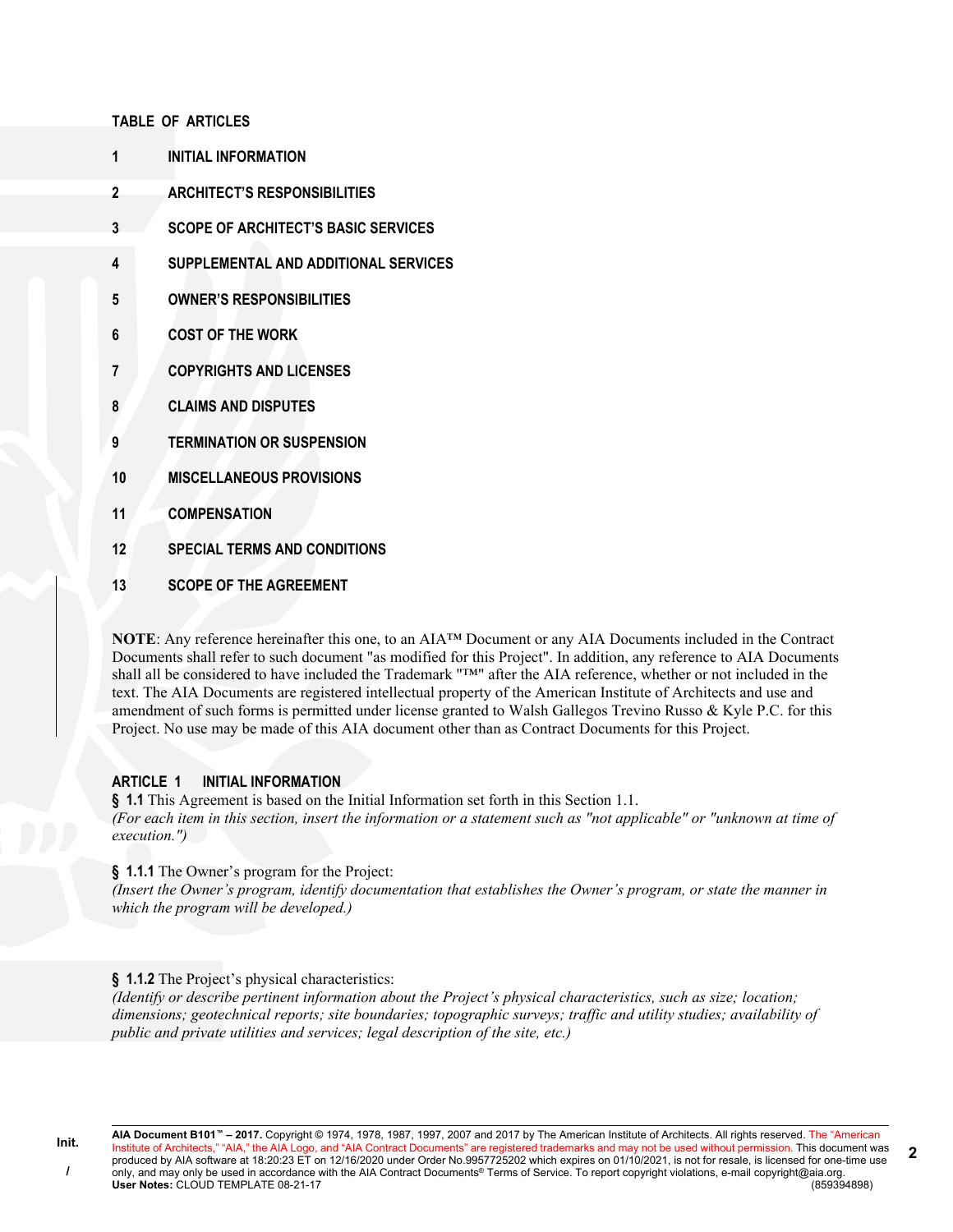**§ 1.1.3** The Owner's budget for the Cost of the Work, as defined in Section 6.1: *(Provide total and, if known, a line item breakdown.)*

**§ 1.1.4** The Owner's anticipated design and construction milestone dates:

- **.1** Design phase milestone dates, if any:
- **.2** Construction commencement date:
- **.3** Substantial Completion date or dates:
- **Other milestone dates:**

**§ 1.1.5** The Owner intends the following procurement and delivery method for the Project: *(Identify method such as competitive bid or negotiated contract, as well as any requirements for accelerated or fast-track design and construction, multiple bid packages, or phased construction.)*

**§ 1.1.6** The Owner's anticipated Sustainable Objective for the Project: *(Identify and describe the Owner's Sustainable Objective for the Project, if any.)*

**§ 1.1.6.1** If the Owner identifies a Sustainable Objective, the Owner and Architect shall complete and incorporate AIA Document E204™–2017, Sustainable Projects Exhibit, into this Agreement to define the terms, conditions and services related to the Owner's Sustainable Objective. If E204–2017 is incorporated into this agreement, the Owner and Architect shall incorporate the completed E204–2017 into the agreements with the consultants and contractors performing services or Work in any way associated with the Sustainable Objective.

**§ 1.1.7** The Owner identifies the following representative in accordance with Section 5.3: *(List name, address, and other contact information.)*

Hector Madrigal, Superintendent Karnes City Independent School District 404 N. Hwy 123 Karnes City, Texas 78118 Phone: 830-780-2321 Fax: 830-780-3823

**§ 1.1.8** The persons or entities, in addition to the Owner's representative, who are required to review the Architect's submittals to the Owner are as follows: *(List name, address, and other contact information.)*

**AIA Document B101™ – 2017.** Copyright © 1974, 1978, 1987, 1997, 2007 and 2017 by The American Institute of Architects. All rights reserved. The "American Institute of Architects," "AIA," the AIA Logo, and "AIA Contract Documents" are registered trademarks and may not be used without permission. This document was produced by AIA software at 18:20:23 ET on 12/16/2020 under Order No.9957725202 which expires on 01/10/2021, is not for resale, is licensed for one-time use only, and may only be used in accordance with the AIA Contract Documents® Terms of Service. To report copyright violations, e-mail copyright@aia.org.<br>User Notes: CLOUD TEMPLATE 08-21-17 **User Notes: CLOUD TEMPLATE 08-21-17 3**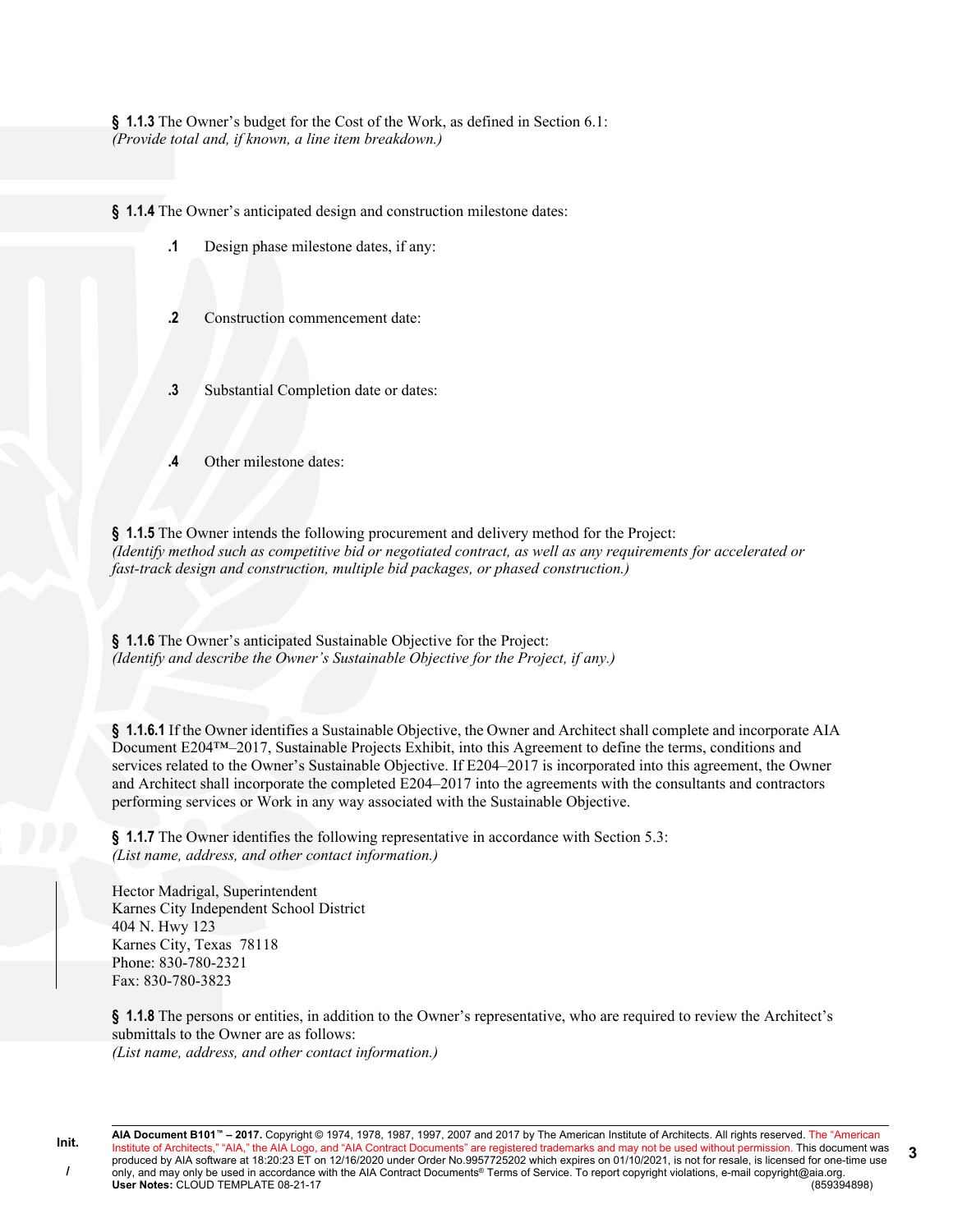**§ 1.1.9** The Owner shall retain the following consultants and contractors: *(List name, legal status, address, and other contact information.)*

**.1** Geotechnical Engineer:

**.2** Civil Engineer:

**.3** Other, if any: *(List any other consultants and contractors retained by the Owner.)*

**§ 1.1.10** The Architect identifies the following representative in accordance with Section 2.3: *(List name, address, and other contact information.)*

§ **1.1.11** The Architect shall retain the consultants identified in Sections 1.1.11.1 and 1.1.11.2: *(List name, legal status, address, and other contact information.)*

**§ 1.1.11.1** Consultants retained under Basic Services:

**.1** Structural Engineer:

**.2** Mechanical Engineer: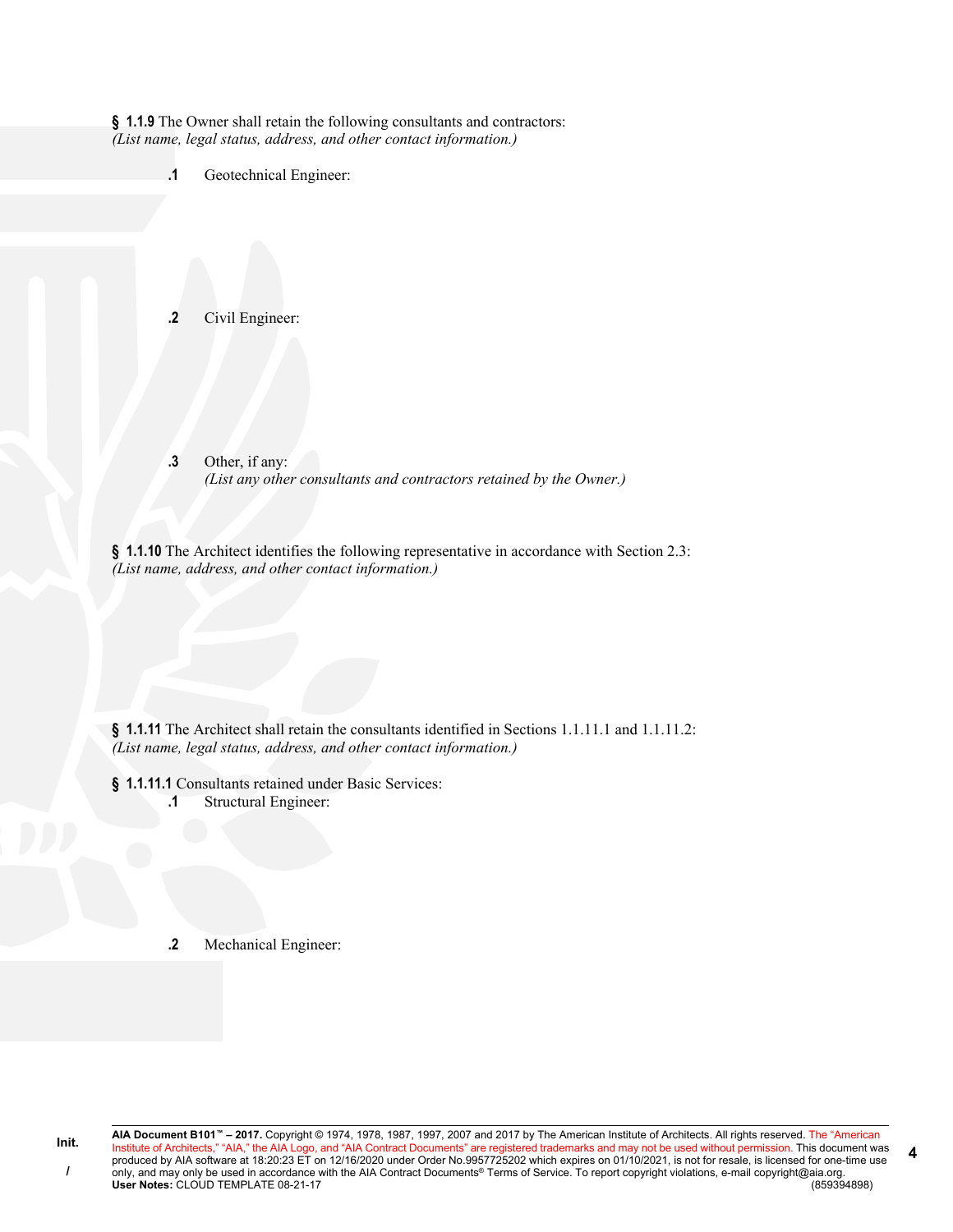**.3** Electrical Engineer:

**§ 1.1.11.2** Consultants retained under Supplemental Services:

**§ 1.1.12** Other Initial Information on which the Agreement is based:

**§ 1.2** The Owner and Architect may rely on the Initial Information. Both parties, however, recognize that the Initial Information may materially change and, in that event, the Owner and the Architect shall appropriately adjust the Architect's services, schedule for the Architect's services, and the Architect's compensation. The Owner shall adjust the Owner's budget for the Cost of the Work and the Owner's anticipated design and construction milestones, as necessary, to accommodate material changes in the Initial Information.

**§ 1.3** The parties shall agree upon protocols governing the transmission and use of Instruments of Service or any other information or documentation in digital form. The parties will use AIA Document E203™–2013, Building Information Modeling and Digital Data Exhibit, to establish the protocols for the development, use, transmission, and exchange of digital data.

**§ 1.3.1** Any use of, or reliance on, all or a portion of a building information model without agreement to protocols governing the use of, and reliance on, the information contained in the model and without having those protocols set forth in AIA Document E203™–2013, Building Information Modeling and Digital Data Exhibit, and the requisite AIA Document G202™–2013, Project Building Information Modeling Protocol Form, shall be at the using or relying party's sole risk and without liability to the other party and its contractors or consultants, the authors of, or contributors to, the building information model, and each of their agents and employees.

# **ARTICLE 2 ARCHITECT'S RESPONSIBILITIES**

**Init. /**

**§ 2.1** The Architect shall provide professional services as set forth in this Agreement. The Architect represents that it is properly licensed in the jurisdiction where the Project is located to provide the services required by this Agreement, or shall cause such services to be performed by appropriately licensed design professionals.

**§ 2.2** The Architect shall perform its services with the professional skill and care ordinarily provided by competent architects practicing under the same or similar circumstances and professional license. The Architect shall be responsible to the Owner for all costs and damages resulting from (1) defects in design, (2) non-workability of design details, (3) failure of the Architect to comply with the terms of this Agreement, and (4) errors and omissions of the Architect. Any designs, drawings or specifications prepared or furnished by Architect that contain errors, conflict or omissions will be promptly corrected by Architect at no additional cost to Owner. Owner's approval, acceptance, use of or payment for all or any part of Architect's services shall in no way alter Architect's obligations or Owner's rights hereunder. The Architect shall perform its services as expeditiously as is consistent with such professional skill and care and the orderly progress of the Project.

**§ 2.3** The Architect shall identify a representative authorized to act on behalf of the Architect with respect to the Project.

**§ 2.4** Except with the Owner's knowledge and consent, the Architect shall not engage in any activity, or accept any employment, interest or contribution that would reasonably appear to compromise the Architect's professional judgment with respect to this Project.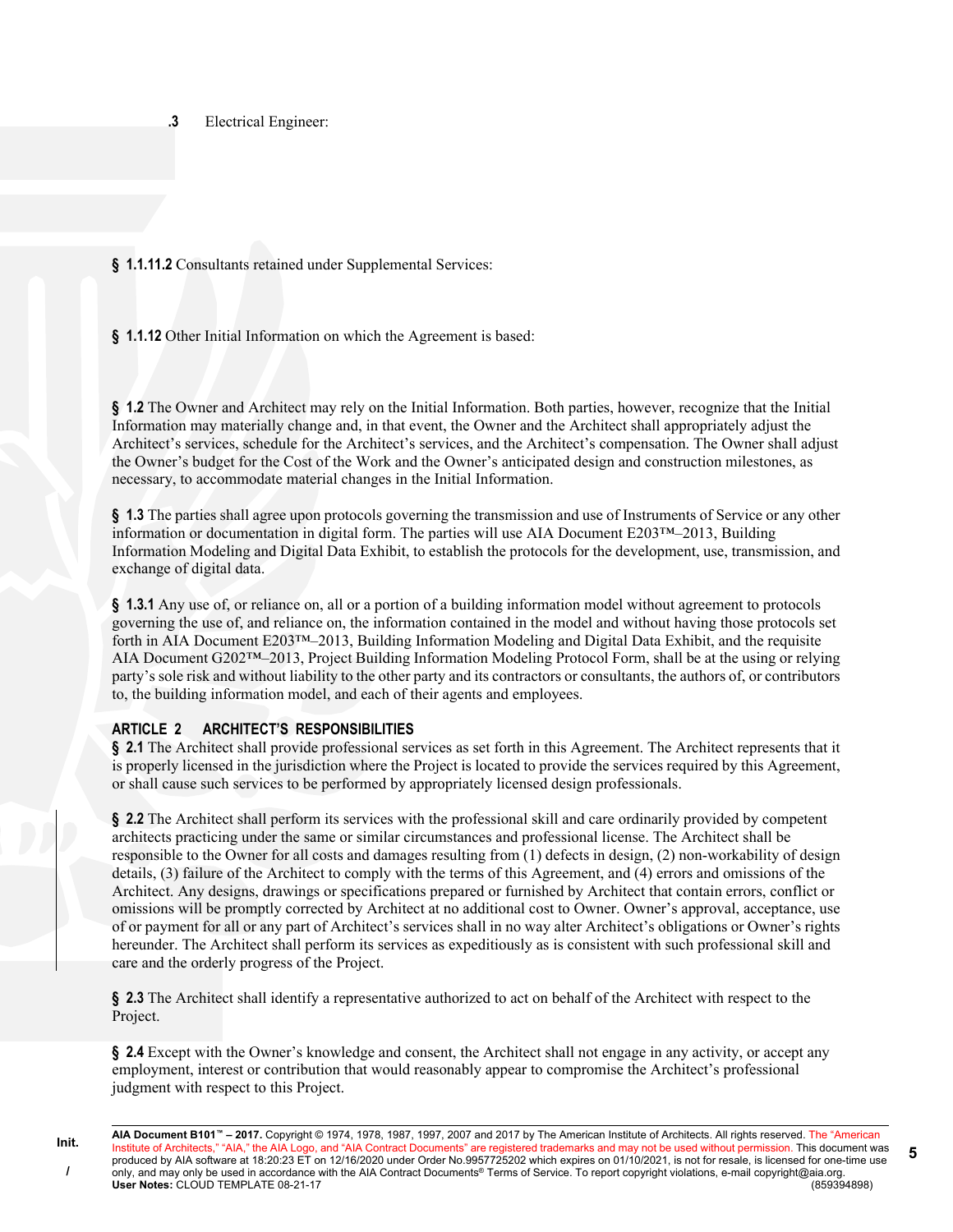**§ 2.5** The Architects shall provide and maintain in effect during the performance of the Work under the Agreement insurance of the following types and with indemnification limits not less than the amounts indicated:

| <b>Worker's Compensation:</b><br>(Including Waiver of Subrogation<br>Endorsement) | All liability arising out of Architect's employment of workers and<br>anyone for whom Architect shall be liable for Worker's<br>Compensation claims. Worker's Compensation is required and no<br>"alternative" form of insurance shall be permitted. |
|-----------------------------------------------------------------------------------|------------------------------------------------------------------------------------------------------------------------------------------------------------------------------------------------------------------------------------------------------|
| <b>Professional Liability:</b>                                                    | \$1,000,000.00 per claim and                                                                                                                                                                                                                         |
| Architect                                                                         | \$2,000,000.00 in the aggregate.                                                                                                                                                                                                                     |
| Architect's Consultants                                                           | \$1,000,000.00 per claim and                                                                                                                                                                                                                         |
|                                                                                   | \$2,000,000.00 in the aggregate.                                                                                                                                                                                                                     |
| <b>Commercial General Liability:</b>                                              |                                                                                                                                                                                                                                                      |
| Each Occurrence                                                                   | \$1,000,000.00                                                                                                                                                                                                                                       |
| General Aggregate                                                                 | \$2,000,000.00                                                                                                                                                                                                                                       |
| Personal and Advertising Injury                                                   | \$1,000,000.00 each person                                                                                                                                                                                                                           |
| <b>Automobile Liability</b>                                                       | $$1,000,000.00$ combined single limit                                                                                                                                                                                                                |
| Excess Umbrella Liability                                                         | \$5,000,000.00                                                                                                                                                                                                                                       |

- **.1** The required insurance must be written by a company authorized to do business in Texas at the time the policy is issued. In addition, the company must be acceptable to the Owner. The Owner's Representative will contact the State Board of Insurance to confirm that the issuing companies are authorized to issue such policies in the State of Texas.
- **.2** The Commercial General Liability and Automobile policies issued in the name of Architect shall also name the Owner as additional insured. Evidence of additional insured status will be provided to Owner by providing a copy of the endorsement being utilized to effect the additional and shall be subject to the Owner's reasonable approval.
- **.3** It is the intent of the parties to this Agreement that all coverage provided herein shall be primary to and shall seek no contribution for all insurance available to Owner, with Owner's insurance being excess, secondary and non-contributing and shall apply to both ongoing and completed operations. The Commercial General Liability coverage shall be endorsed to provide such primary and non-contributing liability.
- **.4** Architect shall have its insurance carrier(s) furnish to Owner insurance certificates in form satisfactory to Owner specifying the types and amounts of coverage in effect, the expiration dates of each policy, a statement that no insurance will be canceled or materially changed while the Work is in progress without thirty (30) calendar days prior written notice to Owner, and a statement that, except for professional liability insurance and worker's compensation insurance, the Owner is named as additional insured. Architect shall permit Owner to examine the insurance policies, or at Owner's option, Architect shall furnish Owner with copies, certified by the carrier(s), of insurance policies required. If Architect neglects or refuses to provide any insurance required herein, or if any insurance is canceled, Owner may, but shall not be obligated to, procure such insurance at Architect's expense.
- **.5** Insurance provided pursuant to this Section shall be considered a part of the Architect's basic services and shall not be a Reimbursable Expense within the scope of Section 11.8, or other provisions of this Agreement.

### *(Paragraphs deleted)*

**§ 2.6** The Architect shall provide a design which when constructed in accordance with the Contract Documents will comply with all applicable federal, state and local laws, statutes, ordinances, rules, regulations orders and other legal requirements including but not limited to all zoning restrictions or requirements of record, building, occupancy, environmental, disabled person accessibility and land use laws, requirements regulations and ordinances relating to the construction use and occupancy of the Project ("Governmental Requirements") existing on the date of this Agreement and which may be enacted prior to Owner's approval of completed Construction Documents. Architect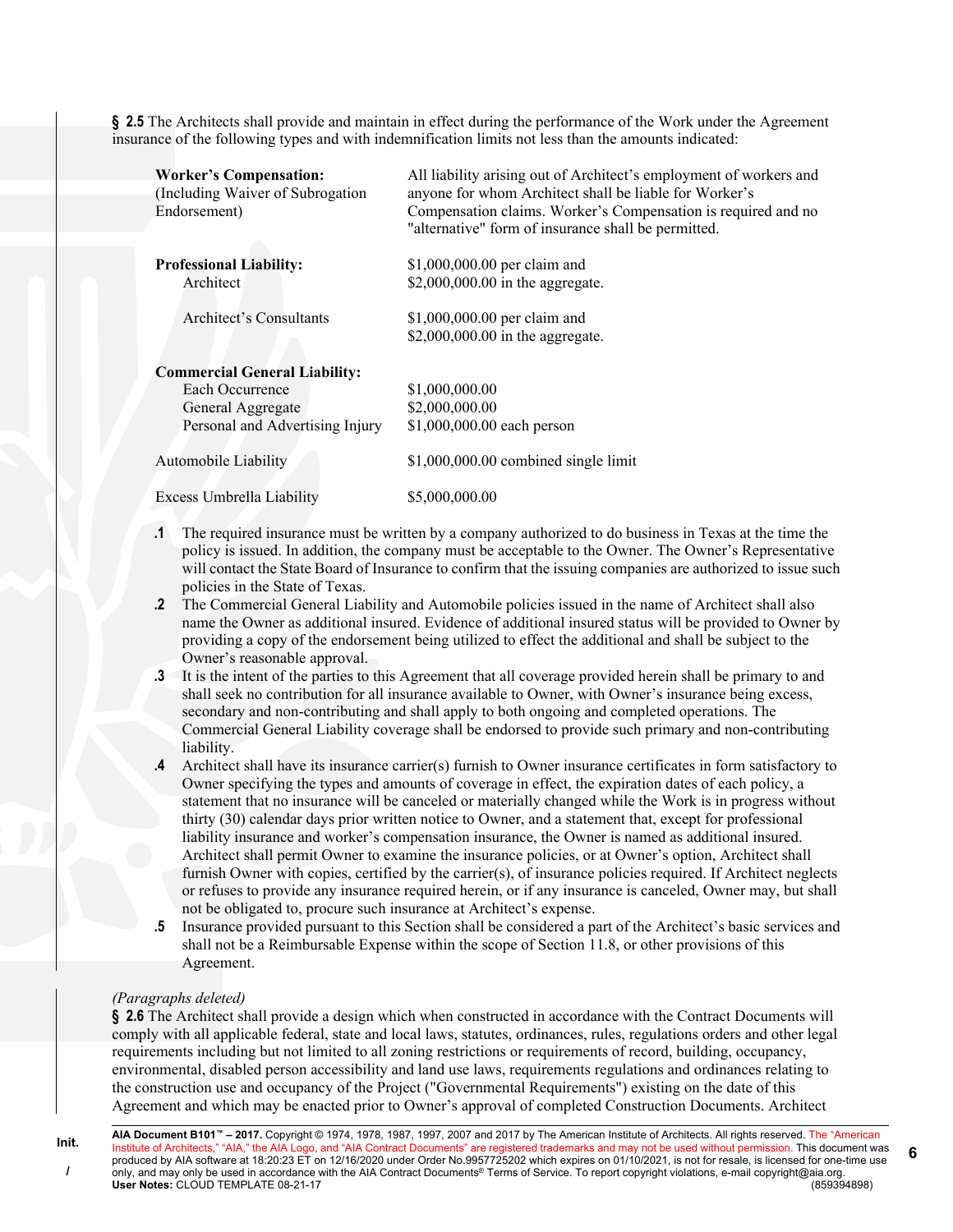shall use its best efforts to avoid incorporating into the Project design elements that would give rise to code interpretation questions and to discuss in advance all such situations with the Owner.

**§ 2.7** The Architect represents to Owner that all Design Documents, Contract Documents and other documents prepared and issued by Architect pursuant to this Agreement will be of good quality, free from substantial defects, and in conformance with and satisfying all applicable federal, state, municipal and local ordinances, codes, and other governmental requirements and shall be fit for the particular purpose intended thereby. Architect shall notify the Owner in a prompt and timely manner of any discovered discrepancies inconsistencies or missing information necessary to provide reasonably accurate and complete documents. Failure to so notify Owner will be considered a breach of the standard of professional practice set forth in this Agreement.

**§ 2.8** Notwithstanding any provision of this Article to the contrary, services made necessary as a result of the Architect's failure to timely provide accurate or complete information, approvals or clarifications, or to timely render a decision, shall be considered Basic Services.

# **ARTICLE 3 SCOPE OF ARCHITECT'S BASIC SERVICES**

**§ 3.1** The Architect's Basic Services consist of those described in this Article 3 and include usual and customary structural, mechanical, electrical and civil engineering services. Services not set forth in this Article 3 are Supplemental or Additional Services.

**§ 3.1.1** The Architect shall manage the Architect's services, consult with Owner, research applicable design criteria, attend Project meetings, communicate with members of the Project team, and report progress to the Owner.

**§ 3.1.2** The Architect shall coordinate its services with those services provided by the Owner and the Owner's consultants. The Architect shall be entitled to rely on, and shall not be responsible for, the accuracy, completeness, and timeliness of, services and information furnished by the Owner and the Owner's consultants. The Architect shall provide prompt written notice to the Owner if the Architect becomes aware of any error, omission, or inconsistency in such services or information.

**§ 3.1.3** As soon as practicable after the date of this Agreement, the Architect shall submit for the Owner's approval a schedule for the performance of the Architect's services. The schedule initially shall include anticipated dates for the commencement of construction and for Substantial Completion of the Work as set forth in the Initial Information. The schedule shall include allowances for periods of time required for the Owner's review, for the performance of the Owner's consultants, and for approval of submissions by authorities having jurisdiction over the Project. Once approved by the Owner, time limits established by the schedule shall not, except for reasonable cause, be exceeded by the Architect or Owner. With the Owner's approval, the Architect shall adjust the schedule, if necessary, as the Project proceeds until the commencement of construction.

**§ 3.1.4** The Architect shall not be responsible for an Owner's directive or substitution, or for the Owner's acceptance of non-conforming Work, made or given without the Architect's written approval.

**§ 3.1.5** The Architect shall contact governmental authorities required to approve the Construction Documents and entities providing utility services to the Project. The Architect shall respond to applicable design requirements imposed by those authorities and entities. Any changes required by governmental authorities, if approved by the Owner, shall be made by the Architect at no additional cost to the Owner.

**§ 3.1.6** The Architect shall be responsible for filing documents required for the approval of governmental authorities having jurisdiction over the Project, subject to review and approval of the Owner.

### **§ 3.1.7** [Paragraph Deleted]

**§ 3.1.8** The Architect shall furnish services of geotechnical engineers as required for the Project which may include but are not limited to test borings, test pits, determinations of soil bearing values, percolation tests, evaluations of hazardous materials, ground corrosion tests and resistivity tests, including necessary operations for anticipating subsoil conditions, with reports and appropriate recommendations. The Architect shall be reimbursed by the Owner for the Architect's cost for such services.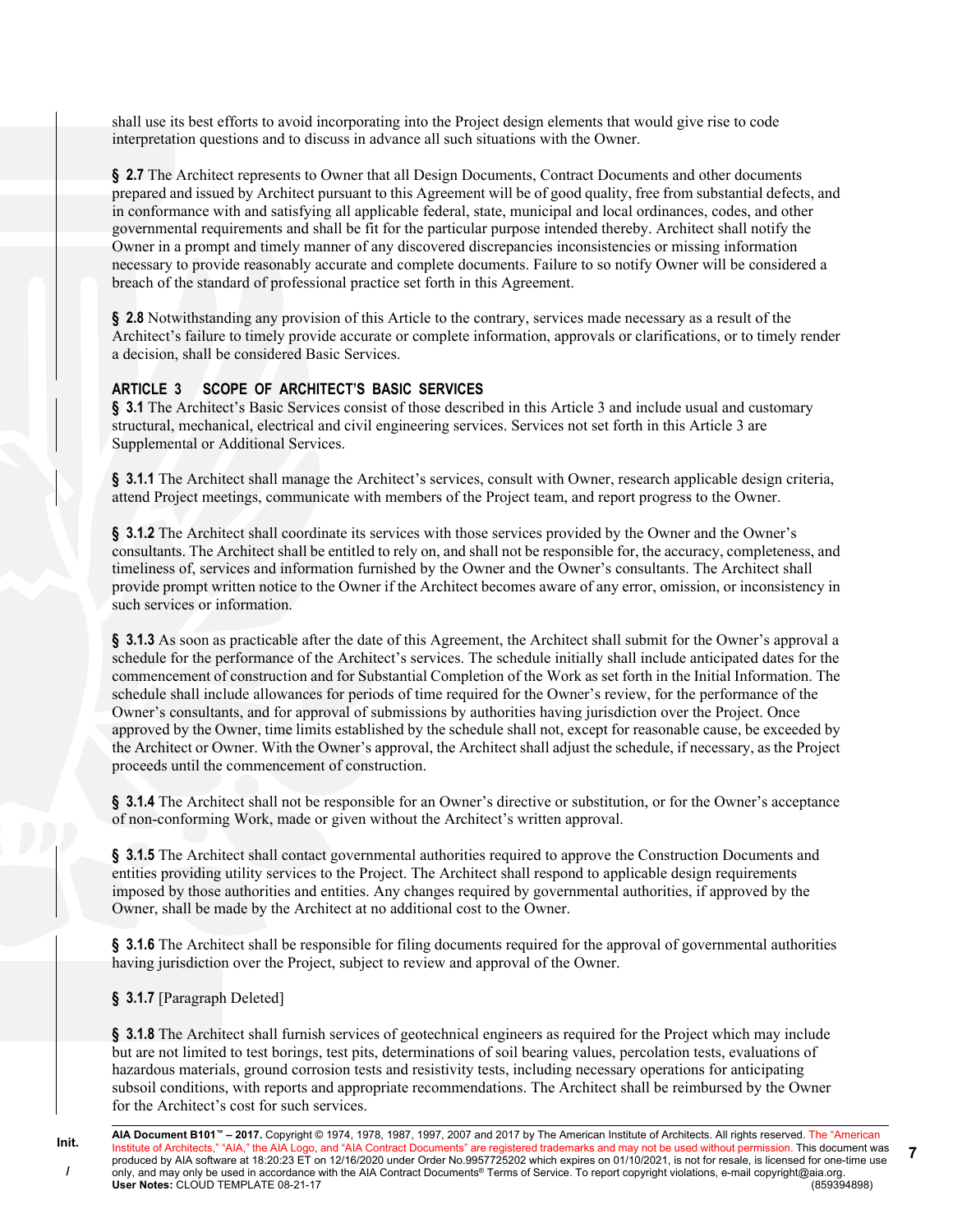**§ 3.1.9** When the services under this Agreement include contract administration services, the General Conditions of the Contract for Construction shall be AIA Document A201-2017. A copy of the AIA Document A201-2017 shall be delivered to the Architect upon execution of this Agreement.

**§ 3.1.10** Notwithstanding any other provision of the Agreement, the following are Services of the Architect fully compensated under Section 11.1 as Basic Services:

- **.1** The time period during which the Architect's duty to provide Basic Services shall include that time necessary to correct any defective work caused by defects, errors or omissions of the Architect during any phase of construction. Such services shall be performed by the Architect at no additional charge, either in fee or expenses.
- **.2** The Architect shall be responsible for retaining all necessary consultants to execute Architect's scope of work. Such consultants shall be professionals licensed by the State of Texas to practice the building discipline for which they are retained on the Project. Consultants required by the Architect shall at a minimum be required to make on-site visits and observations during those periods when work they have designed is being constructed.
- **.3** The Architect shall require the Contractor and its subcontractors to maintain a set of record drawings to be furnished to the Owner in reproducible form upon Substantial Completion of the Project. The Architect shall cause the Contractor to provide all warranty documents and Owner operation manuals required by the Contract Documents. The Architect shall review the record drawings, warranties, and operation manuals for conformance with the Contract Documents and shall deliver the record drawings, warranties, and operation manuals to the Owner by written transmittal.
- **.4** The Architect shall be responsible for reporting all known building deficiencies to the Contractor for a period of one (1) year after the date of Substantial Completion. In addition, the Architect shall monitor the progress of corrections and furnish the Owner with written notification of completed corrections. The one (1) year period shall be extended to portions of the Work first completed after the date of Substantial Completion by the period of time between Substantial Completion and the actual completion of such Work. The obligations under this Section shall survive acceptance of the Work by the Owner.

### **§ 3.2 Schematic Design Phase Services**

**§ 3.2.1** The Architect shall review the program and other information furnished by the Owner, and shall review laws, codes, and regulations applicable to the Architect's services.

**§ 3.2.2** The Architect shall prepare a preliminary evaluation of the Owner's program, schedule, budget for the Cost of the Work, Project site, the proposed procurement and delivery method, and other Initial Information, each in terms of the other, to ascertain the requirements of the Project. The Architect shall notify the Owner of (1) any inconsistencies discovered in the information, and (2) other information or consulting services that may be reasonably needed for the Project.

**§ 3.2.3** The Architect shall present its preliminary evaluation to the Owner and shall discuss with the Owner alternative approaches to design and construction of the Project. The Architect shall reach an understanding with the Owner regarding the requirements of the Project.

**§ 3.2.4** Based on the Project requirements agreed upon with the Owner, the Architect shall prepare and present, for the Owner's approval, a preliminary design illustrating the scale and relationship of the Project components.

§ 3.2.5 Based on the Owner's approval of the preliminary design, the Architect shall prepare Schematic Design Documents for the Owner's approval. The Schematic Design Documents shall consist of drawings and other documents including a site plan, if appropriate, and preliminary building plans, sections and elevations; and may include some combination of study models, perspective sketches, or digital representations. Preliminary selections of major building systems and construction materials shall be noted on the drawings or described in writing.

**§ 3.2.5.1** The Architect shall consider sustainable design alternatives, such as material choices and building orientation, together with other considerations based on program and aesthetics, in developing a design that is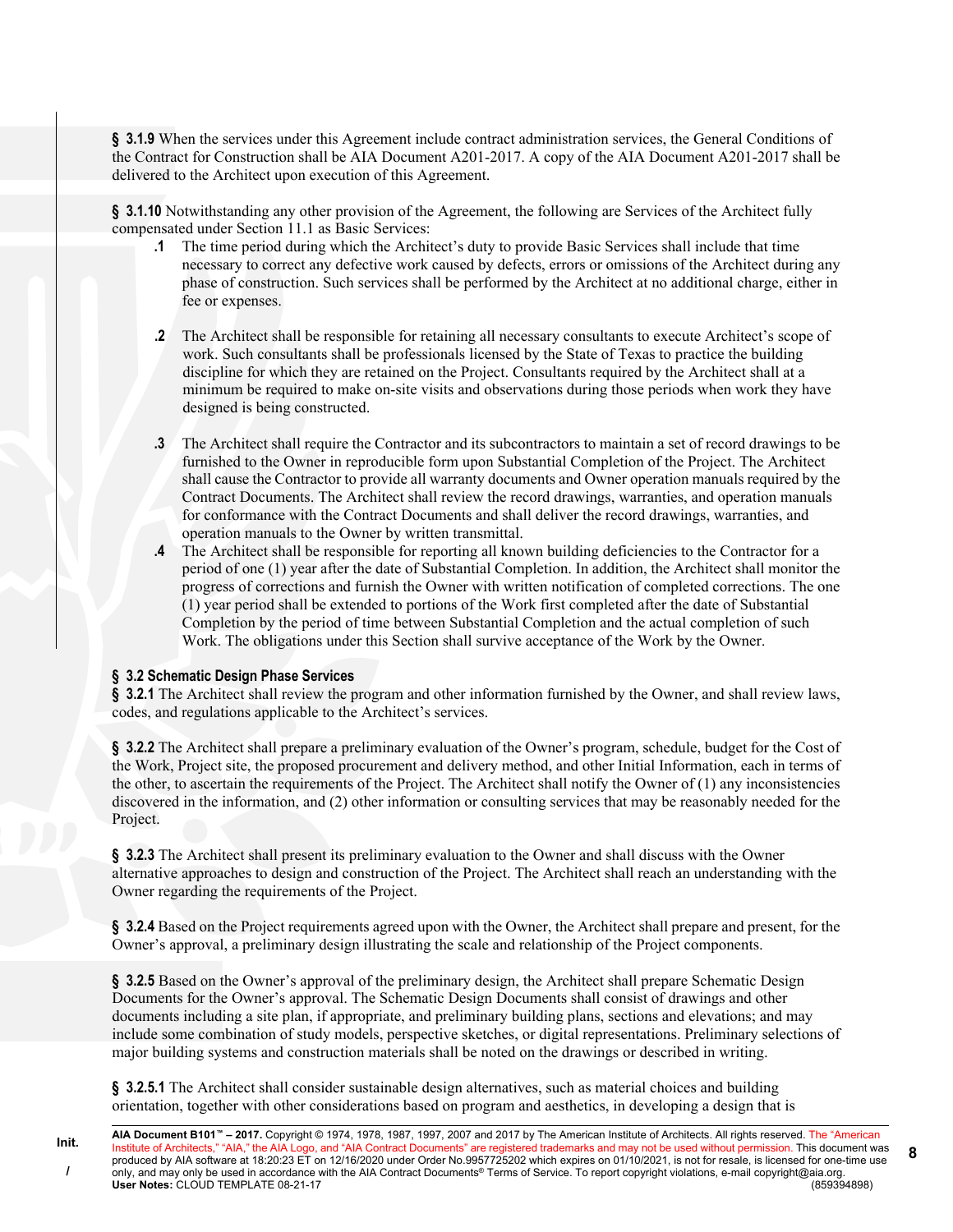consistent with the Owner's program, schedule and budget for the Cost of the Work. The Owner may obtain more advanced sustainable design services as a Supplemental Service under Section 4.1.1.

**§ 3.2.5.2** The Architect shall consider the value of alternative materials, building systems and equipment, together with other considerations based on program and aesthetics, in developing a design for the Project that is consistent with the Owner's program, schedule, and budget for the Cost of the Work.

**§ 3.2.6** The Architect shall submit to the Owner an estimate of the Cost of the Work prepared in accordance with Section 6.3.

**§ 3.2.7** The Architect shall submit the Schematic Design Documents to the Owner, and request the Owner's approval.

# **§ 3.3 Design Development Phase Services**

**§ 3.3.1** Based on the Owner's approval of the Schematic Design Documents, and on the Owner's authorization of any adjustments in the Project requirements and the budget for the Cost of the Work, the Architect shall prepare Design Development Documents for the Owner's approval. The Design Development Documents shall illustrate and describe the development of the approved Schematic Design Documents and shall consist of drawings and other documents including plans, sections, elevations, typical construction details, and diagrammatic layouts of building systems to fix and describe the size and character of the Project as to architectural, structural, mechanical and electrical systems, and other appropriate elements. The Design Development Documents shall also include outline specifications that identify major materials and systems and establish, in general, their quality levels.

**§ 3.3.2** The Architect shall update the estimate of the Cost of the Work prepared in accordance with Section 6.3.

**§ 3.3.3** The Architect shall submit the Design Development Documents to the Owner, advise the Owner of any adjustments to the estimate of the Cost of the Work, and request the Owner's approval.

# **§ 3.4 Construction Documents Phase Services**

**§ 3.4.1** Based on the Owner's approval of the Design Development Documents, and on the Owner's authorization of any adjustments in the Project requirements and the budget for the Cost of the Work, the Architect shall prepare Construction Documents for the Owner's approval. The Construction Documents shall illustrate and describe the further development of the approved Design Development Documents and shall consist of Drawings and Specifications setting forth in detail the quality levels and performance criteria of materials and systems and other requirements for the construction of the Work. The Owner and Architect acknowledge that, in order to perform the Work, the Contractor will provide additional information, including Shop Drawings, Product Data, Samples and other similar submittals, which the Architect shall review in accordance with Section 3.6.4.

**§ 3.4.2** The Architect shall incorporate the design requirements of governmental authorities having jurisdiction over the Project into the Construction Documents.

**§ 3.4.3** During the development of the Construction Documents, the Architect shall assist the Owner in the development and preparation of (1) procurement information that describes the time, place, and conditions of bidding, including bidding or proposal forms; (2) the form of agreement between the Owner and Contractor; and (3) the Conditions of the Contract for Construction (General, Supplementary and other Conditions). The Architect shall also compile a project manual that includes the Conditions of the Contract for Construction and Specifications, and may include bidding requirements and sample forms.

**§ 3.4.4** The Architect shall update the estimate for the Cost of the Work prepared in accordance with Section 6.3.

**§ 3.4.5** The Architect shall submit the Construction Documents to the Owner, advise the Owner of any adjustments to the estimate of the Cost of the Work, take any action required under Section 6.5, and request the Owner's approval.

**§ 3.4.6** After Owner's approval of the Construction Documents, the Architect shall not make or approve any change in the Work, except for minor changes in the Work not involving an adjustment in the Contract Sum, expenditure of contingency funds or an extension of the Contract Time, without the prior written consent of the Owner. The Architect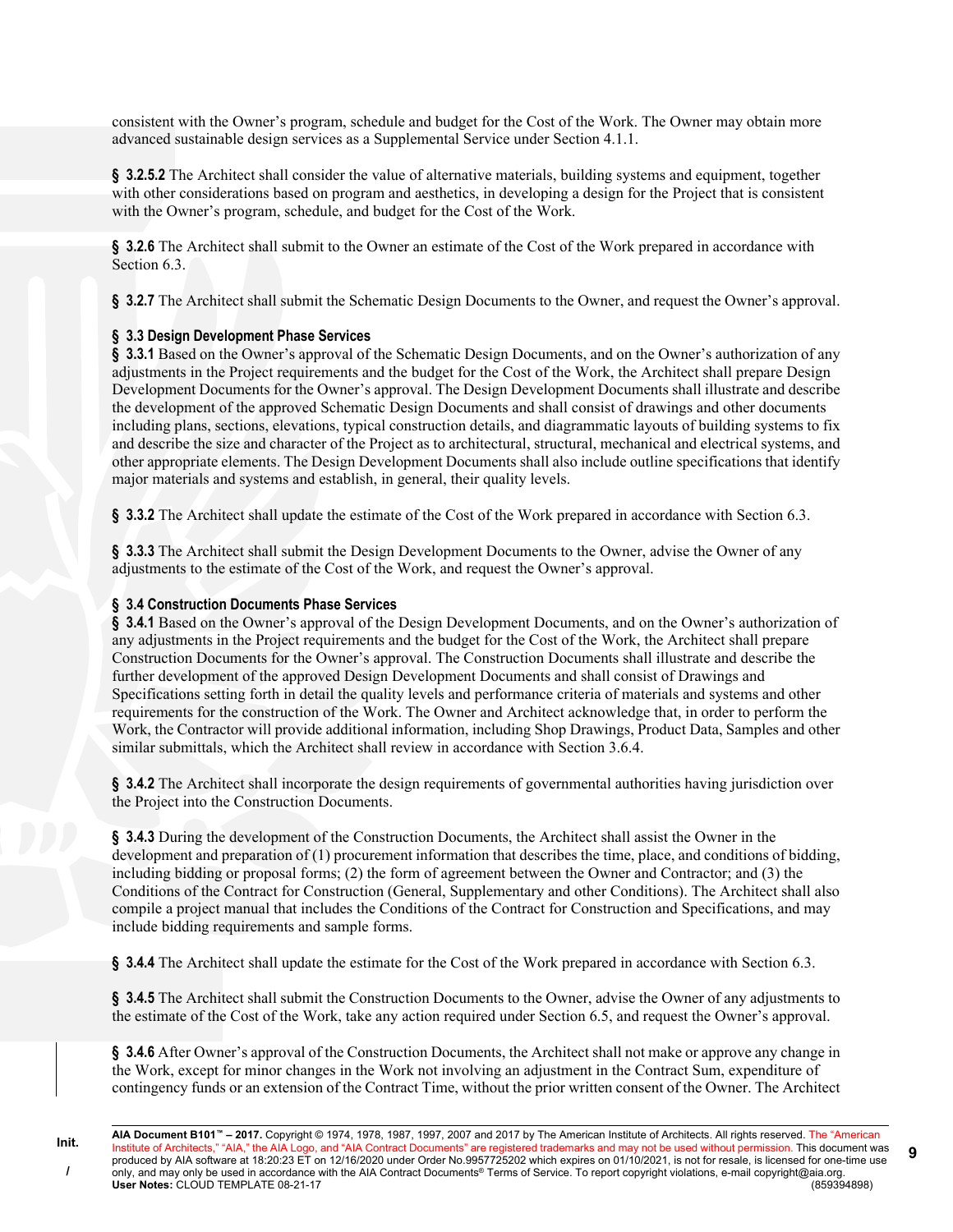shall be liable to the Owner for any damages arising from or caused by any change to the Work made or approved by the Architect without the Owner's prior written consent.

# **§ 3.5 Procurement Phase Services**

# **§ 3.5.1 General**

The Architect shall assist the Owner in establishing a list of prospective contractors. Following the Owner's approval of the Construction Documents, the Architect shall assist the Owner in (1) obtaining either competitive bids or negotiated proposals; (2) confirming responsiveness of bids or proposals; (3) determining the successful bid or proposal, if any; and, (4) awarding and preparing contracts for construction.

# **§ 3.5.2 Competitive Procurement**

§ 3.5.2.1 Procurement Documents shall consist of bidding requirements and proposed Contract Documents.

- **§ 3.5.2.2** The Architect shall assist the Owner in the procurement process for Construction Services:
	- **.1** facilitating the distribution of Procurement Documents to prospective bidders;
	- **.2** organizing and conducting a pre-bid conference for prospective bidders;
	- **.3** preparing responses to questions from prospective bidders and providing clarifications and interpretations of the Procurement Documents to the prospective bidders in the form of addenda; and,
	- **.4** organizing and conducting the opening of the bids, and subsequently documenting and distributing the bidding results, as directed by the Owner.

**§ 3.5.2.3** If the Procurement Documents permit substitutions, upon the Owner's written authorization, the Architect shall, as an Basic Service, consider requests for substitutions and prepare and distribute addenda identifying approved substitutions to all prospective bidders.

# **§ 3.5.3 Negotiated Proposals**

**§ 3.5.3.1** Proposal Documents shall consist of proposal requirements and proposed Contract Documents.

**§ 3.5.3.2** The Architect shall assist the Owner in obtaining proposals by:

- **.1** facilitating the distribution of Proposal Documents for distribution to prospective contractors and requesting their return upon completion of the negotiation process;
- **.2** organizing and participating in selection interviews with prospective contractors;
- **.3** preparing responses to questions from prospective contractors and providing clarifications and interpretations of the Proposal Documents to the prospective contractors in the form of addenda; and,
- **.4** if requested by Owner, the Architect shall organize and participate in selection interviews with prospective contractors and/or participate in negotiations with ranked contractors and prepare any summary reports requested by the Owner in related to the results of such processes.

**§ 3.5.3.3** If the Proposal Documents permit substitutions, upon the Owner's written authorization, the Architect shall, as an Basic Service, consider requests for substitutions and prepare and distribute addenda identifying approved substitutions to all prospective contractors.

# **§ 3.6 Construction Phase Services**

### **§ 3.6.1 General**

§ 3.6.1.1 The Architect shall provide administration of the Contract between the Owner and the Contractor as set forth below and in AIA Document A201™–2017, General Conditions of the Contract for Construction, as modified by the Owner, a copy of which has been provided to the Architect concurrent with the execution of this Agreement. If the Owner and Contractor modify AIA Document A201–2017, those modifications shall not affect the Architect's services under this Agreement unless the Owner and the Architect amend this Agreement.

**§ 3.6.1.2** The Architect shall advise and consult with the Owner during the Construction Phase Services. The Architect shall have authority to act on behalf of the Owner only to the extent provided in this Agreement. The Architect shall not have control over, charge of, or responsibility for the construction means, methods, techniques, sequences or procedures, or for safety precautions and programs in connection with the Work, nor shall the Architect be responsible for the Contractor's failure to perform the Work in accordance with the requirements of the Contract Documents. The Architect shall be responsible for the Architect's negligent acts or omissions, but shall not have control over or charge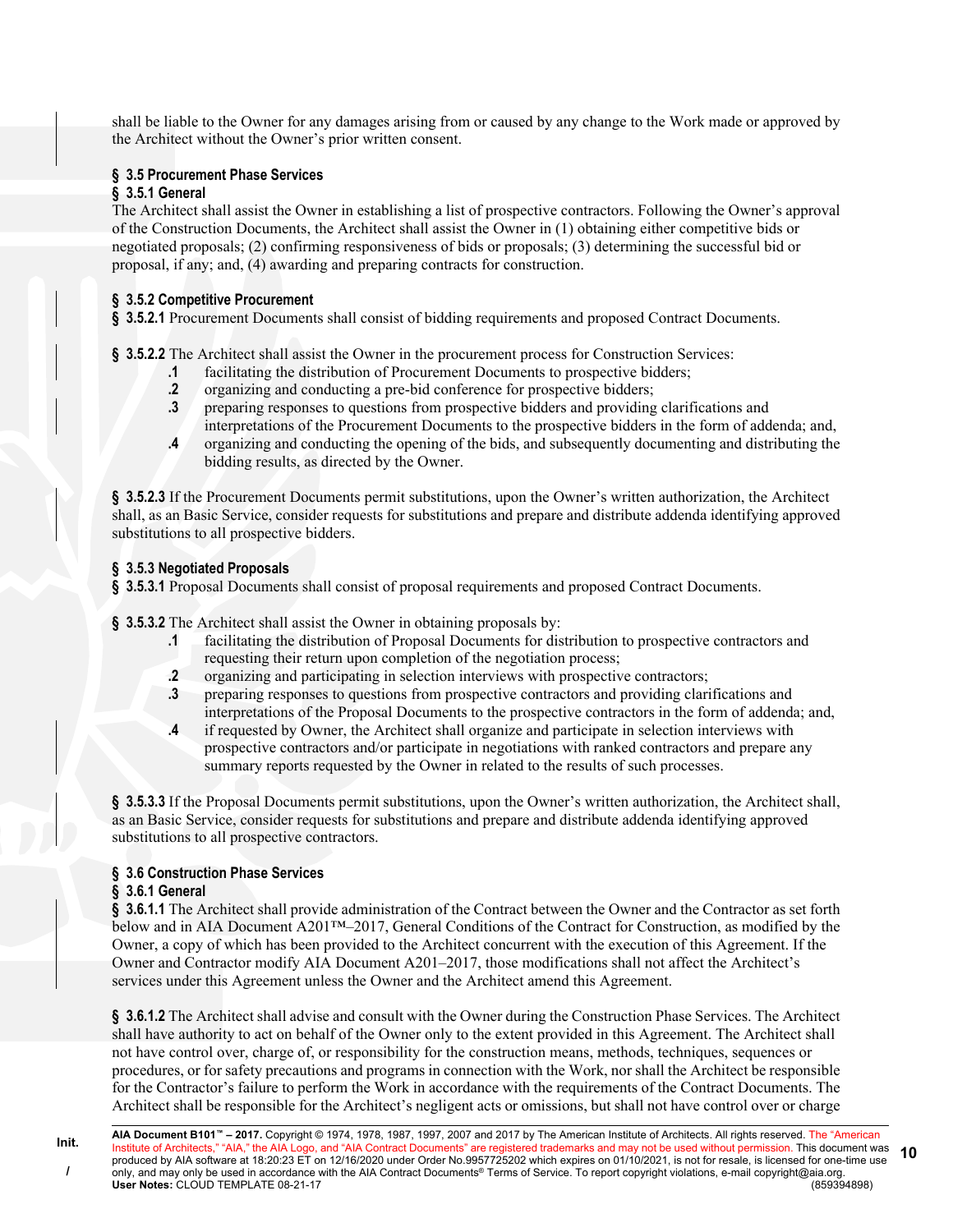of, and shall not be responsible for, acts or omissions of the Contractor or of any other persons or entities performing portions of the Work.

**§ 3.6.1.3** Subject to Section 4.2 and except as provided in Section 3.6.6.5, the Architect's responsibility to provide Construction Phase Services commences with the award of the Contract for Construction and terminates on the date the Architect issues the final Certificate for Payment.

**§ 3.6.1.4** The Architect shall prepare Drawings, Specifications, and other documentation and supporting data evaluating Contractor's proposals, and providing other services in connection with Change Orders and Construction Change Directives as Basic Services.

### **§ 3.6.2 Evaluations of the Work**

**§ 3.6.2.1** The Architect shall visit the site at intervals appropriate to the stage of construction, or as otherwise required in Section 4.2.3, to become generally familiar with the progress and quality of the portion of the Work completed, and to determine, in general, if the Work observed is being performed in a manner indicating that the Work, when fully completed, will be in accordance with the Contract Documents. However, the Architect shall not be required to make exhaustive or continuous on-site inspections to check the quality or quantity of the Work. On the basis of the site visits, the Architect shall keep the Owner reasonably informed about the progress and quality of the portion of the Work completed, and promptly report to the Owner (1) known deviations from the Contract Documents, (2) known deviations from the most recent construction schedule submitted by the Contractor, and (3) defects and deficiencies observed in the Work.

§ 3.6.2.2 The Architect has the authority to reject Work that does not conform to the Contract Documents. Whenever the Architect considers it necessary or advisable, the Architect shall have the authority to require inspection or testing of the Work in accordance with the provisions of the Contract Documents, whether or not the Work is fabricated, installed or completed. However, neither this authority of the Architect nor a decision made in good faith either to exercise or not to exercise such authority shall give rise to a duty or responsibility of the Architect to the Contractor, Subcontractors, suppliers, their agents or employees, or other persons or entities performing portions of the Work.

**§ 3.6.2.3** The Architect shall interpret and decide matters concerning performance under, and requirements of, the Contract Documents on written request of either the Owner or Contractor. The Architect's response to such requests shall be made in writing within any time limits agreed upon or otherwise with reasonable promptness.

**§ 3.6.2.4** Interpretations and decisions of the Architect shall be consistent with the intent of, and reasonably inferable from, the Contract Documents and shall be in writing or in the form of drawings. When making such interpretations and decisions, the Architect shall endeavor to secure faithful performance by both Owner and Contractor, shall not show partiality to either, and shall not be liable for results of interpretations or decisions rendered in good faith. The Architect's decisions on matters relating to aesthetic effect shall be final if consistent with the intent expressed in the Contract Documents.

**§ 3.6.2.5** Unless the Owner and Contractor designate another person to serve as an Initial Decision Maker, as that term is defined in AIA Document A201–2017, the Architect shall render initial decisions on Claims between the Owner and Contractor as provided in the Contract Documents.

#### **§ 3.6.3 Certificates for Payment to Contractor**

§ 3.6.3.1 The Architect shall review and certify the amounts due the Contractor and shall issue certificates in such amounts. The Architect's certification for payment shall constitute a representation to the Owner, based on the Architect's evaluation of the Work as provided in Section 3.6.2 and on the data comprising the Contractor's Application for Payment, that, to the best of the Architect's knowledge, information and belief, the Work has progressed to the point indicated, the quality of the Work is in accordance with the Contract Documents, and that the Contractor is entitled to payment in the amount certified. The foregoing representations are subject to (1) an evaluation of the Work for conformance with the Contract Documents upon Substantial Completion, (2) results of subsequent tests and inspections, (3) correction of minor deviations from the Contract Documents prior to completion, and (4) specific qualifications expressed by the Architect.

**AIA Document B101™ – 2017.** Copyright © 1974, 1978, 1987, 1997, 2007 and 2017 by The American Institute of Architects. All rights reserved. The "American Institute of Architects," "AIA," the AIA Logo, and "AIA Contract Documents" are registered trademarks and may not be used without permission. This document was produced by AIA software at 18:20:23 ET on 12/16/2020 under Order No.9957725202 which expires on 01/10/2021, is not for resale, is licensed for one-time use only, and may only be used in accordance with the AIA Contract Documents® Terms of Service. To report copyright violations, e-mail copyright@aia.org.<br>User Notes: CLOUD TEMPLATE 08-21-17 **User Notes: CLOUD TEMPLATE 08-21-17 11**

**Init. /**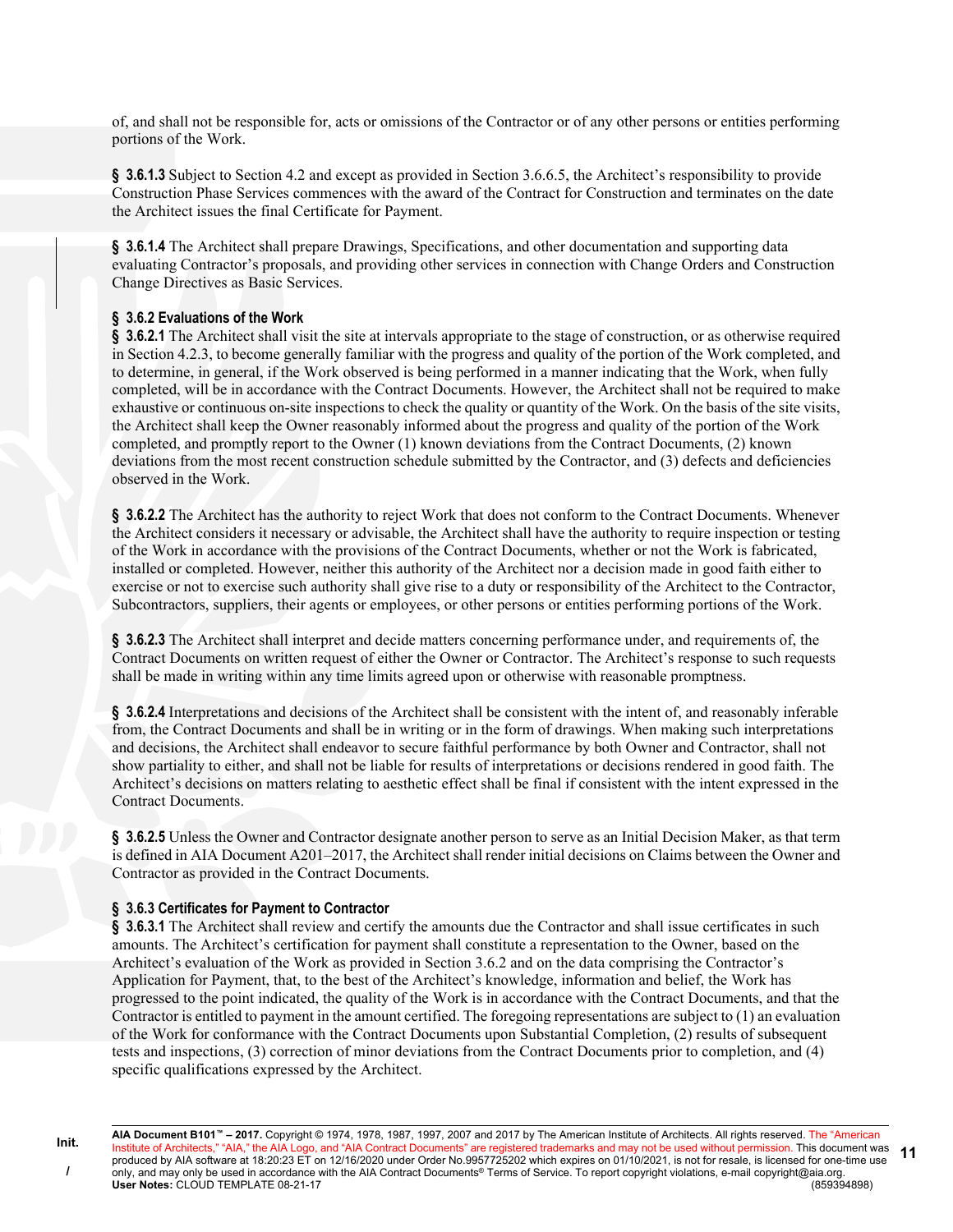**§ 3.6.3.2** The issuance of a Certificate for Payment shall not be a representation that the Architect has (1) made exhaustive or continuous on-site inspections to check the quality or quantity of the Work except as otherwise required in this Agreement, (2) reviewed construction means, methods, techniques, sequences or procedures, or (3) ascertained how or for what purpose the Contractor has used money previously paid on account of the Contract Sum.

**§ 3.6.3.3** The Architect shall maintain a record of the Applications and Certificates for Payment.

**§ 3.6.3.4** The Architect shall observe the Work prior to approving any Certificate for Payments to the Contractor to determine if the Project is progressing in accordance with the approved schedule and to determine the dates of substantial completion and final completion. The Architect shall report the results of observations to the Owner in writing prior to approving any Certificate for Payments.

# **§ 3.6.3.5 Architect shall not issue a Certificate for Payment releasing any retainage without prior receipt of a Consent of Surety to Final Payment.**

# **§ 3.6.4 Submittals**

**§ 3.6.4.1** The Architect shall review the Contractor's submittal schedule and shall not unreasonably delay or withhold approval of the schedule. The Architect's action in reviewing submittals shall be taken in accordance with the approved submittal schedule or, in the absence of an approved submittal schedule, with reasonable promptness while allowing sufficient time, in the Architect's professional judgment, to permit adequate review.

**§ 3.6.4.2** The Architect shall review and approve, or take other appropriate action upon, the Contractor's submittals such as Shop Drawings, Product Data and Samples, but only for the limited purpose of checking for conformance with information given and the design concept expressed in the Contract Documents. Review of such submittals is not for the purpose of determining the accuracy and completeness of other information such as dimensions, quantities, and installation or performance of equipment or systems, which are the Contractor's responsibility. The Architect's review shall not constitute approval of safety precautions or construction means, methods, techniques, sequences or procedures. The Architect's approval of a specific item shall not indicate approval of an assembly of which the item is a component.

**§ 3.6.4.3** If the Contract Documents specifically require the Contractor to provide professional design services or certifications by a design professional related to systems, materials, or equipment, the Architect shall specify the appropriate performance and design criteria that such services must satisfy. The Architect shall review and take appropriate action on Shop Drawings and other submittals related to the Work designed or certified by the Contractor's design professional, provided the submittals bear such professional's seal and signature when submitted to the Architect. The Architect's review shall be for the limited purpose of checking for conformance with information given and the design concept expressed in the Contract Documents. The Architect shall be entitled to rely upon, and shall not be responsible for, the adequacy and accuracy of the services, certifications, and approvals performed or provided by such design professionals.

**§ 3.6.4.4** The Architect shall review and respond to requests for information about the Contract Documents as Basic Services. The Architect shall set forth, in the Contract Documents, the requirements for requests for information. Requests for information shall include, at a minimum, a detailed written statement that indicates the specific Drawings or Specifications in need of clarification and the nature of the clarification requested. The Architect's response to such requests shall be made in writing within any time limits agreed upon, or otherwise with reasonable promptness. If appropriate, the Architect shall prepare and issue supplemental Drawings and Specifications in response to the requests for information as Basic Services.

**§ 3.6.4.5** The Architect shall maintain a record of submittals and copies of submittals supplied by the Contractor in accordance with the requirements of the Contract Documents.

### **§ 3.6.5 Changes in the Work**

§ 3.6.5.1 The Architect shall prepare Change Orders, Construction Change Directives and documents authorizing expenditures of contingency funds, with supporting documentation and data if deemed necessary by the Architect, as Basic Services compensated under Section 11.1, for the Owner's approval and execution in accordance with the Contract Documents. The Architect may order minor changes in the Work not involving an adjustment in the Contract

**AIA Document B101™ – 2017.** Copyright © 1974, 1978, 1987, 1997, 2007 and 2017 by The American Institute of Architects. All rights reserved. The "American Institute of Architects," "AIA," the AIA Logo, and "AIA Contract Documents" are registered trademarks and may not be used without permission. This document was produced by AIA software at 18:20:23 ET on 12/16/2020 under Order No.9957725202 which expires on 01/10/2021, is not for resale, is licensed for one-time use only, and may only be used in accordance with the AIA Contract Documents® Terms of Service. To report copyright violations, e-mail copyright@aia.org.<br>User Notes: CLOUD TEMPLATE 08-21-17 **User Notes: CLOUD TEMPLATE 08-21-17 12**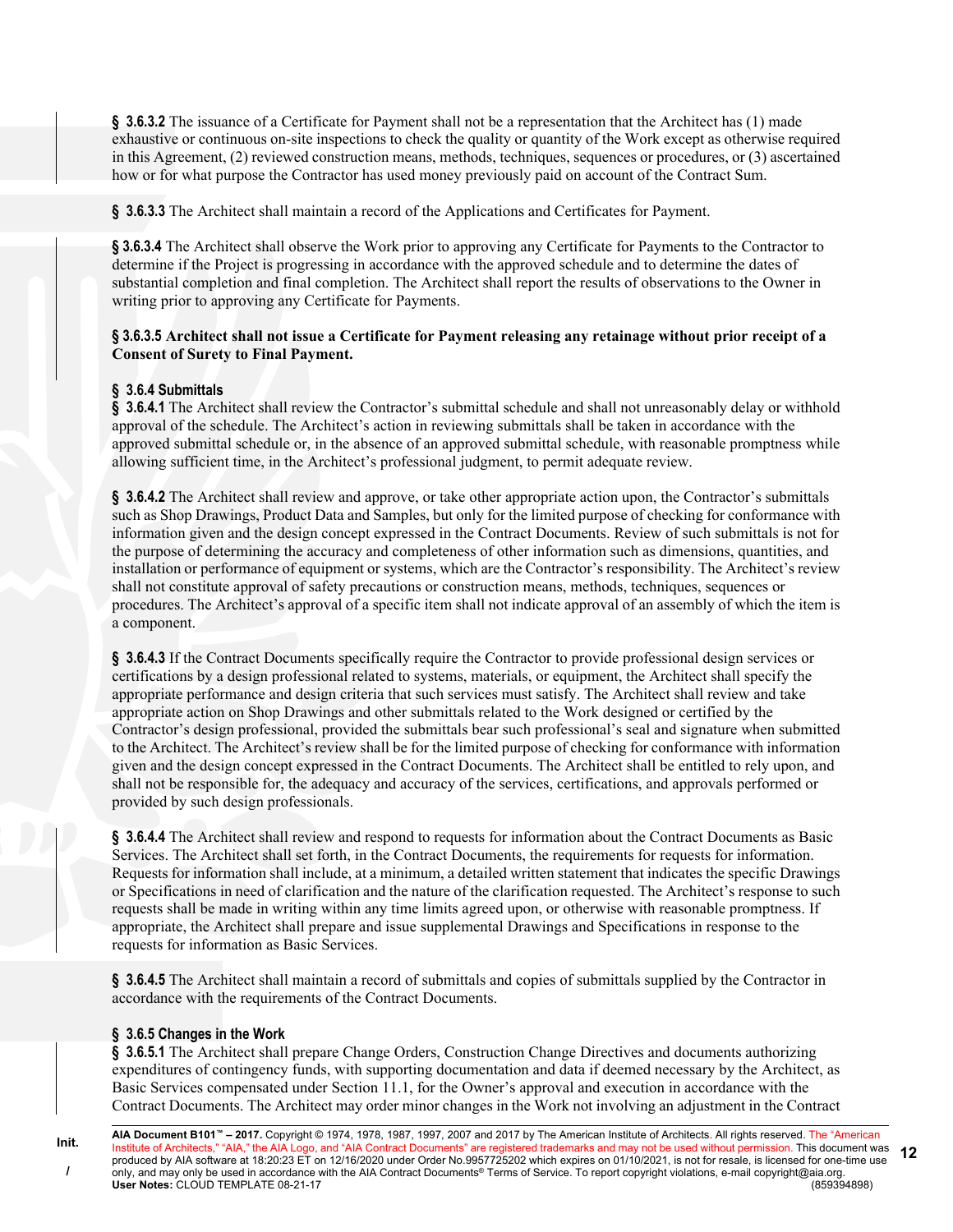Sum, an expenditure of contingency funds or an extension of the Contract Time which are consistent with the intent of the Contract Documents. If necessary, the Architect shall prepare, reproduce and distribute Drawings and Specifications to describe Work to be added, deleted or modified as Basic Services compensated under Section 11.1.

**§ 3.6.5.2** The Architect shall maintain records relative to changes in the Work.

**§ 3.6.5.3** The Architect shall prepare a set of reproducible record drawings in electronic format showing significant changes made during construction based on marked-up prints, drawings and other data furnished by the Contractor to the Architect.

# **§ 3.6.6 Project Completion**

**Init. /**

**§ 3.6.6.1** The Architect shall:

- **.1** conduct inspections to determine the date or dates of Substantial Completion and the date of final completion;
- **.2** issue Certificates of Substantial Completion;
- **.3** forward to the Owner, for the Owner's review and records, written warranties and related documents required by the Contract Documents and received from the Contractor; and,
- **.4** issue a final Certificate for Payment based upon a final inspection indicating that, to the best of the Architect's knowledge, information, and belief, the Work complies with the requirements of the Contract Documents.

**§ 3.6.6.2** The Architect's inspections shall be conducted with the Owner to check conformance of the Work with the requirements of the Contract Documents and to verify the accuracy and completeness of the list submitted by the Contractor of Work to be completed or corrected.

**§ 3.6.6.3** When Substantial Completion has been achieved, the Architect shall inform the Owner about the balance of the Contract Sum remaining to be paid the Contractor, including the amount to be retained from the Contract Sum, if any, for final completion or correction of the Work.

**§ 3.6.6.4** The Architect shall forward to the Owner the following information received from the Contractor: (1) consent of surety or sureties, if any, to reduction in or partial release of retainage or the making of final payment; (2) affidavits, receipts, releases and waivers of liens, or bonds indemnifying the Owner against liens; and (3) any other documentation required of the Contractor under the Contract Documents.

**§ 3.6.6.5** Upon request of the Owner, and prior to the expiration of one year from the date of Substantial Completion, the Architect shall, without additional compensation, conduct a meeting with the Owner to review the facility operations and performance.

§ 3.6.6.6 Pursuant to 19 Texas Administrative Code § 61.1036, the Architect shall sign and seal the Construction Documents and certify on the Certification of Project Compliance form developed by the Texas Education Agency as follows:

- **.1** It has reviewed the standards contained in 19 TAC Chapter 61 and has used the best professional judgment and reasonable care consistent with the practice of architecture in the State of Texas in executing the construction documents and that these documents conform with the provisions of 19 TAC § 61.1036.
- **.2** It has performed a building code search under applicable regulations that may influence the project and the design has been researched prior to becoming final.
- **.3** It has designed the facility according to the provisions of 19 TAC § 61.1036 based on the long-range school facility plan and/or education specifications, building code specifications, and all documented changes to the Construction Documents provided by the District.

**§ 3.6.6.7** As a condition to the Project being considered Substantially Complete, the Architect shall obtain the certification of the Contractor on the Certification of Project Compliance form that the facility has been constructed in general accordance with the Construction Documents set out in Section 3.6.6.6 above.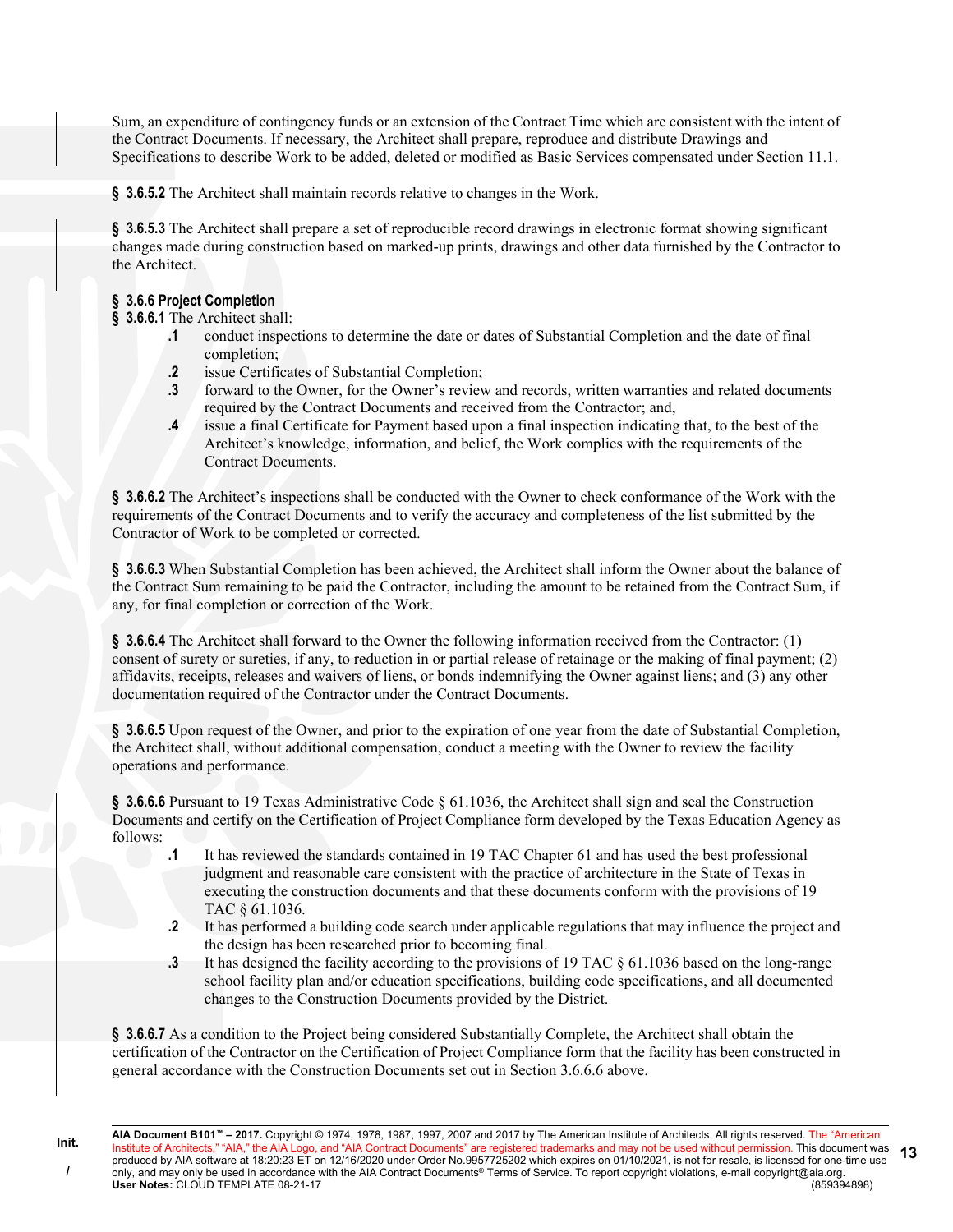# **ARTICLE 4 BASIC, SUPPLEMENTAL AND ADDITIONAL SERVICES**

# **§ 4.1 Supplemental Services**

§ 4.1.1 The services listed below are Basic Services or Supplemental Services as indicated. The Architect shall provide the listed Supplemental Services only if specifically designated in the table below as the Architect's responsibility, and the Owner shall compensate the Architect as provided in Section 11.2. Unless otherwise specifically addressed in this Agreement, if neither the Owner nor the Architect is designated, the parties agree that the listed Supplemental Service is not being provided for the Project.

*(Designate the Architect's Supplemental Services and the Owner's Supplemental Services required for the Project by indicating whether the Architect or Owner shall be responsible for providing the identified Supplemental Service. Insert a description of the Supplemental Services in Section 4.1.2 below or attach the description of services as an exhibit to this Agreement.)*

| <b>Supplemental Services</b> |                                                                            | <b>Responsibility</b>               |  |  |
|------------------------------|----------------------------------------------------------------------------|-------------------------------------|--|--|
|                              |                                                                            | (Architect, Owner, or not provided) |  |  |
| $§$ 4.1.1.1                  | Programming                                                                |                                     |  |  |
| $§$ 4.1.1.2                  | Multiple preliminary designs                                               |                                     |  |  |
| $§$ 4.1.1.3                  | Measured drawings                                                          |                                     |  |  |
| \$4.1.1.4\$                  | <b>Existing facilities surveys</b>                                         |                                     |  |  |
| \$4.1.1.5                    | Site evaluation and planning                                               |                                     |  |  |
| \$4.1.1.6                    | Building Information Model management<br>responsibilities                  |                                     |  |  |
| $§$ 4.1.1.7                  | Development of Building Information Models for<br>post construction use    |                                     |  |  |
| $§$ 4.1.1.8                  | Civil engineering                                                          |                                     |  |  |
| $§$ 4.1.1.9                  | Landscape design                                                           |                                     |  |  |
|                              | § 4.1.1.10 Architectural interior design                                   |                                     |  |  |
|                              | § 4.1.1.11 Value analysis                                                  |                                     |  |  |
|                              | § 4.1.1.12 Detailed cost estimating beyond that<br>required in Section 6.3 |                                     |  |  |
|                              | § 4.1.1.13 On-site project representation                                  |                                     |  |  |
|                              | § 4.1.1.14 Conformed documents for construction                            |                                     |  |  |
|                              | § 4.1.1.15 As-designed record drawings                                     |                                     |  |  |
|                              | § 4.1.1.16 As-constructed record drawings                                  |                                     |  |  |
|                              | § 4.1.1.17 Post-occupancy evaluation                                       |                                     |  |  |
|                              | § 4.1.1.18 Facility support services                                       |                                     |  |  |
|                              | § 4.1.1.19 Tenant-related services                                         |                                     |  |  |
|                              | § 4.1.1.20 Architect's coordination of the Owner's<br>consultants          |                                     |  |  |
|                              | § 4.1.1.21 Telecommunications/data design                                  |                                     |  |  |
|                              | § 4.1.1.22 Security evaluation and planning                                |                                     |  |  |
|                              | $§$ 4.1.1.23 Commissioning                                                 |                                     |  |  |
|                              | § 4.1.1.24 Sustainable Project Services pursuant to Section<br>4.1.3       |                                     |  |  |
|                              | § 4.1.1.25 Fast-track design services                                      |                                     |  |  |
|                              | § 4.1.1.26 Multiple bid packages                                           |                                     |  |  |
|                              | § 4.1.1.27 Historic preservation                                           |                                     |  |  |
|                              | § 4.1.1.28 Furniture, furnishings, and equipment design                    |                                     |  |  |
|                              | § 4.1.1.29 Other services provided by specialty Consultants                |                                     |  |  |

**Init.**

**AIA Document B101™ – 2017.** Copyright © 1974, 1978, 1987, 1997, 2007 and 2017 by The American Institute of Architects. All rights reserved. The "American Institute of Architects," "AIA," the AIA Logo, and "AIA Contract Documents" are registered trademarks and may not be used without permission. This document was produced by AIA software at 18:20:23 ET on 12/16/2020 under Order No.9957725202 which expires on 01/10/2021, is not for resale, is licensed for one-time use only, and may only be used in accordance with the AIA Contract Documents® Terms of Service. To report copyright violations, e-mail copyright@aia.org. **User Notes:** CLOUD TEMPLATE 08-21-17 (859394898) **14**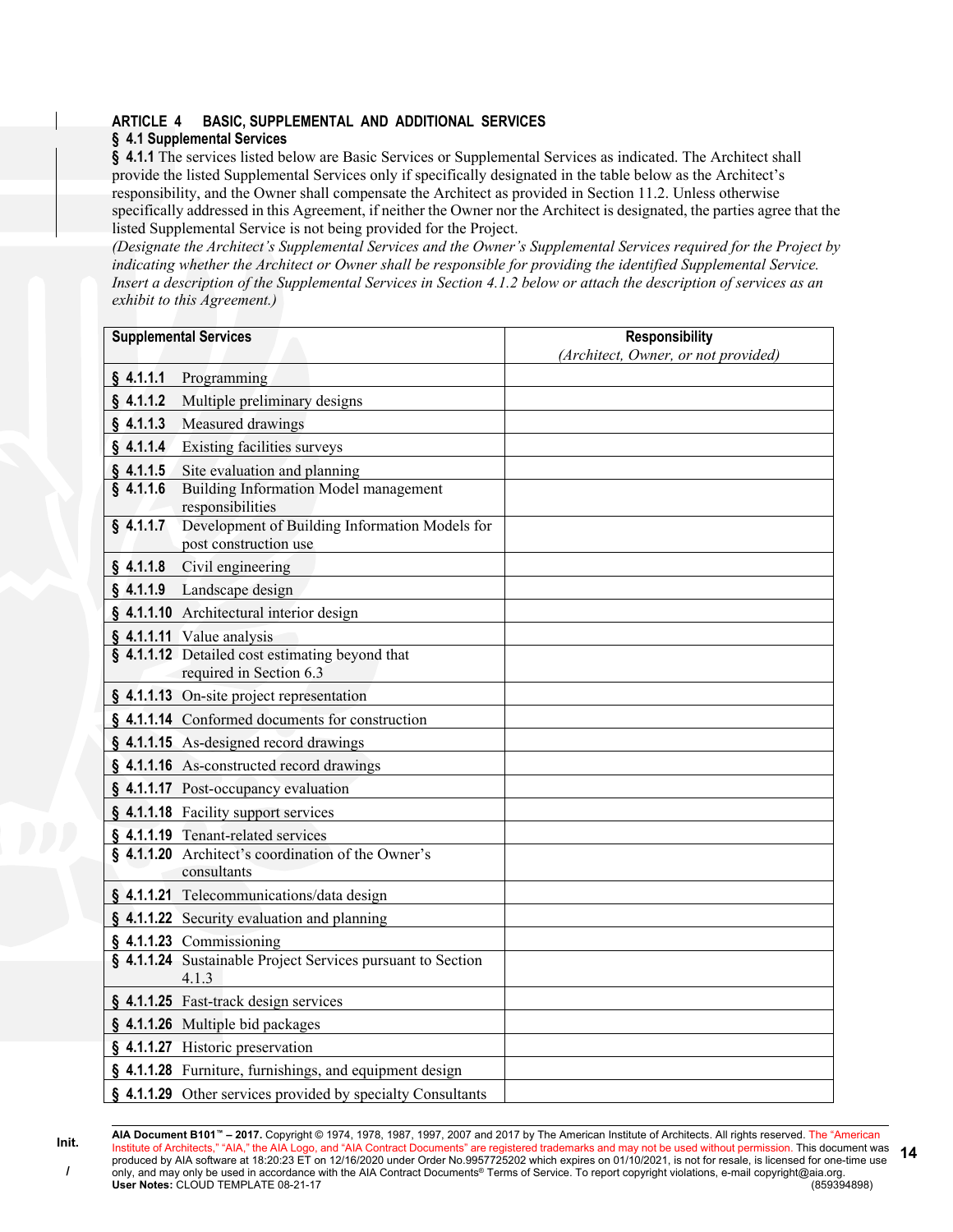| <b>Supplemental Services</b> |                                                   | <b>Responsibility</b>               |  |  |
|------------------------------|---------------------------------------------------|-------------------------------------|--|--|
|                              |                                                   | (Architect, Owner, or not provided) |  |  |
|                              | § 4.1.1.30 Other Supplemental Services            |                                     |  |  |
| $$4.1.1.31$ Surveys          |                                                   |                                     |  |  |
|                              | $\frac{1}{2}$ \$4.1.1.32 Geotechnical Engineering |                                     |  |  |

### **§ 4.1.2 Description of Supplemental Services**

**§ 4.1.2.1** A description of each Supplemental Service identified in Section 4.1.1 as the Architect's responsibility is provided below.

*(Describe in detail the Architect's Supplemental Services identified in Section 4.1.1 or, if set forth in an exhibit, identify the exhibit. The AIA publishes a number of Standard Form of Architect's Services documents that can be included as an exhibit to describe the Architect's Supplemental Services.)*

**§ 4.1.2.2** A description of each Supplemental Service identified in Section 4.1.1 as the Owner's responsibility is provided below.

*(Describe in detail the Owner's Supplemental Services identified in Section 4.1.1 or, if set forth in an exhibit, identify the exhibit.)*

**§ 4.1.3** If the Owner identified a Sustainable Objective in Article 1, the Architect shall provide, as a Supplemental Service, the Sustainability Services required in AIA Document E204™–2017, Sustainable Projects Exhibit, attached to this Agreement. The Owner shall compensate the Architect as provided in Section 11.2.

### **§ 4.2 Architect's Additional Services**

The Architect may provide Additional Services after execution of this Agreement without invalidating the Agreement. All services under the terms of this Agreement which would otherwise be constructed as Additional Services will be treated as Basic Services compensated under Section 11.1 for which no additional compensation is authorized, unless such services are requested in writing by the Architect and approved in writing by the Owner prior to the time such services are performed.

**§ 4.2.1** Upon recognizing the need to perform the following Additional Services, the Architect shall notify the Owner with reasonable promptness and explain the facts and circumstances giving rise to the need. The Architect shall not proceed to provide the following Additional Services until the Architect receives the Owner's written authorization:

- **.1** Services necessitated by a change in the Initial Information, previous instructions or approvals given by the Owner, or a material change in the Project including size, quality, complexity, or the Owner's schedule or budget for Cost of the Work;
- **.2** [Section Deleted.];
- **.3** Changing or editing previously prepared Instruments of Service necessitated by official interpretations of applicable codes, laws or regulations that are either (a) contrary to specific interpretations by the applicable authorities having jurisdiction made prior to the issuance of the building permit, or (b) contrary to requirements of the Instruments of Service when those Instruments of Service were prepared in accordance with the applicable standard of care;
- **.4** Services necessitated by decisions of the Owner not rendered in a timely manner or any other failure of performance on the part of the Owner or the Owner's consultants or contractors; or
- **.5** [Section Deleted.];
- **.6** [Section Deleted.];
- **.7** [Section Deleted.];
- **.8** [Section Deleted.];
- **.9** [Section Deleted.];
- **.10** Consultation concerning replacement of Work resulting from fire or other cause during construction.
- **.11** [Section Deleted.]*.*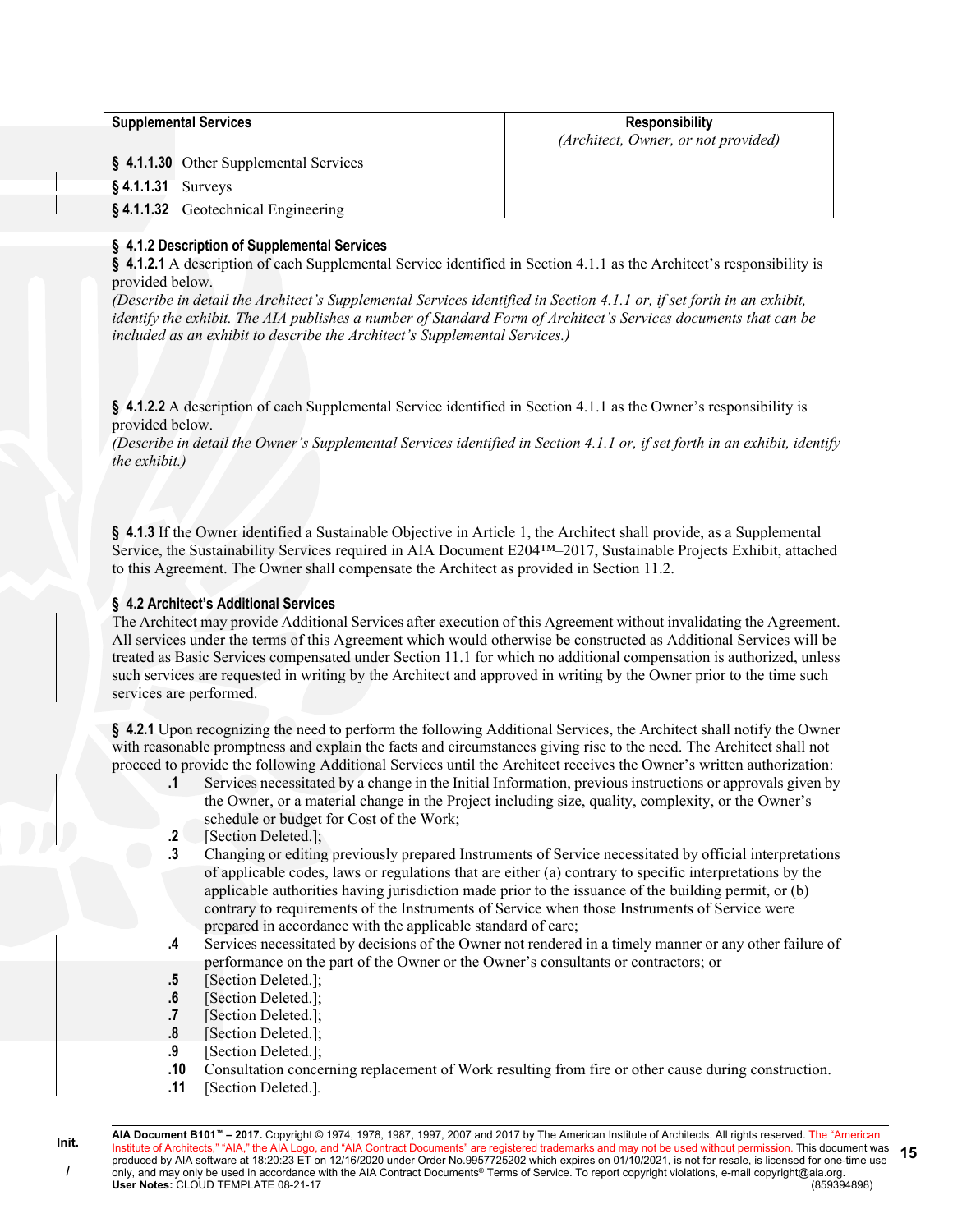#### **§ 4.2.2** *(Paragraphs deleted)* [Paragraph Deleted.]

**§ 4.2.3** The Architect shall provide Construction Phase Services exceeding the limits set forth below as Additional Services. When the limits below are reached, the Architect shall notify the Owner:

- **.1** \_\_\_\_\_ (\_\_\_\_) reviews of each Shop Drawing, Product Data item, sample and similar submittals of the Contractor
- **.2** [Section Deleted.]
- **.3 .3** inspections for any portion of the Work to determine whether such portion of the Work is substantially complete in accordance with the requirements of the Contract Documents
- **.4 .4** (C) inspections for any portion of the Work to determine final completion.
- **.5** The Architect shall visit the site and observe the Work at appropriate stages of construction no less than weekly. The Architect shall report the results of all observations to the Owner in writing. Any and all observed deficiencies shall immediately be reported to the Owner and Contractor in writing.

# **§ 4.2.4** [Paragraph Deleted.]

**§ 4.2.5** [Paragraph Deleted.]

# **ARTICLE 5 OWNER'S RESPONSIBILITIES**

**§ 5.1** Unless otherwise provided for under this Agreement, the Owner shall provide information in a timely manner regarding requirements for and limitations on the Project, including a written program, which shall set forth the Owner's objectives; schedule; constraints and criteria, including space requirements and relationships; flexibility; expandability; special equipment; systems; and site requirements.

**§ 5.2** The Owner shall establish the Owner's budget for the Project, including (1) the budget for the Cost of the Work as defined in Section 6.1; (2) the Owner's other costs; and, (3) reasonable contingencies related to all of these costs. The Owner shall update the Owner's budget for the Project as necessary throughout the duration of the Project until final completion. If the Owner significantly increases or decreases the Owner's budget for the Cost of the Work, the Owner shall notify the Architect. The Owner and the Architect shall thereafter agree to a corresponding change in the Project's scope and quality.

**§ 5.3** The Owner shall identify a representative authorized to act on the Owner's behalf with respect to the Project. The Owner shall render decisions and approve the Architect's submittals in a timely manner in order to avoid unreasonable delay in the orderly and sequential progress of the Architect's services.

**§ 5.4** The Owner shall furnish surveys to describe physical characteristics, legal limitations and utility locations for the site of the Project, and a written legal description of the site. The surveys and legal information shall include, as applicable, grades and lines of streets, alleys, pavements and adjoining property and structures; designated wetlands; adjacent drainage; rights-of-way, restrictions, easements, encroachments, zoning, deed restrictions, boundaries and contours of the site; locations, dimensions, and other necessary data with respect to existing buildings, other improvements and trees; and information concerning available utility services and lines, both public and private, above and below grade, including inverts and depths. All the information on the survey shall be referenced to a Project benchmark.

### **§ 5.5** [Paragraph Deleted]

**§ 5.6** The Owner shall provide the Supplemental Services designated as the Owner's responsibility in Section 4.1.1.

§ **5.7** If the Owner identified a Sustainable Objective in Article 1, the Owner shall fulfill its responsibilities as required in AIA Document E204™–2017, Sustainable Projects Exhibit, attached to this Agreement.

**§ 5.8** The Owner shall coordinate the services of its own consultants with those services provided by the Architect. Upon the Architect's request, the Owner shall furnish copies of the scope of services in the contracts between the Owner and the Owner's consultants. The Owner shall furnish the services of consultants other than those designated as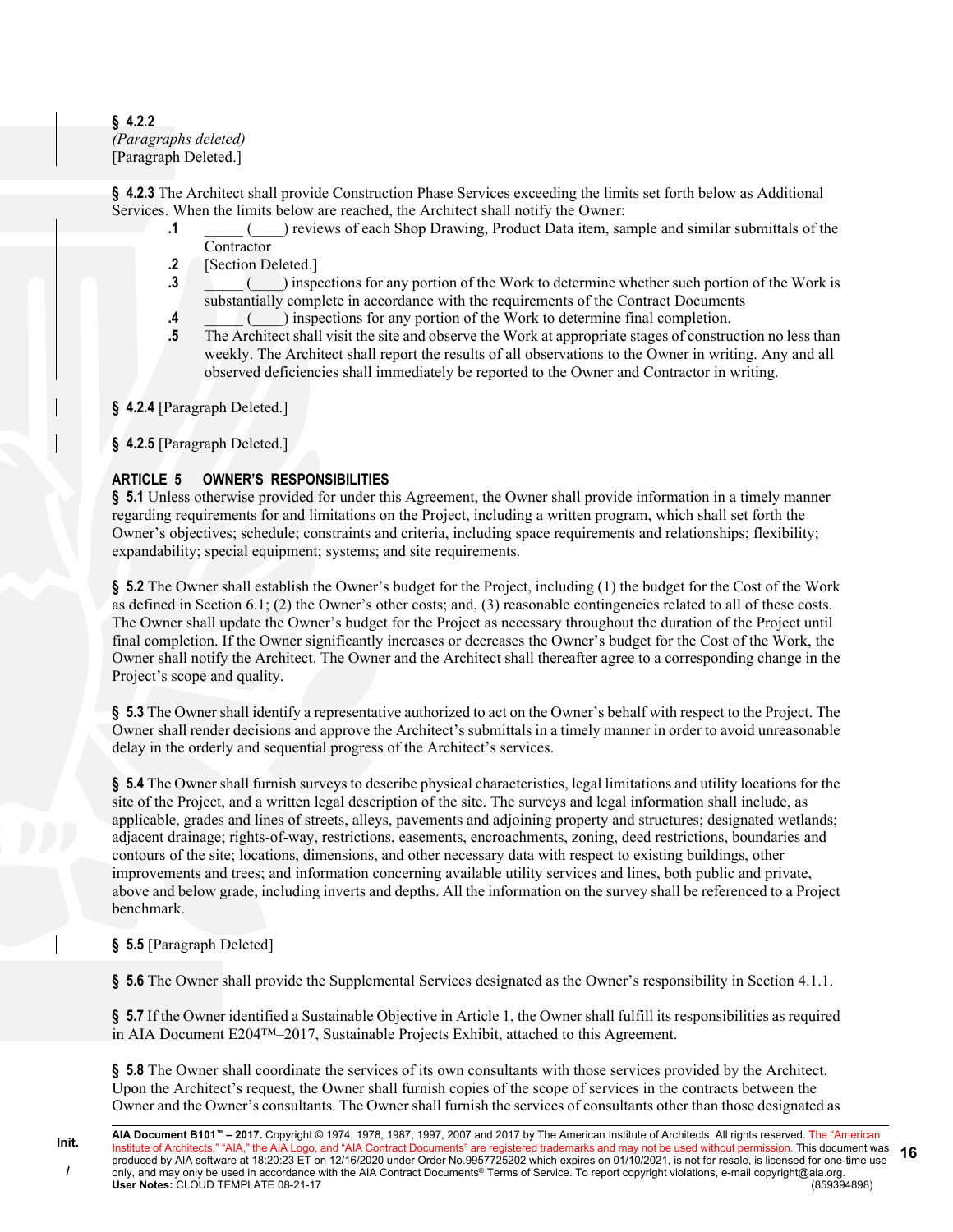the responsibility of the Architect in this Agreement, or authorize the Architect to furnish them as an Additional Service, when the Architect requests such services and demonstrates that they are reasonably required by the scope of the Project. The Owner shall require that its consultants and contractors maintain insurance, including professional liability insurance, as appropriate to the services or work provided.

**§ 5.9** Unless otherwise provided in this Agreement, the Owner shall furnish tests, inspections and reports required by law or the Contract Documents, such as structural, mechanical, and chemical tests, tests for air and water pollution, and tests for hazardous materials.

**§ 5.10** The Owner shall furnish all legal, insurance and accounting services, including auditing services, that may be reasonably necessary at any time for the Project to meet the Owner's needs and interests.

**§ 5.11** The Owner shall provide prompt written notice to the Architect if the Owner becomes aware of any fault or defect in the Project, including errors, omissions or inconsistencies in the Architect's Instruments of Service.

§ 5.12 The Owner shall include the Architect in all communications with the Contractor that relate to or affect the Architect's services or professional responsibilities. The Owner shall promptly notify the Architect of the substance of any direct communications between the Owner and the Contractor otherwise relating to the Project. Communications by and with the Architect's consultants shall be through the Architect.

**§ 5.13** Before executing the Contract for Construction, the Owner shall coordinate the Architect's duties and responsibilities set forth in the Contract for Construction with the Architect's services set forth in this Agreement. The Owner shall provide the Architect a copy of the executed agreement between the Owner and Contractor, including the General Conditions of the Contract for Construction.

**§ 5.14** The Owner shall provide the Architect access to the Project site prior to commencement of the Work and shall obligate the Contractor to provide the Architect and Owner access to the Work wherever it is in preparation or progress.

**§ 5.15** Within a reasonable time after receipt of a written request from the Architect, the Owner shall furnish the requested information as necessary and relevant for the Architect to evaluate, give notice of, or enforce lien rights.

### **ARTICLE 6 COST OF THE WORK**

**Init. /**

**§ 6.1** For purposes of this Agreement, the Cost of the Work shall be the total cost to the Owner or, to the extent the Work is not completed, the estimated cost to the Owner, to construct all elements of the Project designed or specified by the Architect and shall include contractors' general conditions costs, overhead and profit. The Cost of the Work also includes the reasonable value of labor, materials, and equipment, donated to, or otherwise furnished by, the Owner. The Cost of the Work does not include the compensation of the Architect; the costs of the land, rights-of-way, financing, or contingencies for changes in the Work; or other costs that are the responsibility of the Owner.

**§ 6.2** The Owner's budget for the Cost of the Work is provided in Initial Information, and may be adjusted throughout the Project as required under Sections 5.2, 6.4 and 6.5. Evaluations of the Owner's budget for the Cost of the Work, and the preliminary estimate of the Cost of the Work and updated estimates of the Cost of the Work, prepared by the Architect, represent the Architect's judgment as a design professional. It is recognized, however, that neither the Architect nor the Owner has control over the cost of labor, materials, or equipment; the Contractor's methods of determining bid prices; or competitive bidding, market, or negotiating conditions. Accordingly, the Architect cannot and does not warrant or represent that bids or negotiated prices will not vary from the Owner's budget for the Cost of the Work, or from any estimate of the Cost of the Work, or evaluation, prepared or agreed to by the Architect.

**§ 6.3** In preparing estimates of the Cost of Work, the Architect shall be permitted to include contingencies for design, bidding, and price escalation; to determine what materials, equipment, component systems, and types of construction are to be included in the Contract Documents; to recommend reasonable adjustments in the program and scope of the Project; and to include design alternates as may be necessary to adjust the estimated Cost of the Work to meet the Owner's budget. The Architect's estimate of the Cost of the Work shall be based on current area, volume or similar conceptual estimating techniques. If the Owner requires a detailed estimate of the Cost of the Work, the Architect shall provide such an estimate, if identified as the Architect's responsibility in Section 4.1.1, as a Supplemental Service.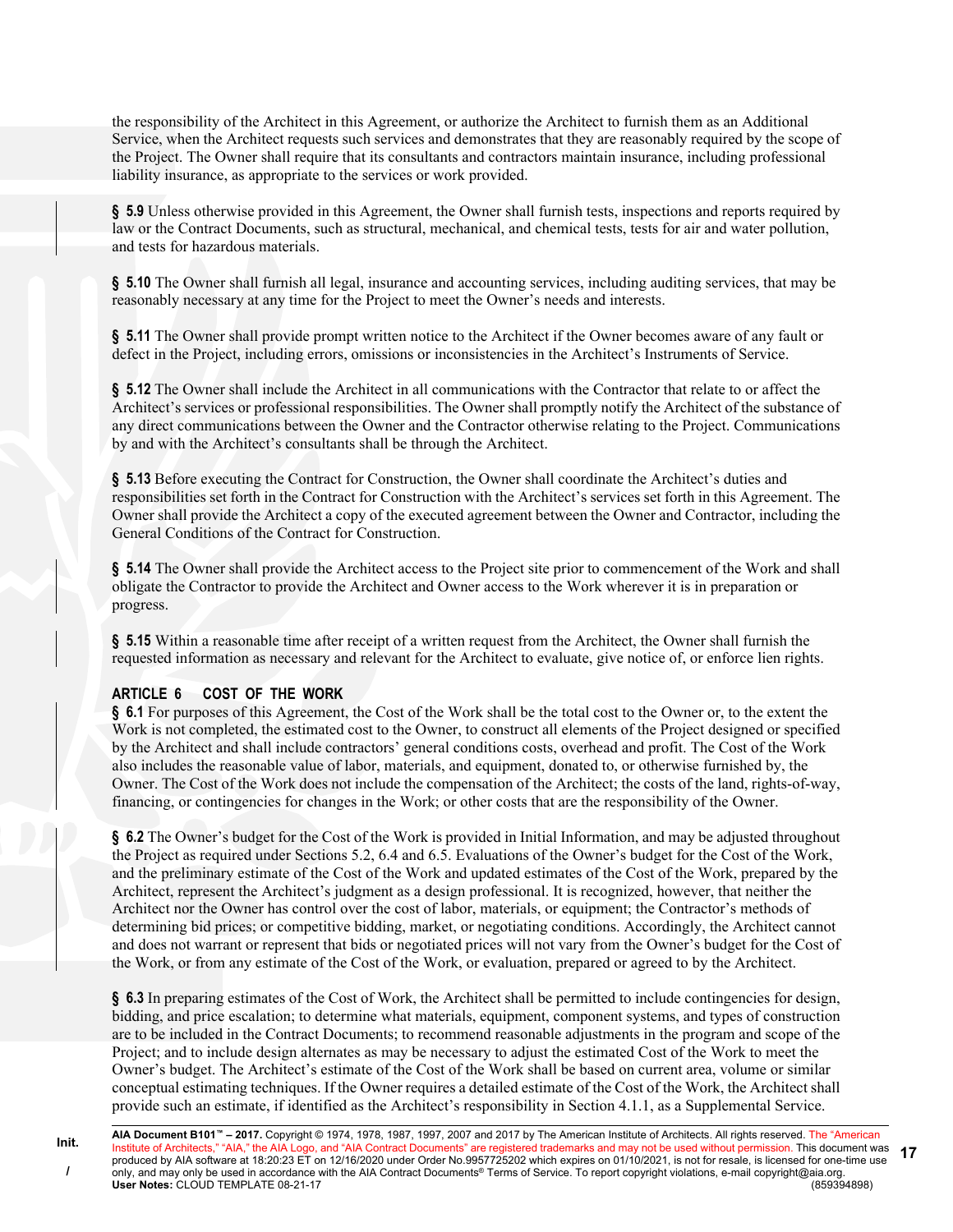**§ 6.4** If, through no fault of the Architect, the Procurement Phase has not commenced within 90 days after the Architect submits the Construction Documents to the Owner, the Owner's budget for the Cost of the Work shall be adjusted to reflect changes in the general level of prices in the applicable construction market.

**§ 6.5** If at any time the Architect's estimate of the Cost of the Work exceeds the Owner's budget for the Cost of the Work, the Architect shall make appropriate recommendations to the Owner to adjust the Project's size, quality, or budget for the Cost of the Work, and the Owner shall cooperate with the Architect in making such adjustments.

**§ 6.6** If the Owner's budget for the Cost of the Work at the conclusion of the Construction Documents Phase Services is exceeded by the bid or proposal providing the best value to the Owner, the Owner shall

- **.1** give written approval of an increase in the budget for the Cost of the Work;
- **.2** authorize rebidding or renegotiating of the Project within a reasonable time;
- **.3** terminate in accordance with Section 9.5;
- **.4** in consultation with the Architect, revise the Project program, scope, or quality as required to reduce the Cost of the Work; or,
- **.5** implement any other mutually acceptable alternative.

**§ 6.7** If the Owner chooses to proceed under Section 6.6.4, the Architect shall modify the Construction Documents as necessary to comply with the Owner's budget for the Cost of the Work at the conclusion of the Construction Documents Phase Services, or the budget as adjusted under Section 6.6.1. The Architect's services for modifying the Construction Documents shall be without additional compensation. The Architect's modification of the Construction Documents shall be the limit of the Architect's responsibility under this Article 6.

### **ARTICLE 7 COPYRIGHTS AND LICENSES**

**§ 7.1** The Architect and the Owner warrant that in transmitting Instruments of Service, or any other information, the transmitting party is the copyright owner of such information or has permission from the copyright owner to transmit such information for its use on the Project.

**§ 7.2** The Architect and the Architect's consultants shall be deemed the authors and owners of their respective Instruments of Service, including the Drawings and Specifications, and shall retain all common law, statutory and other reserved rights, including copyrights. Submission or distribution of Instruments of Service to meet official regulatory requirements or for similar purposes in connection with the Project is not to be construed as publication in derogation of the reserved rights of the Architect and the Architect's consultants. The Owner shall be permitted to retain copies, including those in electronic format and reproducible copies, of the Architect's and the Architect's consultants' Instruments of Service for information and reference in connection with the Owner's use and occupancy of the Project.

**§ 7.3** Upon execution of this Agreement, the Architect grants to the Owner a nonexclusive license to use the Architect's Instruments of Service solely and exclusively for purposes of constructing, using, maintaining, altering and adding to the Project. The Architect shall obtain similar nonexclusive licenses from the Architect's consultants consistent with this Agreement. The license granted under this section permits the Owner to authorize the Contractor, Subcontractors, Sub-subcontractors, and suppliers, as well as the Owner's consultants and separate contractors, to reproduce applicable portions of the Instruments of Service, subject to any protocols established pursuant to Section 1.3, solely and exclusively for use in performing services or construction for the Project.

**§ 7.3.1** The payment of fees for professional services performed under this Agreement shall constitute full payment for a one-time, perpetual license fee for those uses of the Architect's Instruments of Service, for all documents produced pursuant to this Agreement and in existence as of the date of any such payment.

**§ 7.3.2** The Owner shall have the right to use the Architect's Instruments of Service and to make derivative Works thereof for the purpose of completing the project in the event Architect is terminated for cause pursuant to this Agreement, without regard to whether such termination shall subsequently be adjudicated to have been wrongful, or whether such termination is for the convenience of the Owner. In the event the Owner shall make derivative works of the Architect's Instruments of Service pursuant to this Section, the Architect shall bear no liability for errors or omissions appearing in such derivative works.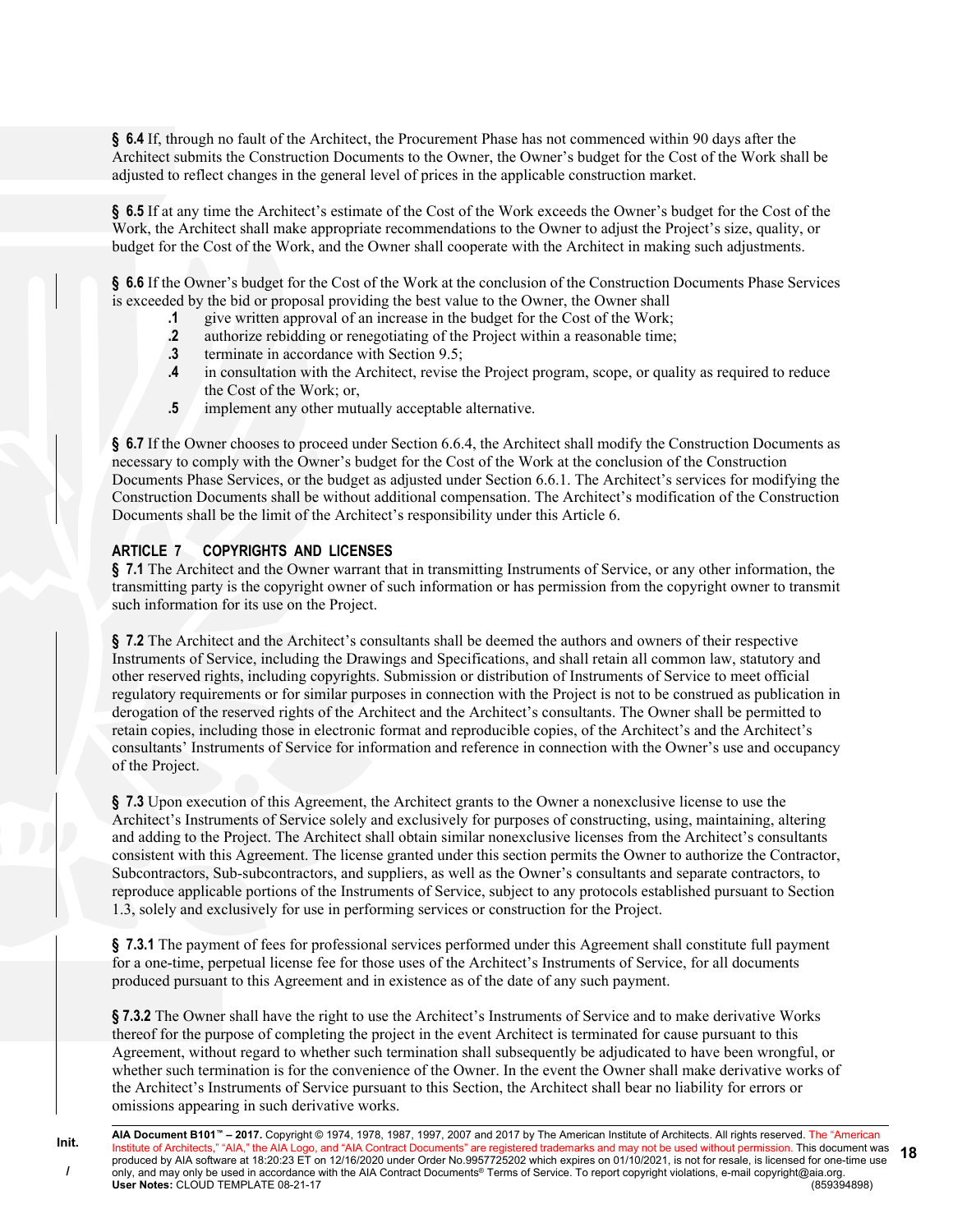**§ 7.4** Except for the licenses granted in this Article 7, no other license or right shall be deemed granted or implied under this Agreement. The Owner shall not assign, delegate, sublicense, pledge or otherwise transfer any license granted herein to another party without the prior written agreement of the Architect. Any unauthorized use of the Instruments of Service shall be at the Owner's sole risk and without liability to the Architect and the Architect's consultants.

**§ 7.5** The provisions of this Article 7 shall survive the termination of this Agreement.

# **ARTICLE 8 CLAIMS AND DISPUTES**

#### **§ 8.1 General**

**§ 8.1.1** The Owner and Architect shall commence all claims and causes of action against the other and arising out of or related to this Agreement, whether in contract, tort, or otherwise, in accordance with the requirements of the binding dispute resolution method selected in this Agreement and within the period specified by applicable law.

**§ 8.1.2** To the extent damages are covered by property insurance, the Owner and Architect waive all rights against each other and against the contractors, consultants, agents, and employees of the other for damages, except such rights as they may have to the proceeds of such insurance as set forth in AIA Document A201–2017, General Conditions of the Contract for Construction. The Owner or the Architect, as appropriate, shall require of the contractors, consultants, agents, and employees of any of them, similar waivers in favor of the other parties enumerated herein.

**§ 8.1.3** The Architect and Owner waive consequential damages for claims, disputes, or other matters in question, arising out of or relating to this Agreement. This mutual waiver is applicable, without limitation, to all consequential damages due to either party's termination of this Agreement, except as specifically provided in Section 9.7.

# **§ 8.2 Mediation**

**§ 8.2.1** Any claim, dispute or other matter in question arising out of or related to this Agreement shall be subject to mediation as a condition precedent to the initiation of litigation.

**§ 8.2.2** Unless the parties mutually agree otherwise, mediation shall be administered in accordance with the following:

- **.1** Request for mediation shall be in writing, and shall request that the mediation commence not less than thirty (30) or more than ninety (90) days following the date of the request, except upon agreement of both parties.
- **.2** In the event the Owner and the Architect are unable to agree to a date for the mediation or to the identity of the mediator or mediators within thirty (30) days following the date of the request for mediation, all conditions precedent in this article shall be deemed to have occurred.
- **.3** At all times during the course of any dispute resolution process, the Architect shall continue diligently and without delay to perform the services and obligations of the Agreement.

**§ 8.2.3** The parties shall share the mediator's fee and any filing fees equally. The mediation shall be held in the place where the Project is located, unless another location is mutually agreed upon. Agreements reached in mediation shall be enforceable as settlement agreements in any court having jurisdiction thereof.

**§ 8.2.4** If the parties do not resolve a dispute through mediation pursuant to this Section 8.2, the method of binding dispute resolution shall be the following:

*(Check the appropriate box.)*

- [ ] Arbitration pursuant to Section 8.3 of this Agreement
- [ **X** ] Litigation in a court of competent jurisdiction
- [ ] Other: *(Specify)*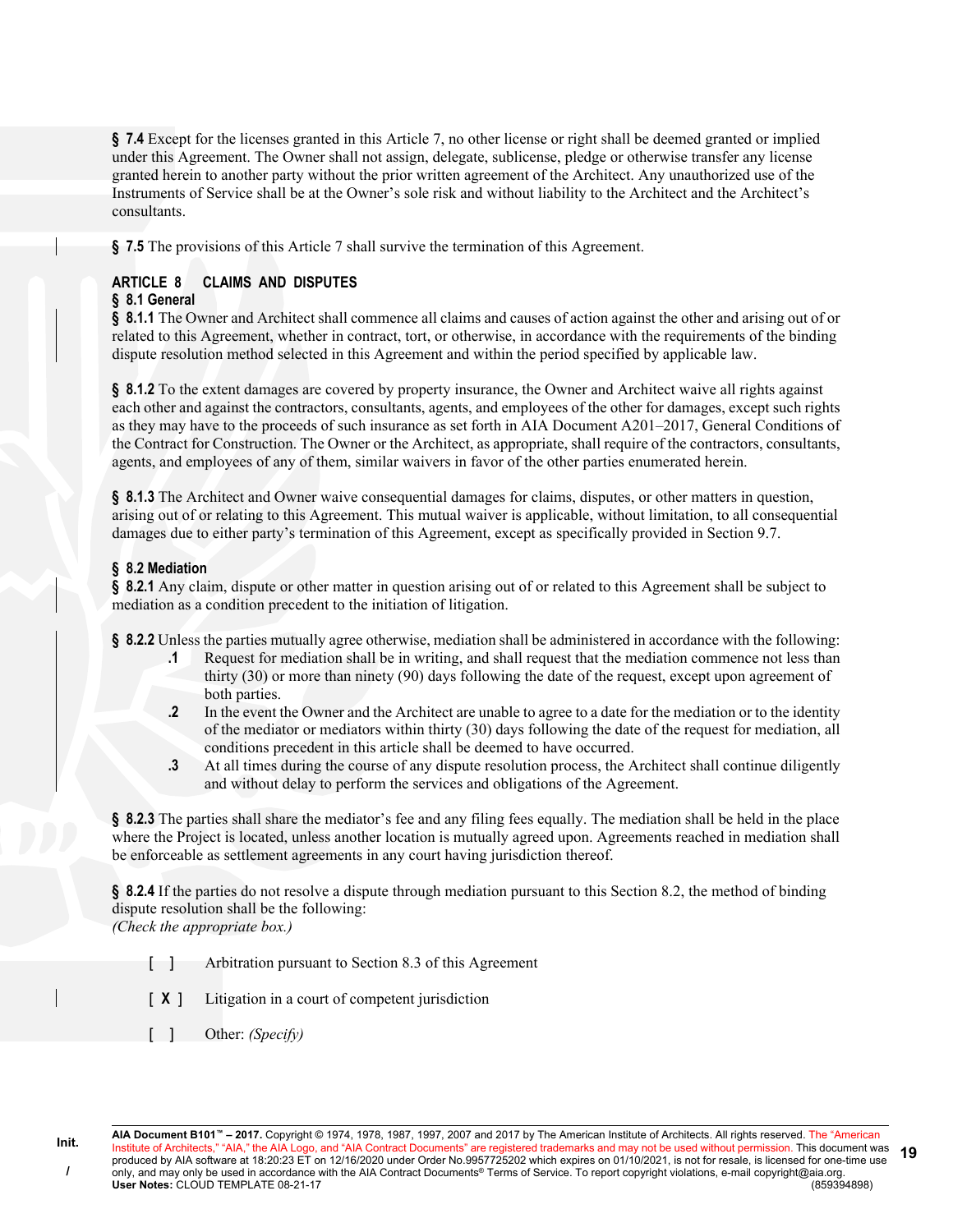If the Owner and Architect do not select a method of binding dispute resolution, or do not subsequently agree in writing to a binding dispute resolution method other than litigation, the dispute will be resolved in a court of competent jurisdiction.

**§ 8.3 Arbitration** [Section Deleted.]

#### *(Paragraphs deleted)*

# **ARTICLE 9 TERMINATION OR SUSPENSION**

**§ 9.1** If the Owner fails to make payments to the Architect in accordance with this Agreement through no fault of the Architect, such failure shall be considered substantial nonperformance and cause for termination or, at the Architect's option, cause for suspension of performance of services under this Agreement if not cured by the Owner within seven (7) days following notice of any past-due payment. If the Architect elects to suspend services, prior to suspension of services, the Architect shall give seven days' written notice to the Owner.

**§ 9.2** This Agreement may be terminated by Owner if Architect engages in conduct that would constitute a violation of state or federal criminal law, including but not limited to, the laws prohibiting certain gifts to public servants, or engages in conduct that would constitute a violation of the Owner's ethics or conflict of interest policies.

**§ 9.3** If the Project is suspended by the Owner for more than ninety (90) consecutive days, the Architect may terminate this Agreement upon not less than seven (7) days' written notice. Should the Architect elect to so terminate this Agreement, the Architect shall be compensated for services actually performed and expenses actually incurred prior to notice of such termination.

**§ 9.4** Either party may terminate this Agreement upon not less than seven days' written notice should the other party fail substantially to perform in accordance with the terms of this Agreement through no fault of the party initiating the termination.

**§ 9.5** The Owner may terminate this Agreement upon not less than seven days' written notice to the Architect for the Owner's convenience and without cause.

**§ 9.6** In the event of termination not the fault of the Architect, the Architect shall be compensated only for services actually performed and reimbursable expenses actually incurred prior to termination.

# **§ 9.7**

*(Paragraphs deleted)* [Paragraph Deleted.]

**§ 9.8** Except as otherwise expressly provided herein, this Agreement shall terminate one year from the date of Substantial Completion.

**§ 9.9** The Owner's rights to use the Architect's Instruments of Service in the event of a termination of this Agreement is set forth in Article 7.

### **ARTICLE 10 MISCELLANEOUS PROVISIONS**

**§ 10.1** This Agreement shall be governed by the law of the place where the Project is located, excluding that jurisdiction's choice of law rules. Venue for any lawsuit arising under this contract shall be in the county in which the Project is located. No provision of this Agreement is a waiver of any immunity or defense. No provision of this Agreement is a consent to suit.

**§ 10.2** Terms in this Agreement shall have the same meaning as those in AIA Document A201–2017, General Conditions of the Contract for Construction.

**§ 10.3** The Owner and Architect, respectively, bind themselves, their agents, successors, assigns, and legal representatives to this Agreement. Neither the Owner nor the Architect shall assign this Agreement without the written consent of the other, except that the Owner may assign this Agreement to a lender providing financing for the Project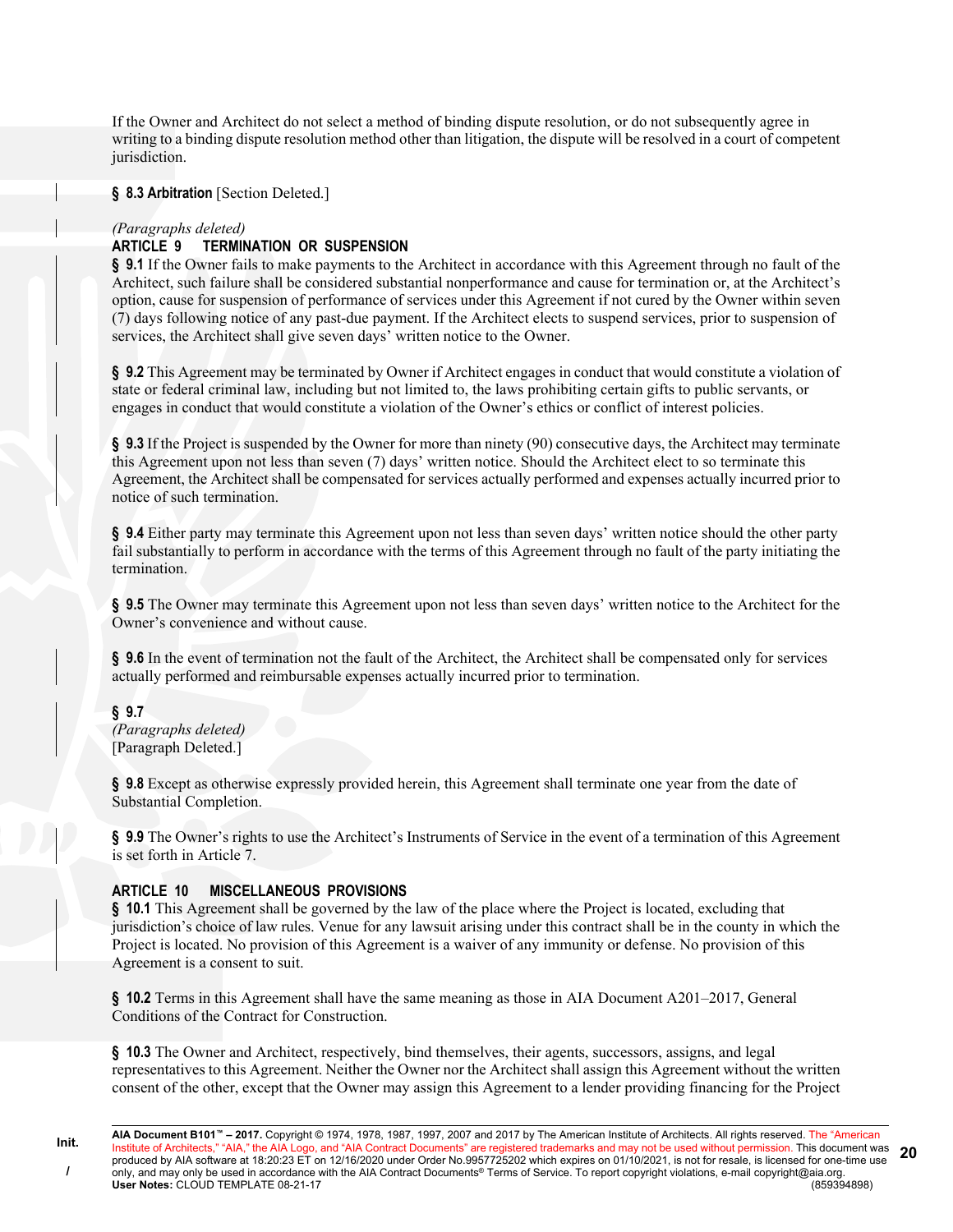if the lender agrees to assume the Owner's rights and obligations under this Agreement, including any payments due to the Architect by the Owner prior to the assignment.

**§ 10.4** If the Owner requests the Architect to execute certificates, the proposed language of such certificates shall be submitted to the Architect for review at least 14 days prior to the requested dates of execution. If the Owner requests the Architect to execute consents reasonably required to facilitate assignment to a lender, the Architect shall execute all such consents that are consistent with this Agreement, provided the proposed consent is submitted to the Architect for review at least 14 days prior to execution. The Architect shall not be required to execute certificates or consents that would require knowledge, services, or responsibilities beyond the scope of this Agreement.

**§ 10.5** Nothing contained in this Agreement shall create a contractual relationship with, or a cause of action in favor of, a third party against either the Owner or Architect.

**§ 10.6** The Architect and Architect's consultants shall have no responsibility for the handling, removal, or disposal or exposure of persons to hazardous materials in any form at the Project site, including but not limited to asbestos, asbestos products, polycholorinated biphenyl (PCB) or other toxic substances. The Architect and the Architect's consultants shall have no responsibility to initially discover the presence of such hazardous materials on the Project site, but shall have an affirmative duty to immediately report to the Owner the existence of such materials actually known by the Architect or the Architect's consultants to be present on the Project site.

**§ 10.7** With prior written consent of the Owner, the Architect shall have the right to include photographic or artistic representations of the design of the Project among the Architect's promotional and professional materials. The Architect shall be given reasonable access to the completed Project to make such representations. However, the Architect's materials shall not include the Owner's confidential or proprietary information if the Owner has previously advised the Architect in writing of the specific information considered by the Owner to be confidential or proprietary. The Owner shall provide professional credit for the Architect in the Owner's promotional materials for the Project.

**§ 10.8** If the Architect or Owner receives information specifically designated as "confidential" or "business proprietary," the receiving party shall keep such information strictly confidential and shall not disclose it to any other person except as set forth in Section 10.8.1. This Section 10.8 shall survive the termination of this Agreement. Owner herein designates the following as confidential information: security measures; pending real estate purchases, exchange, lease, or value; any information pertaining to litigation; student likenesses and student record information; employee information; and any other information deemed confidential by law.

**§ 10.8.1** The receiving party may disclose "confidential" or "business proprietary" information after 7 days' notice to the other party, when required by law, or court order, including a subpoena or other form of compulsory legal process issued by a court or governmental entity, or to the extent such information is reasonably necessary for the receiving party to defend itself in any dispute. The receiving party may also disclose such information to its employees, consultants, or contractors in order to perform services or work solely and exclusively for the Project, provided those employees, consultants and contractors are subject to the restrictions on the disclosure and use of such information as set forth in this Section 10.8.

**§ 10.9** The invalidity of any provision of the Agreement shall not invalidate the Agreement or its remaining provisions. If it is determined that any provision of the Agreement violates any law, or is otherwise invalid or unenforceable, then that provision shall be revised to the extent necessary to make that provision legal and enforceable. In such case the Agreement shall be construed, to the fullest extent permitted by law, to give effect to the parties' intentions and purposes in executing the Agreement.

**§ 10.10** In any adjudication or claim under this Agreement, reasonable and necessary attorney's fees that are equitable and just may be awarded to the prevailing party.

**§ 10.11** By signing this Agreement, the undersigned certifies as follows: Under Section 231.006, Texas Family Code, the vendor or applicant certifies that the individual or business entity named in this contract, bid, or application is not ineligible to receive the specified grant, loan, or payment and acknowledges that this contract may be terminated and payment may be withheld if this certification is inaccurate.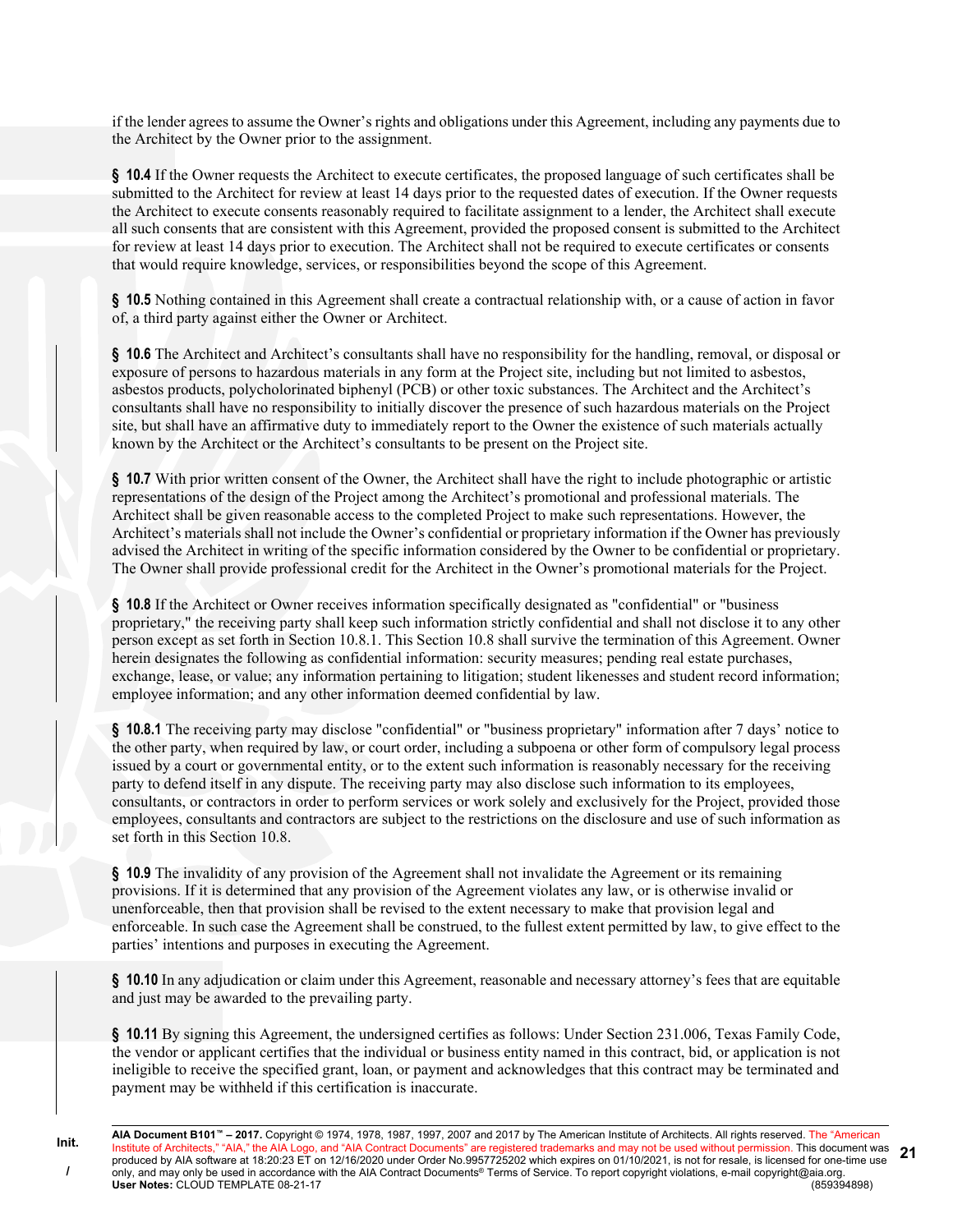**§ 10.12** Pursuant to Texas Government Code Chapter 2271, if this contract is valued at \$100,000 or more **and** if the Architect has at least ten (10) full time employees, then the Architect, by its execution of this Agreement represents and warrants to the District that the Architect does not boycott Israel and will not boycott Israel during the term of this Agreement. This section does not apply to a sole proprietorship.

**Note**: On April 25, 2019, the U.S. District Court for the Western District of Texas entered a preliminary injunction enjoining the enforcement of the then-current version of Texas Government Code Chapter 2271 in any state contract. After the date of the injunction, Chapter 2271 was amended to narrow its applicability and the new statutory requirement is as stated above. As the amended statute may not cure the entire breadth of issues addressed by the injunction, the Owner does not intend to seek enforcement of this statute until further order of the Court which issued the injunction or higher court having jurisdiction over the issue.

**§ 10.13** Architect shall keep all accounting and construction records on the Project for a period of at least twelve years after Final Completion of the Project, and thereafter shall offer the records to the Owner in writing, in order for Owner to comply with its records retention requirements, per the Texas Government Code section 441.158 et seq. and the Texas Library and Archives Commission's Local Schedule GR (Government Records). In the alternative, Architect may provide such records to Owner for retention at any time if Owner agrees in writing to accept such records in lieu of Architect's retention under this Section.

**§ 10.14** When the services under this Agreement include contract administration services, the General Conditions of the Contract for Construction shall be AIA Document A201-2017.

§ 10.15 Any notice required by or permitted under this Agreement must be in writing unless otherwise provided herein. Any notice required by this Agreement will be deemed to be delivered (whether actually received or not) when deposited with the United States Postal Service, postage prepaid, certified mail, return receipt requested, and addressed to the intended recipient at the address shown in this Agreement. Notice may also be given by regular mail, personal delivery, courier delivery, facsimile transmission, or other commercially reasonable means and will be effective when actually received. Any address for notice may be changed by written notice delivered as provided herein.

**§ 10.16** If any provision of this Agreement is held to be illegal, invalid, or unenforceable under any present or future law, such provision shall be fully severable and this Agreement shall be construed and enforced as if such illegal, invalid or unenforceable provision had never comprised a part of this Agreement. The remaining provisions of this Agreement shall remain in full force and effect and shall not be affected by the illegal, invalid, or unenforceable provision or by its severance herefrom.

**§ 10.17** The Owner shall have the right to examine, copy, and/or audit the books and other records of the Architect relating solely to this Agreement upon reasonable request to the Architect.

**§ 10.18** Architect verifies and affirms that it is not a foreign terrorist organization as identified on the list prepared and maintained by the Texas Comptroller of Public Accounts. If Architect has misrepresented its inclusion on the Comptroller's list such omission or misrepresentation will void this Agreement.

### **ARTICLE 11 COMPENSATION**

**§ 11.1** For the Architect's Basic Services described under Article 3, the Owner shall compensate the Architect as follows:

- **.1** Stipulated Sum *(Insert amount)*
- **.2** Percentage Basis *(Insert percentage value)*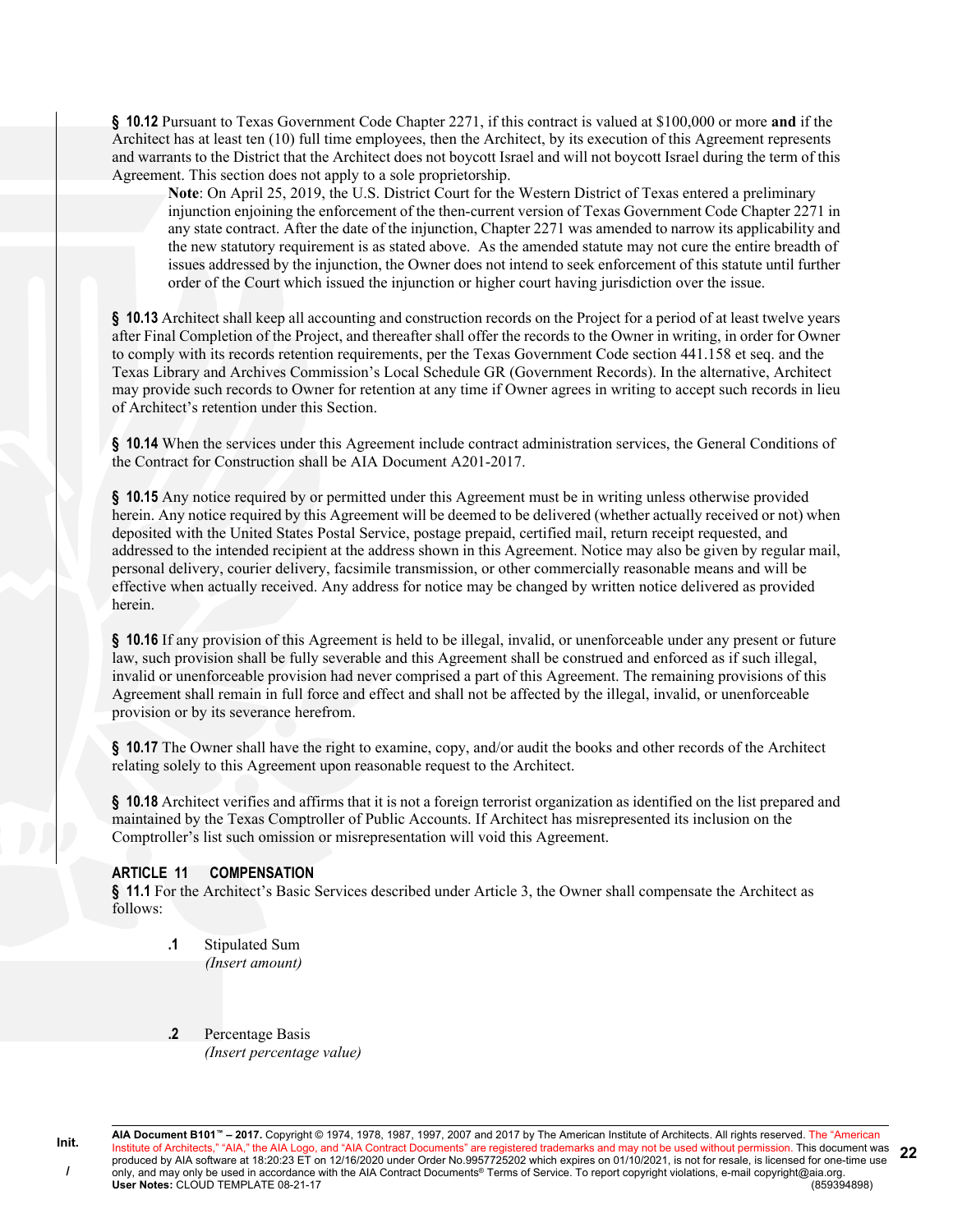The Fee for Basic Services shall be \_\_\_\_\_\_\_\_\_\_\_\_\_\_\_\_\_Percent (\_\_%) of the Cost of Work for all new facilities. The Fee for Basic Services shall be **Percent** ( $\frac{6}{8}$ ) for all additions and/or renovations to facilities.

#### **.3** Other

*(Describe the method of compensation)*

Pre-Bond Planning Services are included in the Fee for Basic Services. If a Bond election is not called by the Board of Trustees or, if called, not approved by the voters, or the Architect is not retained to provide Architectural Services for the projects described in the Bond package, the Architect shall be compensated for actual work performed at its standard hourly rate, with the total compensation not to exceed AND /100 DOLLARS (\$

If a Bond issue is approved by the voters, the Architect shall commence Basic Services for each of the projects included in the Bond issue, upon written notification by the Owner.

**§ 11.2** For the Architect's Supplemental Services designated in Section 4.1.1 and for any Sustainability Services required pursuant to Section 4.1.3, the Owner shall compensate the Architect as follows: *(Insert amount of, or basis for, compensation. If necessary, list specific services to which particular methods of compensation apply.)*

**§ 11.3** For Additional Services that may arise during the course of the Project, including those under Section 4.2, the Owner shall compensate the Architect as follows: *(Insert amount of, or basis for, compensation.)*

**§ 11.4** Compensation for Supplemental and Additional Services of the Architect's consultants when not included in Section 11.2 or 11.3, shall be the amount invoiced to the Architect plus energent ( $\%$ ), or as follows: *(Insert amount of, or basis for computing, Architect's consultants' compensation for Supplemental or Additional Services.)*

**§ 11.5** When compensation for Basic Services is based on a stipulated sum or a percentage basis, the proportion of compensation for each phase of services shall be as follows:

| <b>Schematic Design Phase</b><br>Design Development Phase | Fifteen<br>Twenty     | percent (<br>percent ( | 15<br>20 | $\%$ )<br>$\%$ |
|-----------------------------------------------------------|-----------------------|------------------------|----------|----------------|
| <b>Construction Documents Phase</b>                       | Thirty-Five           | percent (              | 35       | $\%$           |
| <b>Procurement Phase</b>                                  | Five                  | percent (              |          | $\%$           |
| <b>Construction Phase</b>                                 | Twenty-Five percent ( |                        | 25       | $\%$           |
| <b>Total Basic Compensation</b>                           | one hundred           | percent (              | 100      | $\%$           |

**§ 11.6** When compensation identified in Section 11.1 is on a percentage basis, progress payments for each phase of Basic Services shall be calculated by multiplying the percentages identified in this Article by the Owner's most recent budget for the Cost of the Work. Compensation paid in previous progress payments shall be adjusted based on subsequent updates to the Owner's budget for the Cost of the Work.

**§ 11.6.1** When compensation is on a percentage basis and any portions of the Project are deleted or otherwise not constructed, compensation for those portions of the Project shall be payable to the extent services are performed on those portions. The Architect shall be entitled to compensation in accordance with this Agreement for all services performed whether or not the Construction Phase is commenced.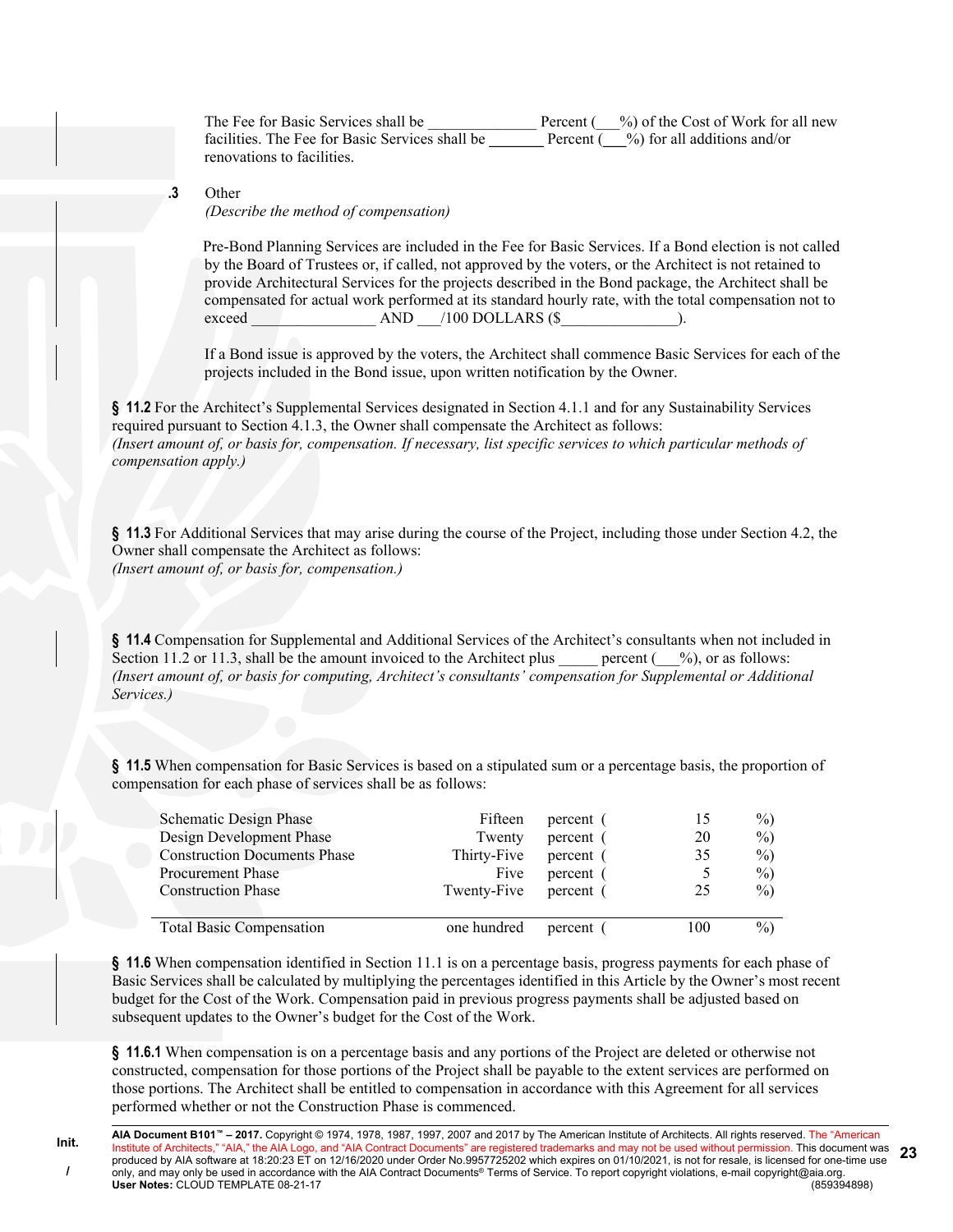**§ 11.7** The hourly billing rates for services of the Architect and the Architect's consultants are set forth below. The rates shall be fixed for the term of this Agreement.

*(If applicable, attach an exhibit of hourly billing rates or insert them below.)*

**Employee or Category Rate (\$0.00)** 

# **§ 11.8 Compensation for Reimbursable Expenses**

**§ 11.8.1** Reimbursable Expenses are in addition to compensation for Basic, Supplemental, and Additional Services and include expenses incurred by the Architect and the Architect's consultants directly related to the Project, as follows:

- **.1** Transportation and authorized out-of-town travel and subsistence except travel to and from the Project site;
- **.2** [Subsection Deleted.];
- **.3** Permitting and other fees required by authorities having jurisdiction over the Project;
- **.4** Printing, reproductions, plots, and standard form documents;
- **.5** [Subsection Deleted.];
- **.6** Expense of overtime work requiring higher than regular rates, if authorized in advance by the Owner;
- **.7** [Subsection Deleted.];
- **.8** [Subsection Deleted.];
- **.9** [Subsection Deleted.];
- **.10** [Subsection Deleted.];
- **.11** Registration fees and any other fees charged by the Certifying Authority or by other entities as necessary to achieve the Sustainable Objective.
- **.12** [Subsection Deleted.]

**§ 11.8.2** For Reimbursable Expenses the compensation shall be the expenses incurred by the Architect and the Architect's consultants plus  $\qquad \qquad \text{percent} \, (\qquad \%) \text{ of the expenses incurred.}$ 

**§ 11.9 Architect's Insurance.** If the types and limits of coverage required in Section 2.5 are in addition to the types and limits the Architect normally maintains, the Owner shall pay the Architect for the additional costs incurred by the Architect for the additional coverages as set forth below:

*(Insert the additional coverages the Architect is required to obtain in order to satisfy the requirements set forth in Section 2.5, and for which the Owner shall reimburse the Architect.)*

#### **§ 11.10 Payments to the Architect**

### **§ 11.10.1 Initial Payments**

**§ 11.10.1.1** An initial payment of ZERO DOLLARS (\$0.00) shall be made upon execution of this Agreement and is the minimum payment under this Agreement. It shall be credited to the Owner's account in the final invoice.

**§ 11.10.1.2** If a Sustainability Certification is part of the Sustainable Objective, an initial payment to the Architect of  $AND$  /100 DOLLARS (\$) shall be made upon execution of this Agreement for registration fees and other fees payable to the Certifying Authority and necessary to achieve the Sustainability Certification. The Architect's payments to the Certifying Authority shall be credited to the Owner's account at the time the expense is incurred.

### **§ 11.10.2 Progress Payments**

**§ 11.10.2.1** Unless otherwise agreed, payments for services shall be made monthly in proportion to services performed. Payments are due and payable upon presentation of the Architect's invoice. Delinquent payments are subject to the Texas Prompt Pay Act, TEXAS GOVERNMENT CODE, Chapter 2251. *(Insert rate of monthly or annual interest agreed upon.)*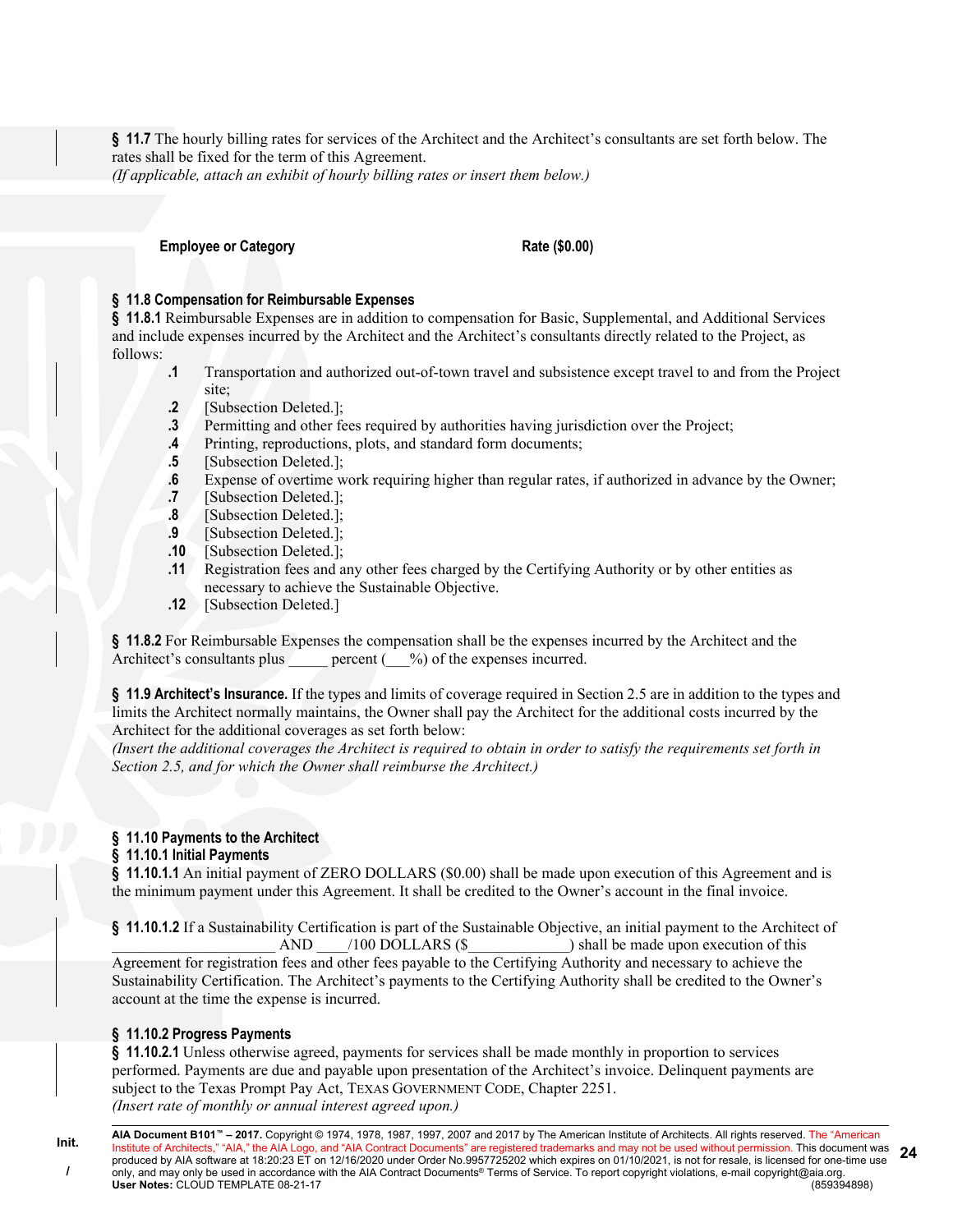**§ 11.10.2.2** The Owner shall not withhold amounts from the Architect's compensation to impose a penalty or liquidated damages on the Architect, or to offset sums requested by or paid to contractors for the cost of changes in the Work, unless the Architect agrees or has been found liable.

**§ 11.10.2.3** Records of Reimbursable Expenses, of expenses pertaining to Supplemental and Additional Services, and services performed on the basis of hourly rates or a multiple of Direct Personnel Expense shall be available to the Owner or the Owner's authorized representative upon request at mutually convenient times. "Direct Personnel Expense" is defined as the direct salaries of the Architect's personnel engaged in the Project and the portion of the cost of their mandatory and customary contributions and benefits related thereto, such as employment taxes and other statutory employee benefits, insurance, sick leave, holidays, vacations, employee retirement plans and similar contributions.

# **ARTICLE 12 SPECIAL TERMS AND CONDITIONS**

Special terms and conditions that modify this Agreement are as follows: *(Include other terms and conditions applicable to this Agreement.)*

**§ 12.1 LICENSING AUTHORITY:** The following information is included in this agreement as required by Texas Occupations Code section 1051.251: "The Texas Board of Architectural Examiners (333 Guadalupe Suite 2-350, Austin, Texas 78701 Telephone: 512-305-9000) has jurisdiction over individuals licensed to practice architecture in the State of Texas."*OR*

**LICENSING AUTHORITY:** The following information is included in this agreement as required by Texas Occupations Code Chapter 1001: Texas Board of Professional Engineers, 1917 S Interstate 35, Austin, Texas 78741-3702 has jurisdiction over individuals licensed to practice engineering in the State of Texas."

# **ARTICLE 13 SCOPE OF THE AGREEMENT**

**§ 13.1** This Agreement represents the entire and integrated agreement between the Owner and the Architect and supersedes all prior negotiations, representations or agreements, either written or oral. This Agreement may be amended only by written instrument signed by both the Owner and Architect.

**§ 13.2** This Agreement is comprised of the following documents identified below:

- **.1** AIA Document B101™–2017, Standard Form Agreement Between Owner and Architect
- **.2** AIA Document E203™–2013, Building Information Modeling and Digital Data Exhibit, dated as indicated below:

*(Insert the date of the E203-2013 incorporated into this agreement.)*

**.3** Exhibits:

*(Check the appropriate box for any exhibits incorporated into this Agreement.)*

- [ ] AIA Document E204™–2017, Sustainable Projects Exhibit, dated as indicated below: *(Insert the date of the E204-2017 incorporated into this agreement.)*
- [ ] Other Exhibits incorporated into this Agreement: *(Clearly identify any other exhibits incorporated into this Agreement, including any exhibits and scopes of services identified as exhibits in Section 4.1.2.)*
- **.4** Other documents:

*(List other documents, if any, forming part of the Agreement.)*

**AIA Document B101™ – 2017.** Copyright © 1974, 1978, 1987, 1997, 2007 and 2017 by The American Institute of Architects. All rights reserved. The "American Institute of Architects," "AIA," the AIA Logo, and "AIA Contract Documents" are registered trademarks and may not be used without permission. This document was produced by AIA software at 18:20:23 ET on 12/16/2020 under Order No.9957725202 which expires on 01/10/2021, is not for resale, is licensed for one-time use only, and may only be used in accordance with the AIA Contract Documents® Terms of Service. To report copyright violations, e-mail copyright@aia.org.<br>User Notes: CLOUD TEMPLATE 08-21-17 **User Notes: CLOUD TEMPLATE 08-21-17 25**

 $\frac{0}{0}$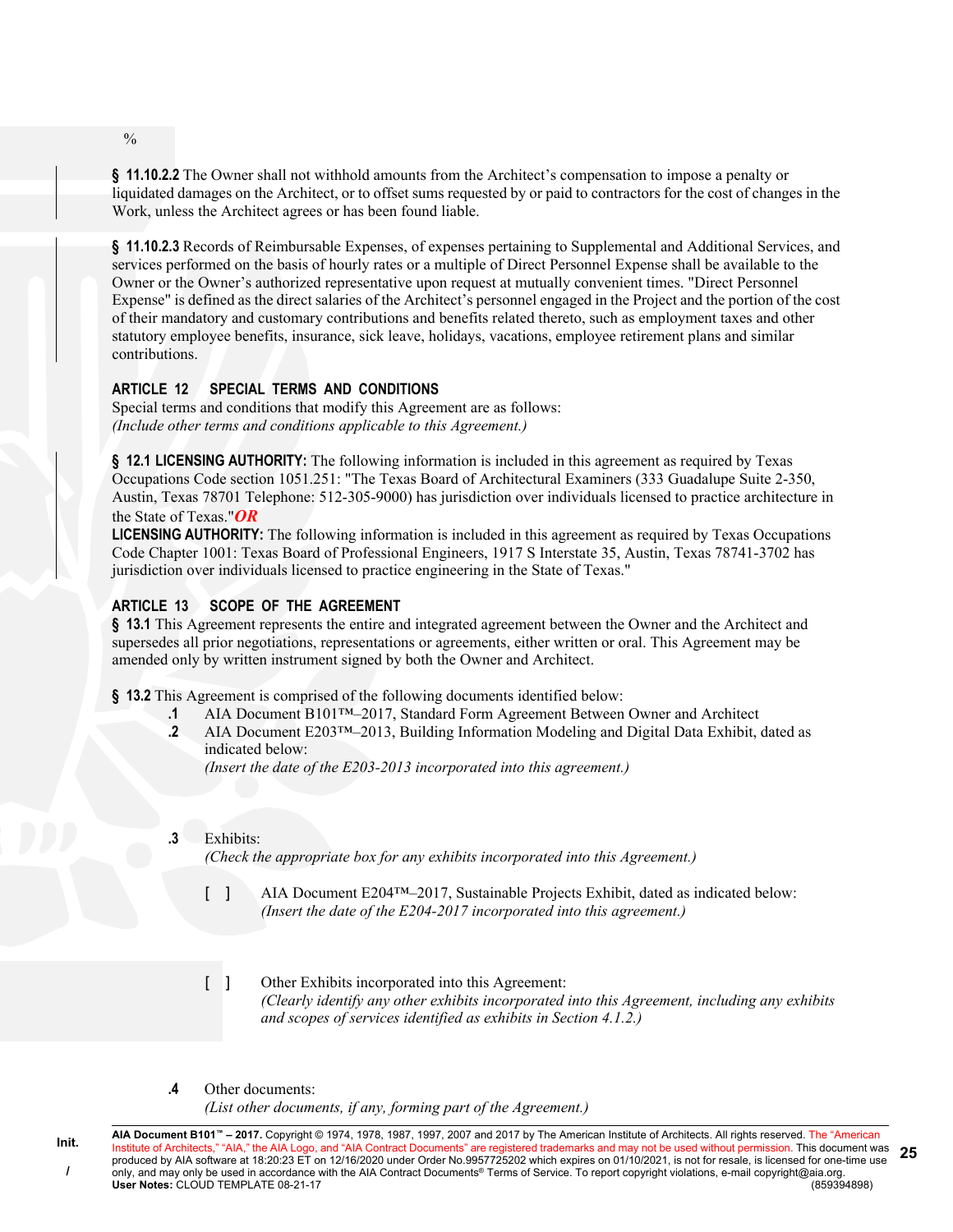This Agreement entered into as of the day and year first written above.

# **KARNES CITY INDEPENDENT SCHOOL DISTRICT \_\_\_\_\_\_\_\_\_\_\_\_\_\_\_\_\_\_\_\_\_\_\_**

**OWNER** *(Signature)* **ARCHITECT** *(Signature)* 

*(Printed name and title) (Printed name, title, and license number, if required)*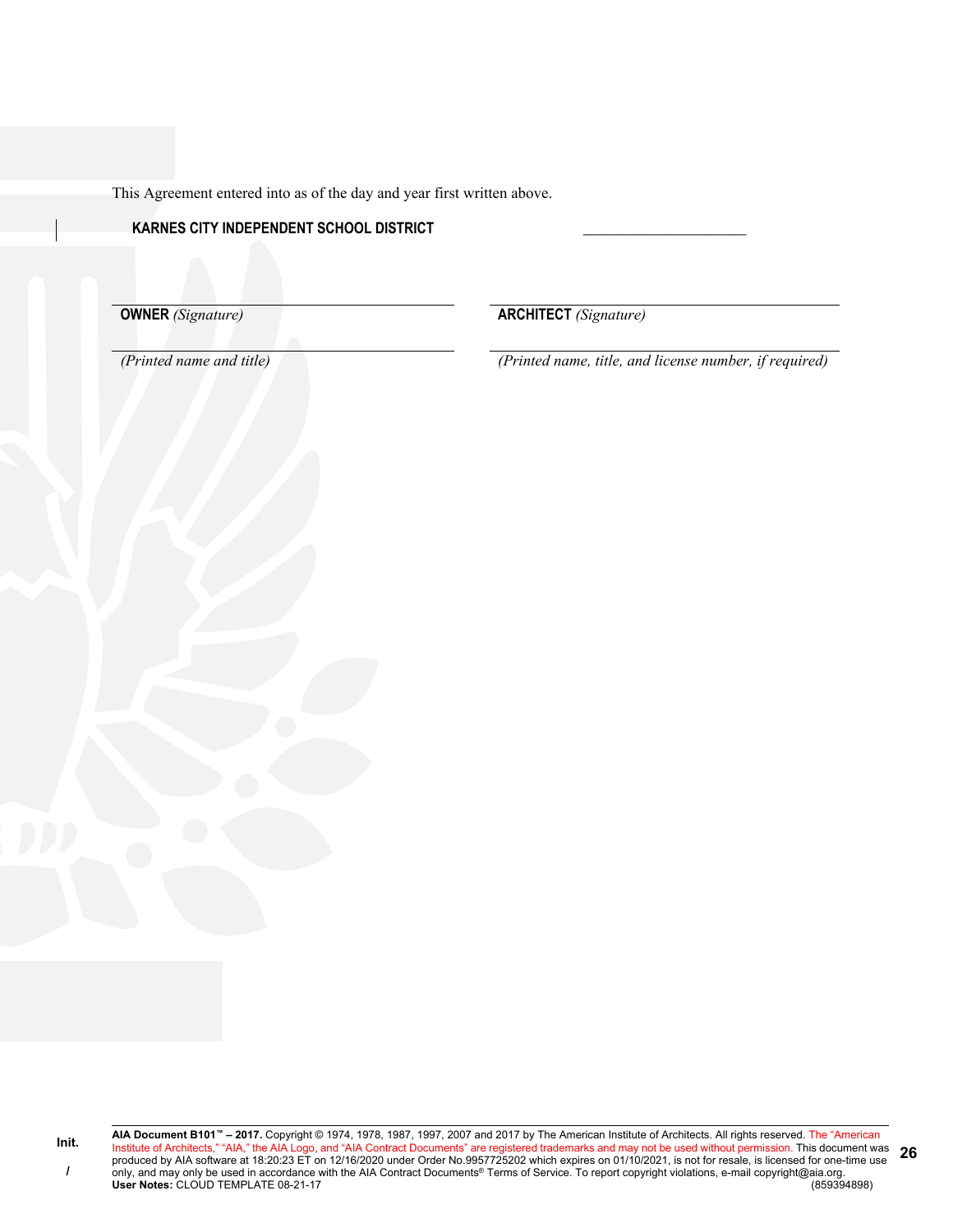# *Additions and Deletions Report for*

*AIA® Document B101™ – 2017*

This Additions and Deletions Report, as defined on page 1 of the associated document, reproduces below all text the author has added to the standard form AIA document in order to complete it, as well as any text the author may have added to or deleted from the original AIA text. Added text is shown underlined. Deleted text is indicated with a horizontal line through the original AIA text.

Note: This Additions and Deletions Report is provided for information purposes only and is not incorporated into or constitute any part of the associated AIA document. This Additions and Deletions Report and its associated document were generated simultaneously by AIA software at 18:20:23 ET on 12/16/2020.

# **PAGE 1**

**AGREEMENT** made as of the day of in the year TWO THOUSAND TWENTY-ONE

**…**

Karnes City Independent School District 404 N. Hwy 123 Karnes City, Texas 78118 Phone: 830-780-2321 Fax: 830-780-3823

**…**

Karnes City ISD Bond Program. Planned projects approved by the voters include construction of a new elementary school and a new Career Technical Education (CTE) facility

**…**

The Owner and Architect agree as follows.follows: **PAGE 2**

# **13 SCOPE OF THE AGREEMENT**

**NOTE**: Any reference hereinafter this one, to an AIA™ Document or any AIA Documents included in the Contract Documents shall refer to such document "as modified for this Project". In addition, any reference to AIA Documents shall all be considered to have included the Trademark "™" after the AIA reference, whether or not included in the text. The AIA Documents are registered intellectual property of the American Institute of Architects and use and amendment of such forms is permitted under license granted to Walsh Gallegos Trevino Russo & Kyle P.C. for this Project. No use may be made of this AIA document other than as Contract Documents for this Project. **PAGE 3**

Hector Madrigal, Superintendent Karnes City Independent School District 404 N. Hwy 123 Karnes City, Texas 78118 Phone: 830-780-2321 Fax: 830-780-3823 **PAGE 5**

**§ 2.2** The Architect shall perform its services consistent with the professional skill and care ordinarily provided by architects practicing in the same or similar locality under the same or similar circumstances. competent architects practicing under the same or similar circumstances and professional license. The Architect shall be responsible to the

**Additions and Deletions Report for AIA Document B101™ – 2017.** Copyright © 1974, 1978, 1987, 1997, 2007 and 2017 by The American Institute of Architects. All rights reserved. The "American Institute of Architects," "AIA," the AIA Logo, and "AIA Contract Documents" are registered trademarks and may not be used without permission. This document was produced by AIA software at 18:20:23 ET on 12/16/2020 under Order No.9957725202 which expires on 01/10/2021, is not for resale, is licensed for one-time use only, and may only be used in accordance with the AIA Contract Documents® Terms of Service. To report copyright violations, e-mail copyright@aia.org. **User Notes:** CLOUD TEMPLATE 08-21-17 (859394898)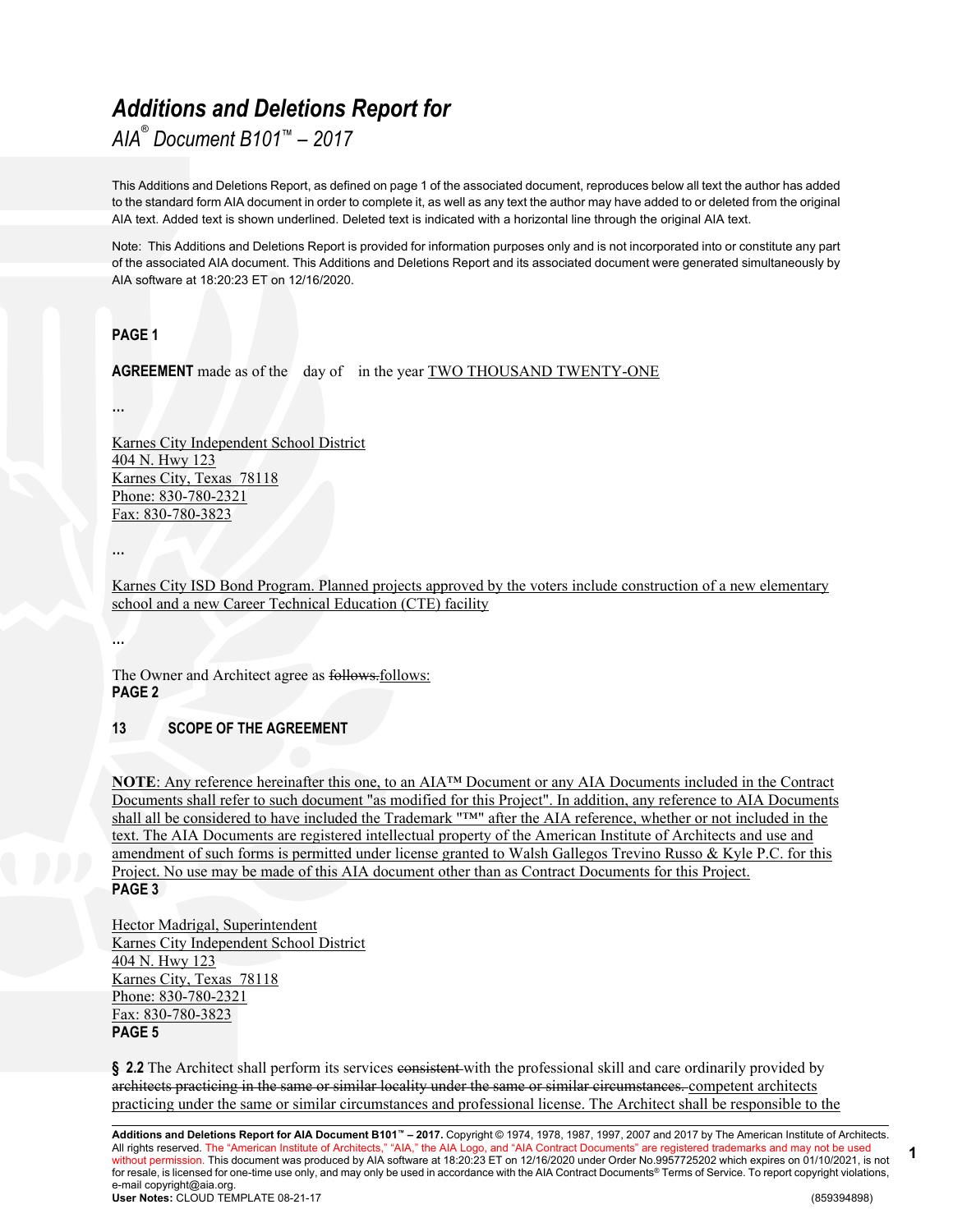Owner for all costs and damages resulting from (1) defects in design, (2) non-workability of design details, (3) failure of the Architect to comply with the terms of this Agreement, and (4) errors and omissions of the Architect. Any designs, drawings or specifications prepared or furnished by Architect that contain errors, conflict or omissions will be promptly corrected by Architect at no additional cost to Owner. Owner's approval, acceptance, use of or payment for all or any part of Architect's services shall in no way alter Architect's obligations or Owner's rights hereunder. The Architect shall perform its services as expeditiously as is consistent with such professional skill and care and the orderly progress of the Project.

#### **PAGE 6**

**§ 2.5** The Architect shall maintain the following insurance until termination of this Agreement. If any of the requirements set forth below are in addition to the types and limits the Architect normally maintains, the Owner shall pay the Architect as set forth in Section 11.9.Architects shall provide and maintain in effect during the performance of the Work under the Agreement insurance of the following types and with indemnification limits not less than the amounts indicated:

| <b>Worker's Compensation:</b><br>(Including Waiver of Subrogation)<br>Endorsement)                              | All liability arising out of Architect's employment of workers and<br>anyone for whom Architect shall be liable for Worker's<br>Compensation claims. Worker's Compensation is required and no<br>"alternative" form of insurance shall be permitted. |
|-----------------------------------------------------------------------------------------------------------------|------------------------------------------------------------------------------------------------------------------------------------------------------------------------------------------------------------------------------------------------------|
| <b>Professional Liability:</b><br>Architect                                                                     | \$1,000,000.00 per claim and<br>\$2,000,000.00 in the aggregate.                                                                                                                                                                                     |
| Architect's Consultants                                                                                         | \$1,000,000.00 per claim and<br>\$2,000,000.00 in the aggregate.                                                                                                                                                                                     |
| <b>Commercial General Liability:</b><br>Each Occurrence<br>General Aggregate<br>Personal and Advertising Injury | \$1,000,000.00<br>\$2,000,000.00<br>\$1,000,000.00 each person                                                                                                                                                                                       |
| Automobile Liability                                                                                            | $$1,000,000.00$ combined single limit                                                                                                                                                                                                                |
| Excess Umbrella Liability                                                                                       | \$5,000,000.00                                                                                                                                                                                                                                       |

- **.1** The required insurance must be written by a company authorized to do business in Texas at the time the policy is issued. In addition, the company must be acceptable to the Owner. The Owner's Representative will contact the State Board of Insurance to confirm that the issuing companies are authorized to issue such policies in the State of Texas.
- **.2** The Commercial General Liability and Automobile policies issued in the name of Architect shall also name the Owner as additional insured. Evidence of additional insured status will be provided to Owner by providing a copy of the endorsement being utilized to effect the additional and shall be subject to the Owner's reasonable approval.
- **.3** It is the intent of the parties to this Agreement that all coverage provided herein shall be primary to and shall seek no contribution for all insurance available to Owner, with Owner's insurance being excess, secondary and non-contributing and shall apply to both ongoing and completed operations. The Commercial General Liability coverage shall be endorsed to provide such primary and non-contributing liability.
- **.4** Architect shall have its insurance carrier(s) furnish to Owner insurance certificates in form satisfactory to Owner specifying the types and amounts of coverage in effect, the expiration dates of each policy, a statement that no insurance will be canceled or materially changed while the Work is in progress without thirty (30) calendar days prior written notice to Owner, and a statement that, except for professional liability insurance and worker's compensation insurance, the Owner is named as additional insured. Architect shall permit Owner to examine the insurance policies, or at Owner's option, Architect shall furnish Owner with copies, certified by the carrier(s), of insurance policies required. If Architect neglects or refuses to provide any insurance required herein, or if any insurance is canceled, Owner may, but shall not be obligated to, procure such insurance at Architect's expense.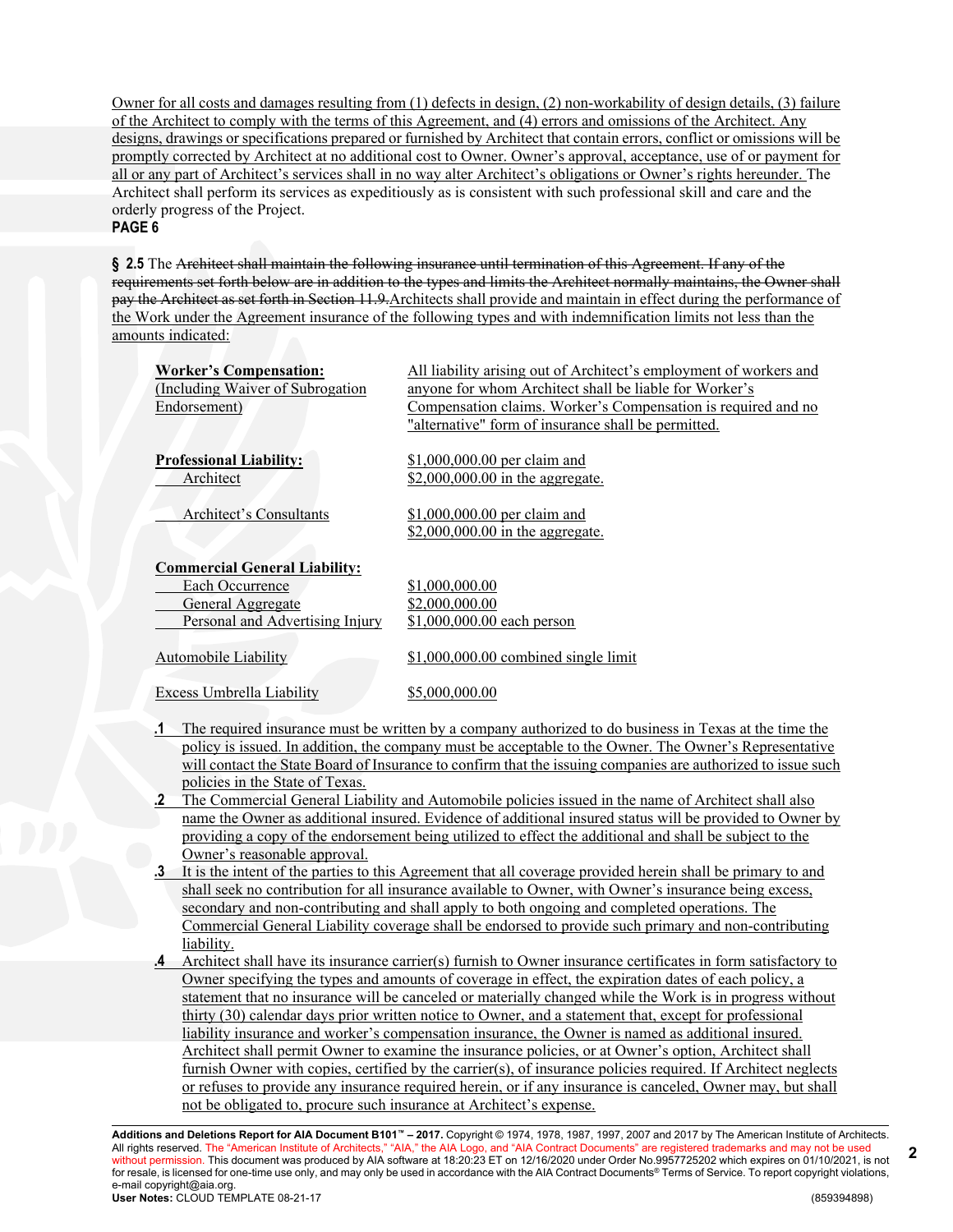**.5** Insurance provided pursuant to this Section shall be considered a part of the Architect's basic services and shall not be a Reimbursable Expense within the scope of Section 11.8, or other provisions of this Agreement.

**§ 2.5.1** Commercial General Liability with policy limits of not less than (\$ ) for each occurrence and (\$ ) in the aggregate for bodily injury and property damage.

**§ 2.5.2** Automobile Liability covering vehicles owned, and non-owned vehicles used, by the Architect with policy limits of not less than (\$ ) per accident for bodily injury, death of any person, and property damage arising out of the ownership, maintenance and use of those motor vehicles, along with any other statutorily required automobile coverage.

**§ 2.5.3** The Architect may achieve the required limits and coverage for Commercial General Liability and Automobile Liability through a combination of primary and excess or umbrella liability insurance, provided such primary and excess or umbrella liability insurance policies result in the same or greater coverage as the coverages required under Sections 2.5.1 and 2.5.2, and in no event shall any excess or umbrella liability insurance provide narrower coverage than the primary policy. The excess policy shall not require the exhaustion of the underlying limits only through the actual payment by the underlying insurers.

**§ 2.5.4** Workers' Compensation at statutory limits.

**§ 2.5.5** Employers' Liability with policy limits not less than (\$ ) each accident, (\$ ) each employee, and (\$ ) policy limit.

**§ 2.5.6** Professional Liability covering negligent acts, errors and omissions in the performance of professional services with policy limits of not less than  $(\text{\$})$  per claim and  $(\text{\$})$  in the aggregate.

**§ 2.5.7 Additional Insured Obligations.** To the fullest extent permitted by law, the Architect shall cause the primary and excess or umbrella polices for Commercial General Liability and Automobile Liability to include the Owner as an additional insured for claims caused in whole or in part by the Architect's negligent acts or omissions. The additional insured coverage shall be primary and non-contributory to any of the Owner's insurance policies and shall apply to both ongoing and completed operations.

**§ 2.5.8** The Architect shall provide certificates of insurance to the Owner that evidence compliance with the requirements in this Section 2.5.

**§ 2.6** The Architect shall provide a design which when constructed in accordance with the Contract Documents will comply with all applicable federal, state and local laws, statutes, ordinances, rules, regulations orders and other legal requirements including but not limited to all zoning restrictions or requirements of record, building, occupancy, environmental, disabled person accessibility and land use laws, requirements regulations and ordinances relating to the construction use and occupancy of the Project ("Governmental Requirements") existing on the date of this Agreement and which may be enacted prior to Owner's approval of completed Construction Documents. Architect shall use its best efforts to avoid incorporating into the Project design elements that would give rise to code interpretation questions and to discuss in advance all such situations with the Owner.

§ 2.7 The Architect represents to Owner that all Design Documents, Contract Documents and other documents prepared and issued by Architect pursuant to this Agreement will be of good quality, free from substantial defects, and in conformance with and satisfying all applicable federal, state, municipal and local ordinances, codes, and other governmental requirements and shall be fit for the particular purpose intended thereby. Architect shall notify the Owner in a prompt and timely manner of any discovered discrepancies inconsistencies or missing information necessary to provide reasonably accurate and complete documents. Failure to so notify Owner will be considered a breach of the standard of professional practice set forth in this Agreement.

**§ 2.8** Notwithstanding any provision of this Article to the contrary, services made necessary as a result of the Architect's failure to timely provide accurate or complete information, approvals or clarifications, or to timely render a decision, shall be considered Basic Services.

**Additions and Deletions Report for AIA Document B101™ – 2017.** Copyright © 1974, 1978, 1987, 1997, 2007 and 2017 by The American Institute of Architects. All rights reserved. The "American Institute of Architects," "AIA," the AIA Logo, and "AIA Contract Documents" are registered trademarks and may not be used without permission. This document was produced by AIA software at 18:20:23 ET on 12/16/2020 under Order No.9957725202 which expires on 01/10/2021, is not for resale, is licensed for one-time use only, and may only be used in accordance with the AIA Contract Documents® Terms of Service. To report copyright violations, e-mail copyright@aia.org. **User Notes:** CLOUD TEMPLATE 08-21-17 (859394898)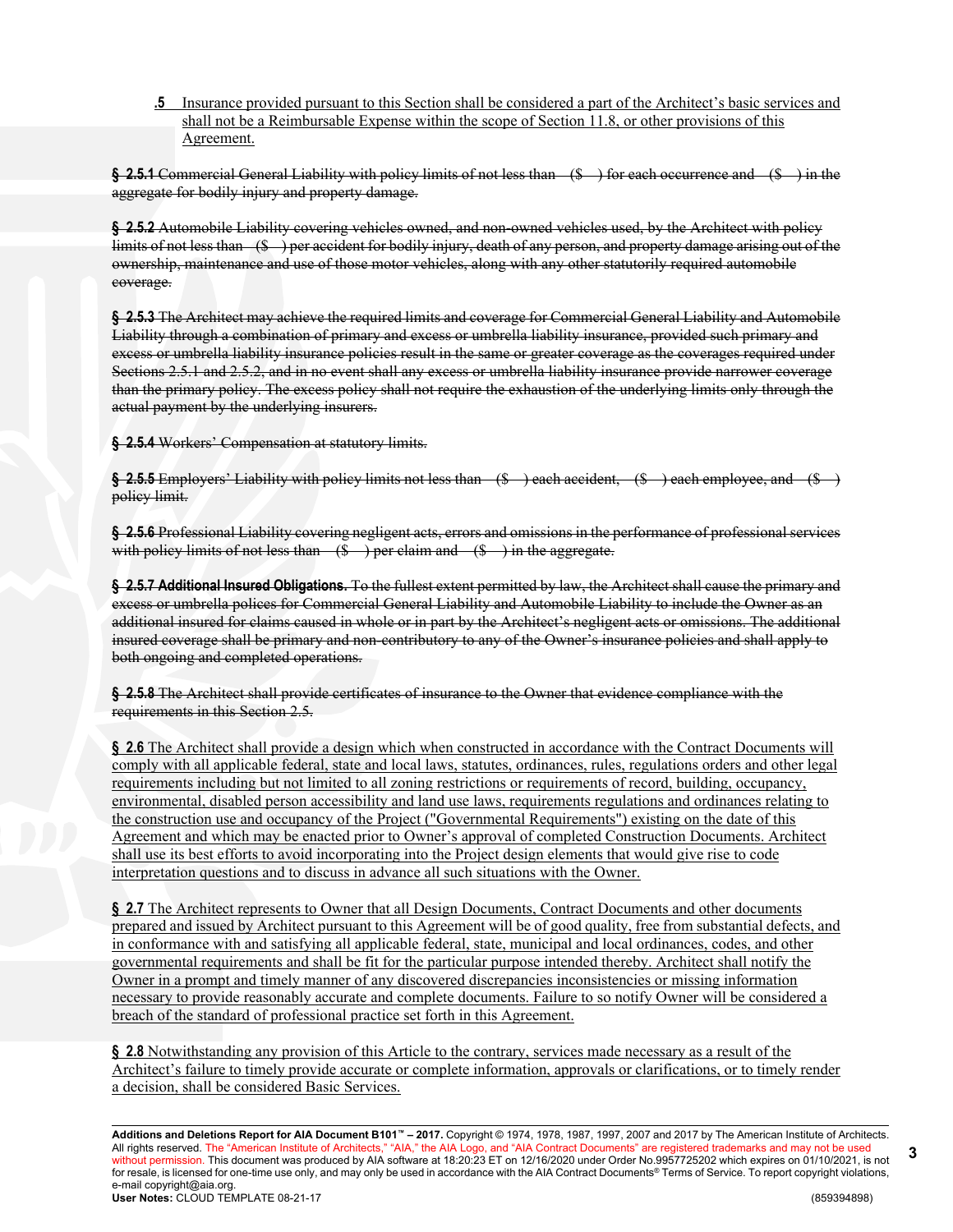**§ 3.1** The Architect's Basic Services consist of those described in this Article 3 and include usual and customary structural, mechanical, and electrical electrical and civil engineering services. Services not set forth in this Article 3 are Supplemental or Additional Services.

§ 3.1.1 The Architect shall manage the Architect's services, consult with Owner, research applicable design criteria, attend Project meetings, communicate with members of the Project team, and report progress to the Owner. **PAGE 7**

**§ 3.1.5** The Architect shall contact governmental authorities required to approve the Construction Documents and entities providing utility services to the Project. The Architect shall respond to applicable design requirements imposed by those authorities and entities. Any changes required by governmental authorities, if approved by the Owner, shall be made by the Architect at no additional cost to the Owner.

§ 3.1.6 The Architect shall assist the Owner in connection with the Owner's responsibility be responsible for filing documents required for the approval of governmental authorities having jurisdiction over the Project, subject to review and approval of the Owner.

# **§ 3.1.7** [Paragraph Deleted]

**§ 3.1.8** The Architect shall furnish services of geotechnical engineers as required for the Project which may include but are not limited to test borings, test pits, determinations of soil bearing values, percolation tests, evaluations of hazardous materials, ground corrosion tests and resistivity tests, including necessary operations for anticipating subsoil conditions, with reports and appropriate recommendations. The Architect shall be reimbursed by the Owner for the Architect's cost for such services.

**§ 3.1.9** When the services under this Agreement include contract administration services, the General Conditions of the Contract for Construction shall be AIA Document A201-2017. A copy of the AIA Document A201-2017 shall be delivered to the Architect upon execution of this Agreement.

**§ 3.1.10** Notwithstanding any other provision of the Agreement, the following are Services of the Architect fully compensated under Section 11.1 as Basic Services:

- **.1** The time period during which the Architect's duty to provide Basic Services shall include that time necessary to correct any defective work caused by defects, errors or omissions of the Architect during any phase of construction. Such services shall be performed by the Architect at no additional charge, either in fee or expenses.
- **.2** The Architect shall be responsible for retaining all necessary consultants to execute Architect's scope of work. Such consultants shall be professionals licensed by the State of Texas to practice the building discipline for which they are retained on the Project. Consultants required by the Architect shall at a minimum be required to make on-site visits and observations during those periods when work they have designed is being constructed.
- **.3** The Architect shall require the Contractor and its subcontractors to maintain a set of record drawings to be furnished to the Owner in reproducible form upon Substantial Completion of the Project. The Architect shall cause the Contractor to provide all warranty documents and Owner operation manuals required by the Contract Documents. The Architect shall review the record drawings, warranties, and operation manuals for conformance with the Contract Documents and shall deliver the record drawings, warranties, and operation manuals to the Owner by written transmittal.
- **.4** The Architect shall be responsible for reporting all known building deficiencies to the Contractor for a period of one (1) year after the date of Substantial Completion. In addition, the Architect shall monitor the progress of corrections and furnish the Owner with written notification of completed corrections. The one (1) year period shall be extended to portions of the Work first completed after the date of Substantial Completion by the period of time between Substantial Completion and the actual completion of such Work. The obligations under this Section shall survive acceptance of the Work by the Owner.

**PAGE 9**

**Additions and Deletions Report for AIA Document B101™ – 2017.** Copyright © 1974, 1978, 1987, 1997, 2007 and 2017 by The American Institute of Architects. All rights reserved. The "American Institute of Architects," "AIA," the AIA Logo, and "AIA Contract Documents" are registered trademarks and may not be used without permission. This document was produced by AIA software at 18:20:23 ET on 12/16/2020 under Order No.9957725202 which expires on 01/10/2021, is not for resale, is licensed for one-time use only, and may only be used in accordance with the AIA Contract Documents® Terms of Service. To report copyright violations, e-mail copyright@aia.org. **User Notes:** CLOUD TEMPLATE 08-21-17 (859394898)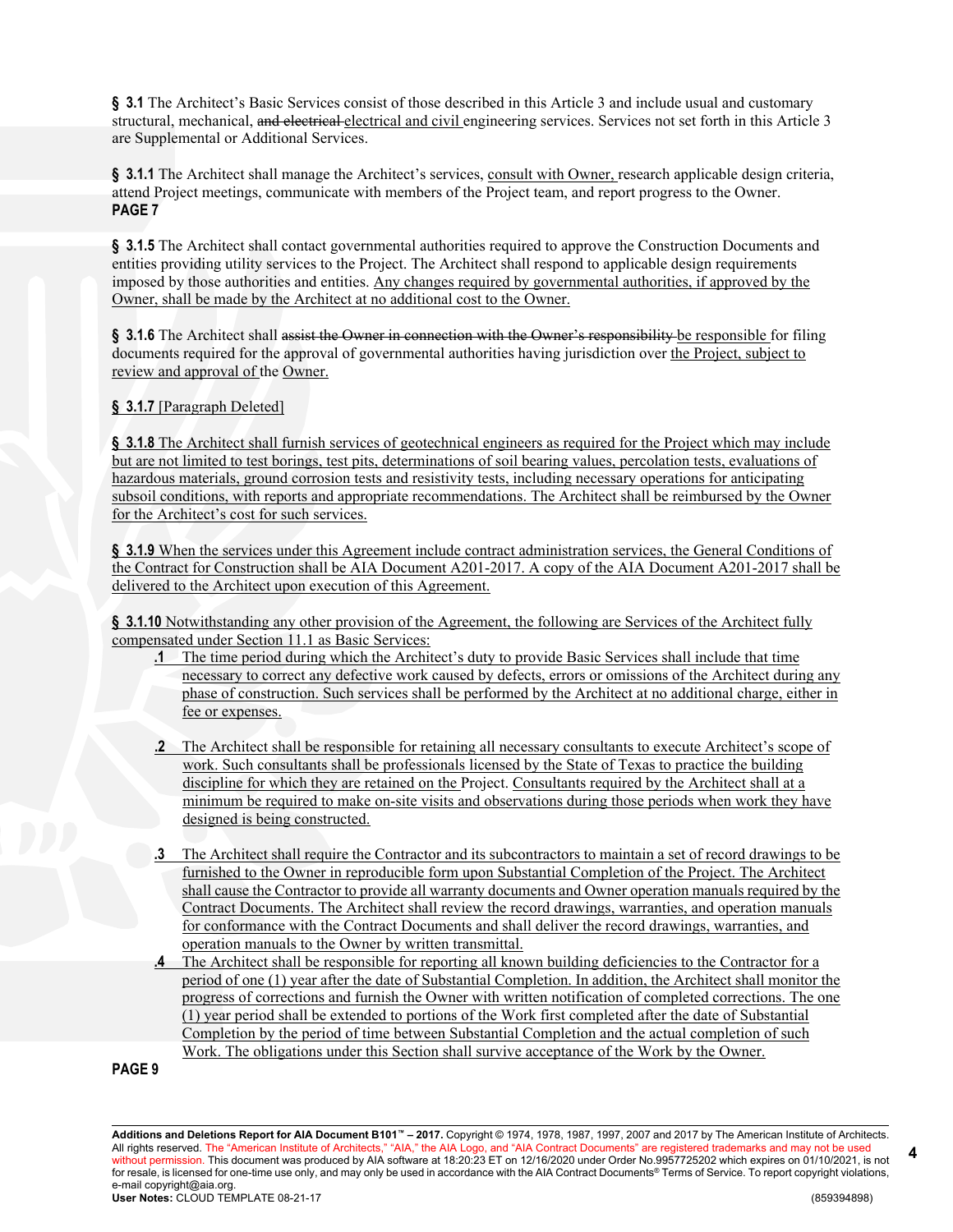**§ 3.4.6** After Owner's approval of the Construction Documents, the Architect shall not make or approve any change in the Work, except for minor changes in the Work not involving an adjustment in the Contract Sum, expenditure of contingency funds or an extension of the Contract Time, without the prior written consent of the Owner. The Architect shall be liable to the Owner for any damages arising from or caused by any change to the Work made or approved by the Architect without the Owner's prior written consent.

**PAGE 10**

# **§ 3.5.2 Competitive BiddingProcurement**

**§ 3.5.2.1** Bidding Procurement Documents shall consist of bidding requirements and proposed Contract Documents.

**§ 3.5.2.2** The Architect shall assist the Owner in bidding the Project by:the procurement process for Construction Services:

**.1** facilitating the distribution of Bidding Procurement Documents to prospective bidders;

**…**

**…**

**…**

**.3** preparing responses to questions from prospective bidders and providing clarifications and interpretations of the Bidding Procurement Documents to the prospective bidders in the form of addenda; and,

**§ 3.5.2.3** If the Bidding Procurement Documents permit substitutions, upon the Owner's written authorization, the Architect shall, as an Additional Basic Service, consider requests for substitutions and prepare and distribute addenda identifying approved substitutions to all prospective bidders.

**.4** participating in negotiations with prospective contractors, and subsequently preparing a summary report of the negotiation results, as directed by the Owner.if requested by Owner, the Architect shall organize and participate in selection interviews with prospective contractors and/or participate in negotiations with ranked contractors and prepare any summary reports requested by the Owner in related to the results of such processes.

**§ 3.5.3.3** If the Proposal Documents permit substitutions, upon the Owner's written authorization, the Architect shall, as an Additional Basic Service, consider requests for substitutions and prepare and distribute addenda identifying approved substitutions to all prospective contractors.

**…**

**§ 3.6.1.1** The Architect shall provide administration of the Contract between the Owner and the Contractor as set forth below and in AIA Document A201™–2017, General Conditions of the Contract for Construction. Construction, as modified by the Owner, a copy of which has been provided to the Architect concurrent with the execution of this Agreement. If the Owner and Contractor modify AIA Document A201–2017, those modifications shall not affect the Architect's services under this Agreement unless the Owner and the Architect amend this Agreement. **PAGE 11**

**§ 3.6.1.4** The Architect shall prepare Drawings, Specifications, and other documentation and supporting data evaluating Contractor's proposals, and providing other services in connection with Change Orders and Construction Change Directives as Basic Services.

# **PAGE 12**

**§ 3.6.3.2** The issuance of a Certificate for Payment shall not be a representation that the Architect has (1) made exhaustive or continuous on-site inspections to check the quality or quantity of the Work, Work except as otherwise required in this Agreement, (2) reviewed construction means, methods, techniques, sequences or procedures, (3)

**Additions and Deletions Report for AIA Document B101™ – 2017.** Copyright © 1974, 1978, 1987, 1997, 2007 and 2017 by The American Institute of Architects. All rights reserved. The "American Institute of Architects," "AIA," the AIA Logo, and "AIA Contract Documents" are registered trademarks and may not be used without permission. This document was produced by AIA software at 18:20:23 ET on 12/16/2020 under Order No.9957725202 which expires on 01/10/2021, is not for resale, is licensed for one-time use only, and may only be used in accordance with the AIA Contract Documents® Terms of Service. To report copyright violations, e-mail copyright@aia.org. **User Notes:** CLOUD TEMPLATE 08-21-17 (859394898)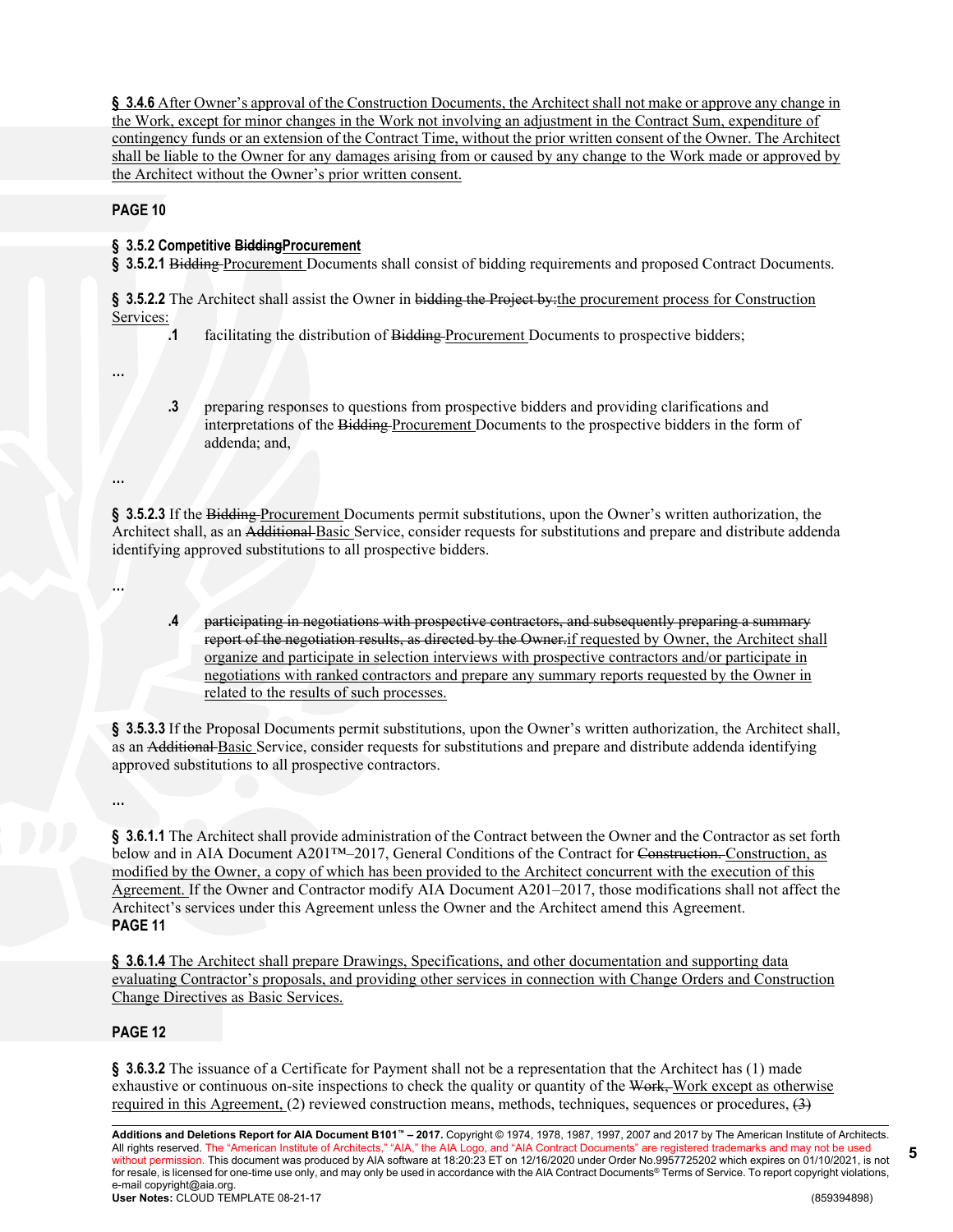reviewed copies of requisitions received from Subcontractors and suppliers and other data requested by the Owner to substantiate the Contractor's right to payment, or  $(4)$  or  $(3)$  ascertained how or for what purpose the Contractor has used money previously paid on account of the Contract Sum.

**…**

**§ 3.6.3.4** The Architect shall observe the Work prior to approving any Certificate for Payments to the Contractor to determine if the Project is progressing in accordance with the approved schedule and to determine the dates of substantial completion and final completion. The Architect shall report the results of observations to the Owner in writing prior to approving any Certificate for Payments.

# **§ 3.6.3.5 Architect shall not issue a Certificate for Payment releasing any retainage without prior receipt of a Consent of Surety to Final Payment.**

**…**

§ 3.6.4.4 Subject to Section 4.2, the The Architect shall review and respond to requests for information about the Contract Documents. Documents as Basic Services. The Architect shall set forth, in the Contract Documents, the requirements for requests for information. Requests for information shall include, at a minimum, a detailed written statement that indicates the specific Drawings or Specifications in need of clarification and the nature of the clarification requested. The Architect's response to such requests shall be made in writing within any time limits agreed upon, or otherwise with reasonable promptness. If appropriate, the Architect shall prepare and issue supplemental Drawings and Specifications in response to the requests for information-information as Basic Services.

**…**

**…**

**§ 3.6.5.1** The Architect shall prepare Change Orders, Construction Change Directives and documents authorizing expenditures of contingency funds, with supporting documentation and data if deemed necessary by the Architect, as Basic Services compensated under Section 11.1, for the Owner's approval and execution in accordance with the Contract Documents. The Architect may order minor changes in the Work that are consistent with the intent of the Contract Documents and do not involve an adjustment in the Contract Sum or an extension of the Contract Time. Subject to Section 4.2, the Architect shall prepare Change Orders and Construction Change Directives for the Owner's approval and execution in accordance with the Contract Documents.not involving an adjustment in the Contract Sum, an expenditure of contingency funds or an extension of the Contract Time which are consistent with the intent of the Contract Documents. If necessary, the Architect shall prepare, reproduce and distribute Drawings and Specifications to describe Work to be added, deleted or modified as Basic Services compensated under Section 11.1. **PAGE 13**

**§ 3.6.5.3** The Architect shall prepare a set of reproducible record drawings in electronic format showing significant changes made during construction based on marked-up prints, drawings and other data furnished by the Contractor to the Architect.

### **ARTICLE 4 SUPPLEMENTAL AND ADDITIONAL SERVICES**

**§ 3.6.6.6** Pursuant to 19 Texas Administrative Code § 61.1036, the Architect shall sign and seal the Construction Documents and certify on the Certification of Project Compliance form developed by the Texas Education Agency as follows:

- **.1** It has reviewed the standards contained in 19 TAC Chapter 61 and has used the best professional judgment and reasonable care consistent with the practice of architecture in the State of Texas in executing the construction documents and that these documents conform with the provisions of 19 TAC § 61.1036.
- **.2** It has performed a building code search under applicable regulations that may influence the project and the design has been researched prior to becoming final.

**Additions and Deletions Report for AIA Document B101™ – 2017.** Copyright © 1974, 1978, 1987, 1997, 2007 and 2017 by The American Institute of Architects. All rights reserved. The "American Institute of Architects," "AIA," the AIA Logo, and "AIA Contract Documents" are registered trademarks and may not be used without permission. This document was produced by AIA software at 18:20:23 ET on 12/16/2020 under Order No.9957725202 which expires on 01/10/2021, is not for resale, is licensed for one-time use only, and may only be used in accordance with the AIA Contract Documents® Terms of Service. To report copyright violations, e-mail copyright@aia.org. **User Notes:** CLOUD TEMPLATE 08-21-17 (859394898)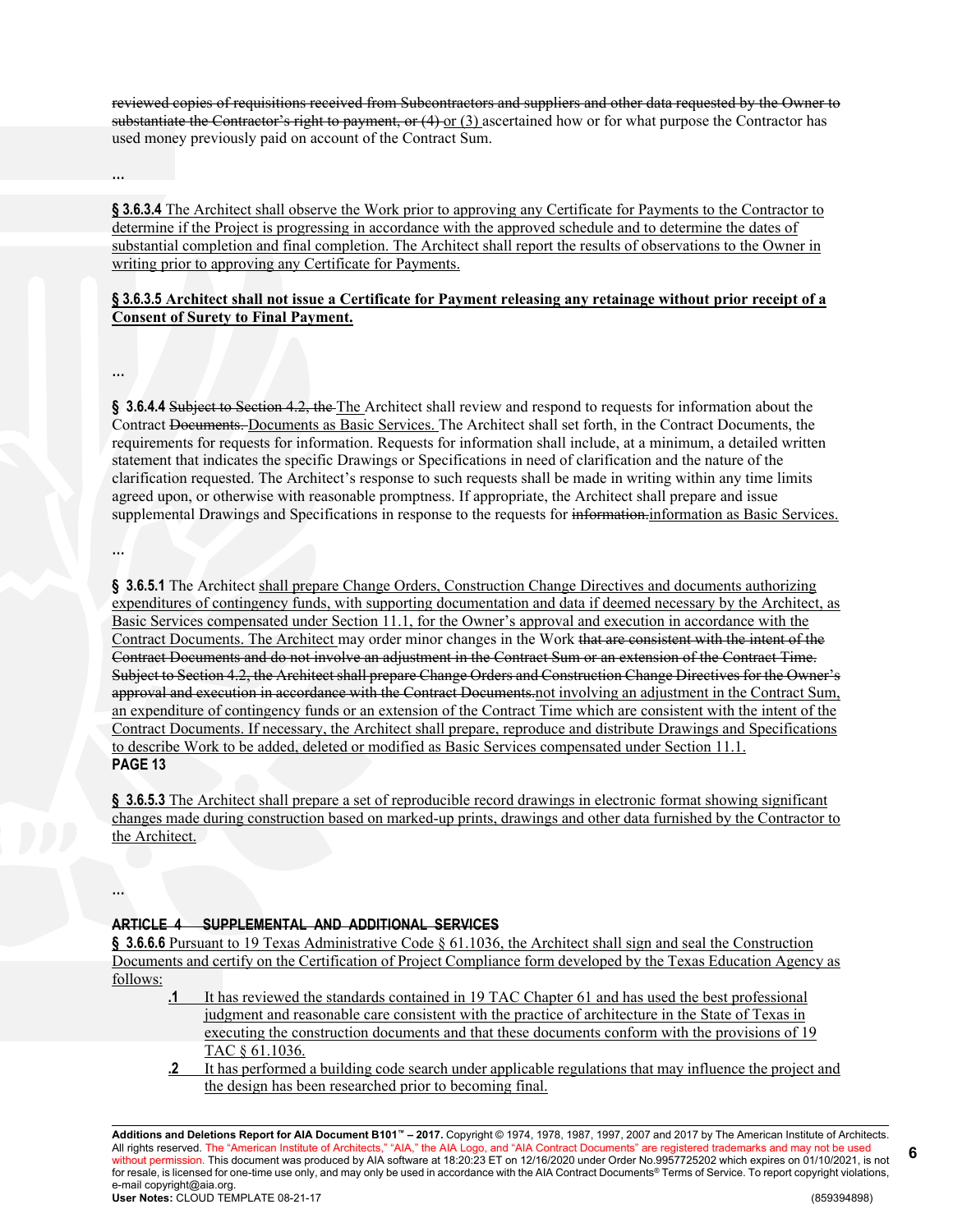**.3** It has designed the facility according to the provisions of 19 TAC § 61.1036 based on the long-range school facility plan and/or education specifications, building code specifications, and all documented changes to the Construction Documents provided by the District.

**§ 3.6.6.7** As a condition to the Project being considered Substantially Complete, the Architect shall obtain the certification of the Contractor on the Certification of Project Compliance form that the facility has been constructed in general accordance with the Construction Documents set out in Section 3.6.6.6 above.

# **ARTICLE 4 BASIC, SUPPLEMENTAL AND ADDITIONAL SERVICES**

§ 4.1.1 The services listed below are not included in Basic Services but may be required for the Project. Basic Services or Supplemental Services as indicated. The Architect shall provide the listed Supplemental Services only if specifically designated in the table below as the Architect's responsibility, and the Owner shall compensate the Architect as provided in Section 11.2. Unless otherwise specifically addressed in this Agreement, if neither the Owner nor the Architect is designated, the parties agree that the listed Supplemental Service is not being provided for the Project.

**PAGE 15**

| $\mathbf{A}$<br>3 THEFT | ⊍u⊥          |  |
|-------------------------|--------------|--|
| $811$<br>3 T. L. L      | reotechnical |  |

**…**

The Architect may provide Additional Services after execution of this Agreement without invalidating the Agreement. Except for services required due to the fault of the Architect, any Additional Services provided in accordance with this Section 4.2 shall entitle the Architect to compensation pursuant to Section 11.3 and an appropriate adjustment in the Architect's schedule.All services under the terms of this Agreement which would otherwise be constructed as Additional Services will be treated as Basic Services compensated under Section 11.1 for which no additional compensation is authorized, unless such services are requested in writing by the Architect and approved in writing by the Owner prior to the time such services are performed.

**…**

**…**

- **.1** Services necessitated by a change in the Initial Information, previous instructions or approvals given by the Owner, or a material change in the Project including size, quality, complexity, or the Owner's schedule or budget for Cost of the Work, or procurement or delivery method; Work;
- **.2** Services necessitated by the enactment or revision of codes, laws, or regulations, including changing or editing previously prepared Instruments of Service;[Section Deleted.];
- **.4** Services necessitated by decisions of the Owner not rendered in a timely manner or any other failure of performance on the part of the Owner or the Owner's consultants or contractors; or
- **.5** Preparing digital models or other design documentation for transmission to the Owner's consultants and contractors, or to other Owner-authorized recipients;[Section Deleted.];
- **.6** Preparation of design and documentation for alternate bid or proposal requests proposed by the Owner;[Section Deleted.];
- **.7** Preparation for, and attendance at, a public presentation, meeting or hearing;[Section Deleted.];
- **.8** Preparation for, and attendance at, a dispute resolution proceeding or legal proceeding, except where the Architect is party thereto;[Section Deleted.];
- **.9** Evaluation of the qualifications of entities providing bids or proposals;[Section Deleted.];
- **.10** Consultation concerning replacement of Work resulting from fire or other cause during construction; or, construction.
- **.11** Assistance to the Initial Decision Maker, if other than the Architect*.*[Section Deleted.]*.*

**Additions and Deletions Report for AIA Document B101™ – 2017.** Copyright © 1974, 1978, 1987, 1997, 2007 and 2017 by The American Institute of Architects. All rights reserved. The "American Institute of Architects," "AIA," the AIA Logo, and "AIA Contract Documents" are registered trademarks and may not be used without permission. This document was produced by AIA software at 18:20:23 ET on 12/16/2020 under Order No.9957725202 which expires on 01/10/2021, is not for resale, is licensed for one-time use only, and may only be used in accordance with the AIA Contract Documents® Terms of Service. To report copyright violations, e-mail copyright@aia.org. **User Notes:** CLOUD TEMPLATE 08-21-17 (859394898) **§ 4.2.2** To avoid delay in the Construction Phase, the Architect shall provide the following Additional Services, notify the Owner with reasonable promptness, and explain the facts and circumstances giving rise to the need. If, upon receipt of the Architect's notice, the Owner determines that all or parts of the services are not required, the Owner shall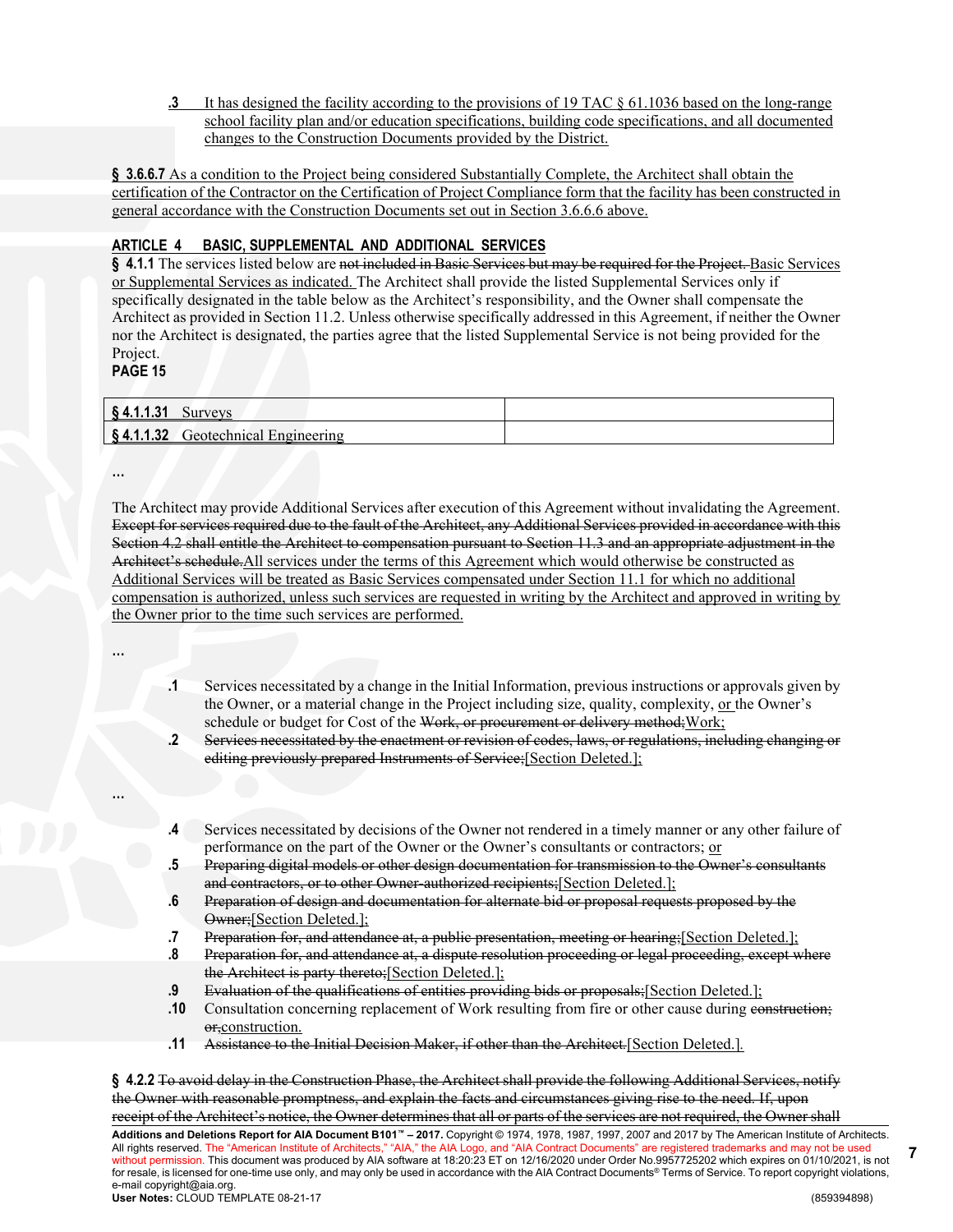give prompt written notice to the Architect of the Owner's determination. The Owner shall compensate the Architect for the services provided prior to the Architect's receipt of the Owner's notice.

- **.1** Reviewing a Contractor's submittal out of sequence from the submittal schedule approved by the Architect;
- **.2** Responding to the Contractor's requests for information that are not prepared in accordance with the Contract Documents or where such information is available to the Contractor from a careful study and comparison of the Contract Documents, field conditions, other Owner-provided information, Contractor-prepared coordination drawings, or prior Project correspondence or documentation;
- **.3** Preparing Change Orders and Construction Change Directives that require evaluation of Contractor's proposals and supporting data, or the preparation or revision of Instruments of Service;
- **.4** Evaluating an extensive number of Claims as the Initial Decision Maker; or,

**.5** Evaluating substitutions proposed by the Owner or Contractor and making subsequent revisions to Instruments of Service resulting therefrom.[Paragraph Deleted.] **PAGE 16**

- **.1**  $\longleftrightarrow$  ( ) reviews of each Shop Drawing, Product Data item, sample and similar submittals of the Contractor
- **2**  $\leftarrow$  **)** visits to the site by the Architect during construction [Section Deleted.]
- **.3** ( ) inspections for any portion of the Work to determine whether such portion of the Work is substantially complete in accordance with the requirements of the Contract Documents
- **.4**  $\longleftrightarrow$  ( ) inspections for any portion of the Work to determine final completion.
- **.5** The Architect shall visit the site and observe the Work at appropriate stages of construction no less than weekly. The Architect shall report the results of all observations to the Owner in writing. Any and all observed deficiencies shall immediately be reported to the Owner and Contractor in writing.

**§ 4.2.4** Except for services required under Section 3.6.6.5 and those services that do not exceed the limits set forth in Section 4.2.3, Construction Phase Services provided more than 60 days after (1) the date of Substantial Completion of the Work or (2) the initial date of Substantial Completion identified in the agreement between the Owner and Contractor, whichever is earlier, shall be compensated as Additional Services to the extent the Architect incurs additional cost in providing those Construction Phase Services.[Paragraph Deleted.]

**§ 4.2.5** If the services covered by this Agreement have not been completed within ( ) months of the date of this Agreement, through no fault of the Architect, extension of the Architect's services beyond that time shall be compensated as Additional Services.[Paragraph Deleted.]

**…**

**§ 5.5** The Owner shall furnish services of geotechnical engineers, which may include test borings, test pits, determinations of soil bearing values, percolation tests, evaluations of hazardous materials, seismic evaluation, ground corrosion tests and resistivity tests, including necessary operations for anticipating subsoil conditions, with written reports and appropriate recommendations.[Paragraph Deleted] **PAGE 17**

§ 5.9 The Unless otherwise provided in this Agreement, the Owner shall furnish tests, inspections and reports required by law or the Contract Documents, such as structural, mechanical, and chemical tests, tests for air and water pollution, and tests for hazardous materials.

**…**

**§ 5.14** The Owner shall provide the Architect access to the Project site prior to commencement of the Work and shall obligate the Contractor to provide the Architect and Owner access to the Work wherever it is in preparation or progress.

§ 5.15 Within 15 days a reasonable time after receipt of a written request from the Architect, the Owner shall furnish the requested information as necessary and relevant for the Architect to evaluate, give notice of, or enforce lien rights.

**…**

**Additions and Deletions Report for AIA Document B101™ – 2017.** Copyright © 1974, 1978, 1987, 1997, 2007 and 2017 by The American Institute of Architects. All rights reserved. The "American Institute of Architects," "AIA," the AIA Logo, and "AIA Contract Documents" are registered trademarks and may not be used without permission. This document was produced by AIA software at 18:20:23 ET on 12/16/2020 under Order No.9957725202 which expires on 01/10/2021, is not for resale, is licensed for one-time use only, and may only be used in accordance with the AIA Contract Documents® Terms of Service. To report copyright violations, e-mail copyright@aia.org. **User Notes:** CLOUD TEMPLATE 08-21-17 (859394898)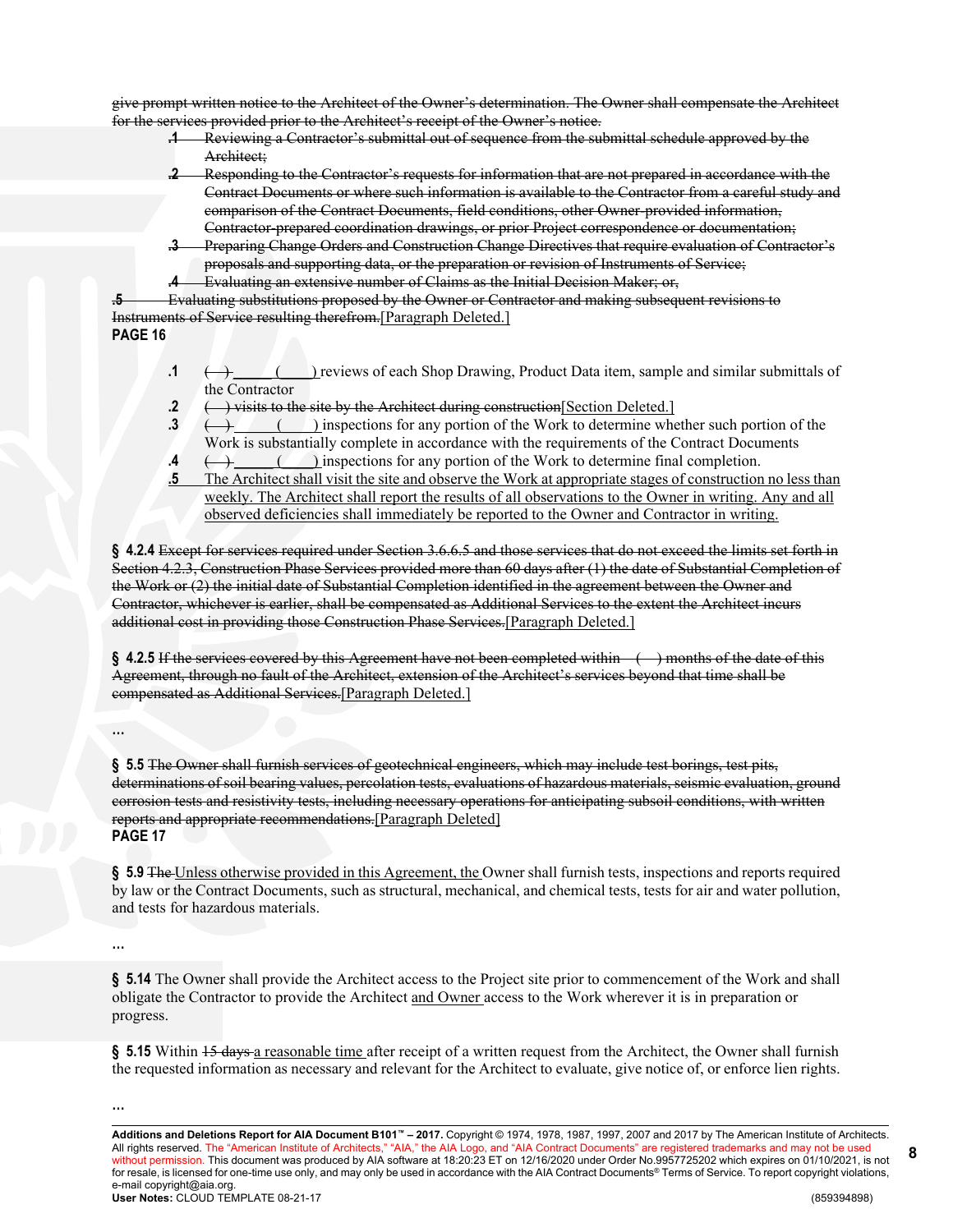§ 6.1 For purposes of this Agreement, the Cost of the Work shall be the total cost to the Owner <u>or, to the extent the</u> Work is not completed, the estimated cost to the Owner, to construct all elements of the Project designed or specified by the Architect and shall include contractors' general conditions costs, overhead and profit. The Cost of the Work also includes the reasonable value of labor, materials, and equipment, donated to, or otherwise furnished by, the Owner. The Cost of the Work does not include the compensation of the Architect; the costs of the land, rights-of-way, financing, or contingencies for changes in the Work; or other costs that are the responsibility of the Owner.

§ 6.2 The Owner's budget for the Cost of the Work is provided in Initial Information, and shall may be adjusted throughout the Project as required under Sections 5.2, 6.4 and 6.5. Evaluations of the Owner's budget for the Cost of the Work, and the preliminary estimate of the Cost of the Work and updated estimates of the Cost of the Work, prepared by the Architect, represent the Architect's judgment as a design professional. It is recognized, however, that neither the Architect nor the Owner has control over the cost of labor, materials, or equipment; the Contractor's methods of determining bid prices; or competitive bidding, market, or negotiating conditions. Accordingly, the Architect cannot and does not warrant or represent that bids or negotiated prices will not vary from the Owner's budget for the Cost of the Work, or from any estimate of the Cost of the Work, or evaluation, prepared or agreed to by the Architect.

#### **PAGE 18**

**§ 6.6** If the Owner's budget for the Cost of the Work at the conclusion of the Construction Documents Phase Services is exceeded by the lowest bona fide bid or negotiated proposal, bid or proposal providing the best value to the Owner, the Owner shall

**…**

**§ 6.7** If the Owner chooses to proceed under Section 6.6.4, the Architect shall modify the Construction Documents as necessary to comply with the Owner's budget for the Cost of the Work at the conclusion of the Construction Documents Phase Services, or the budget as adjusted under Section 6.6.1. If the Owner requires the Architect to modify the Construction Documents because the lowest bona fide bid or negotiated proposal exceeds the Owner's budget for the Cost of the Work due to market conditions the Architect could not reasonably anticipate, the Owner shall compensate the Architect for the modifications as an Additional Service pursuant to Section 11.3; otherwise the The Architect's services for modifying the Construction Documents shall be without additional compensation. In any event, the The Architect's modification of the Construction Documents shall be the limit of the Architect's responsibility under this Article 6.

**…**

**§ 7.2** The Architect and the Architect's consultants shall be deemed the authors and owners of their respective Instruments of Service, including the Drawings and Specifications, and shall retain all common law, statutory and other reserved rights, including copyrights. Submission or distribution of Instruments of Service to meet official regulatory requirements or for similar purposes in connection with the Project is not to be construed as publication in derogation of the reserved rights of the Architect and the Architect's consultants. The Owner shall be permitted to retain copies, including those in electronic format and reproducible copies, of the Architect's and the Architect's consultants' Instruments of Service for information and reference in connection with the Owner's use and occupancy of the Project.

**§ 7.3** The Upon execution of this Agreement, the Architect grants to the Owner a nonexclusive license to use the Architect's Instruments of Service solely and exclusively for purposes of constructing, using, maintaining, altering and adding to the Project, provided that the Owner substantially performs its obligations under this Agreement, including prompt payment of all sums due pursuant to Article 9 and Article 11. Project. The Architect shall obtain similar nonexclusive licenses from the Architect's consultants consistent with this Agreement. The license granted under this section permits the Owner to authorize the Contractor, Subcontractors, Sub-subcontractors, and suppliers, as well as the Owner's consultants and separate contractors, to reproduce applicable portions of the Instruments of Service, subject to any protocols established pursuant to Section 1.3, solely and exclusively for use in performing services or construction for the Project.If the Architect rightfully terminates this Agreement for cause as provided in Section 9.4, the license granted in this Section 7.3 shall terminate.

**Additions and Deletions Report for AIA Document B101™ – 2017.** Copyright © 1974, 1978, 1987, 1997, 2007 and 2017 by The American Institute of Architects. All rights reserved. The "American Institute of Architects," "AIA," the AIA Logo, and "AIA Contract Documents" are registered trademarks and may not be used without permission. This document was produced by AIA software at 18:20:23 ET on 12/16/2020 under Order No.9957725202 which expires on 01/10/2021, is not for resale, is licensed for one-time use only, and may only be used in accordance with the AIA Contract Documents® Terms of Service. To report copyright violations, e-mail copyright@aia.org. **User Notes:** CLOUD TEMPLATE 08-21-17 (859394898)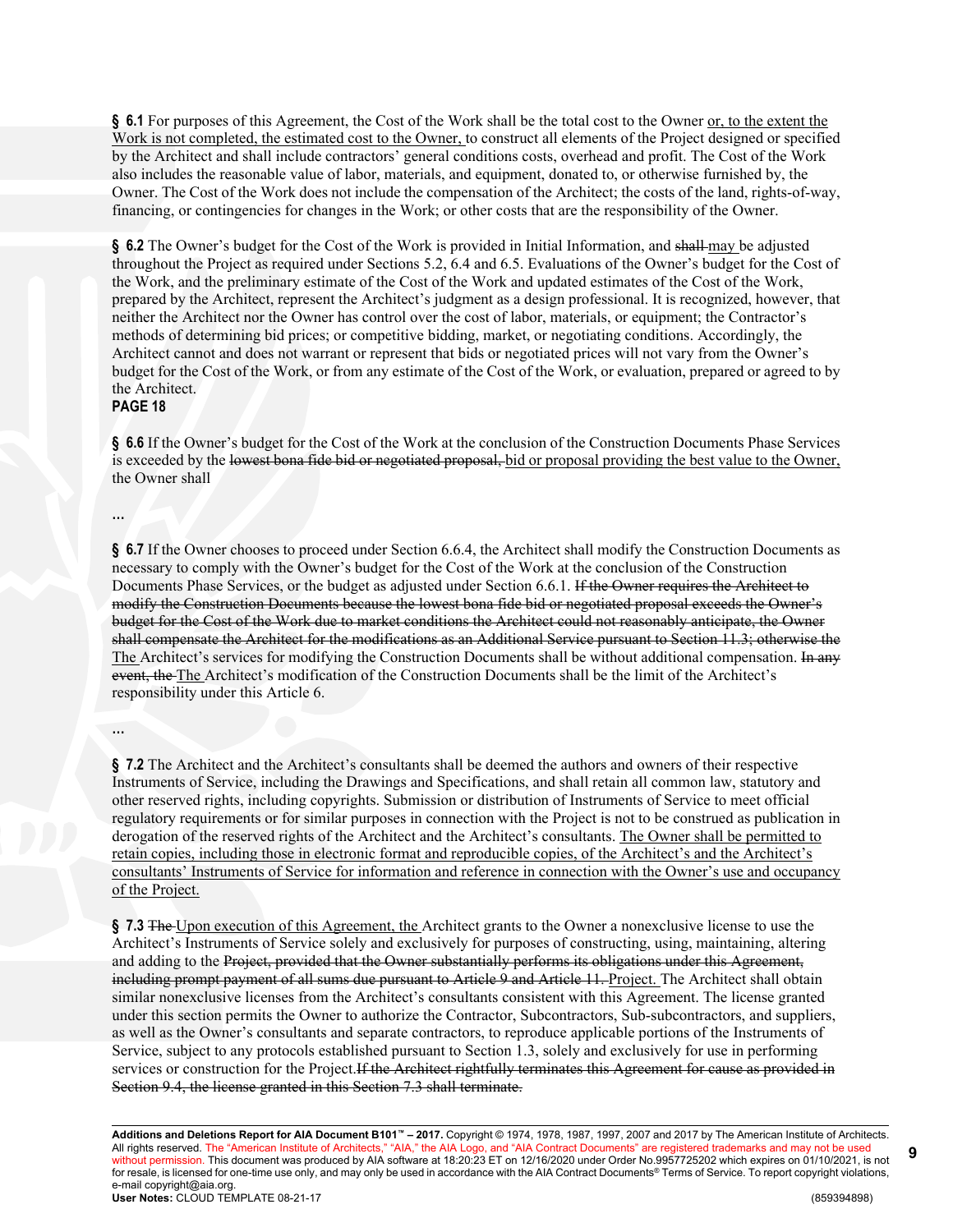**§ 7.3.1** In the event the Owner uses the Instruments of Service without retaining the authors of the Instruments of Service, the Owner releases the Architect and Architect's consultant(s) from all claims and causes of action arising from such uses. The Owner, to the extent permitted by law, further agrees to indemnify and hold harmless the Architect and its consultants from all costs and expenses, including the cost of defense, related to claims and causes of action asserted by any third person or entity to the extent such costs and expenses arise from the Owner's use of the Instruments of Service under this Section 7.3.1. The terms of this Section 7.3.1 shall not apply if the Owner rightfully terminates this Agreement for cause under Section 9.4.The payment of fees for professional services performed under this Agreement shall constitute full payment for a one-time, perpetual license fee for those uses of the Architect's Instruments of Service, for all documents produced pursuant to this Agreement and in existence as of the date of any such payment.

**§ 7.3.2** The Owner shall have the right to use the Architect's Instruments of Service and to make derivative Works thereof for the purpose of completing the project in the event Architect is terminated for cause pursuant to this Agreement, without regard to whether such termination shall subsequently be adjudicated to have been wrongful, or whether such termination is for the convenience of the Owner. In the event the Owner shall make derivative works of the Architect's Instruments of Service pursuant to this Section, the Architect shall bear no liability for errors or omissions appearing in such derivative works. **PAGE 19**

**§ 7.5** Except as otherwise stated in Section 7.3, the The provisions of this Article 7 shall survive the termination of this Agreement.

**§ 8.1.1** The Owner and Architect shall commence all claims and causes of action against the other and arising out of or related to this Agreement, whether in contract, tort, or otherwise, in accordance with the requirements of the binding dispute resolution method selected in this Agreement and within the period specified by applicable law, but in any case not more than 10 years after the date of Substantial Completion of the Work. The Owner and Architect waive all claims and causes of action not commenced in accordance with this Section 8.1.1.law.

**…**

**…**

**§ 8.2.1** Any claim, dispute or other matter in question arising out of or related to this Agreement shall be subject to mediation as a condition precedent to binding dispute resolution. If such matter relates to or is the subject of a lien arising out of the Architect's services, the Architect may proceed in accordance with applicable law to comply with the lien notice or filing deadlines prior to resolution of the matter by mediation or by binding dispute resolution.the initiation of litigation.

**§ 8.2.2** The Owner and Architect shall endeavor to resolve claims, disputes and other matters in question between them by mediation, which, unless the parties mutually agree otherwise, shall be administered by the American Arbitration Association in accordance with its Construction Industry Mediation Procedures in effect on the date of this Agreement. A request for mediation shall be made in writing, delivered to the other party to this Agreement, and filed with the person or entity administering the mediation. The request may be made concurrently with the filing of a complaint or other appropriate demand for binding dispute resolution but, in such event, mediation shall proceed in advance of binding dispute resolution proceedings, which shall be stayed pending mediation for a period of 60 days from the date of filing, unless stayed for a longer period by agreement of the parties or court order. If an arbitration proceeding is stayed pursuant to this section, the parties may nonetheless proceed to the selection of the arbitrator(s) and agree upon a schedule for later proceedings.Unless the parties mutually agree otherwise, mediation shall be administered in accordance with the following:

- **.1** Request for mediation shall be in writing, and shall request that the mediation commence not less than thirty (30) or more than ninety (90) days following the date of the request, except upon agreement of both parties.
- **.2** In the event the Owner and the Architect are unable to agree to a date for the mediation or to the identity of the mediator or mediators within thirty (30) days following the date of the request for mediation, all conditions precedent in this article shall be deemed to have occurred.
- **.3** At all times during the course of any dispute resolution process, the Architect shall continue diligently and without delay to perform the services and obligations of the Agreement.

**Additions and Deletions Report for AIA Document B101™ – 2017.** Copyright © 1974, 1978, 1987, 1997, 2007 and 2017 by The American Institute of Architects. All rights reserved. The "American Institute of Architects," "AIA," the AIA Logo, and "AIA Contract Documents" are registered trademarks and may not be used without permission. This document was produced by AIA software at 18:20:23 ET on 12/16/2020 under Order No.9957725202 which expires on 01/10/2021, is not for resale, is licensed for one-time use only, and may only be used in accordance with the AIA Contract Documents® Terms of Service. To report copyright violations, e-mail copyright@aia.org. **User Notes:** CLOUD TEMPLATE 08-21-17 (859394898) **10**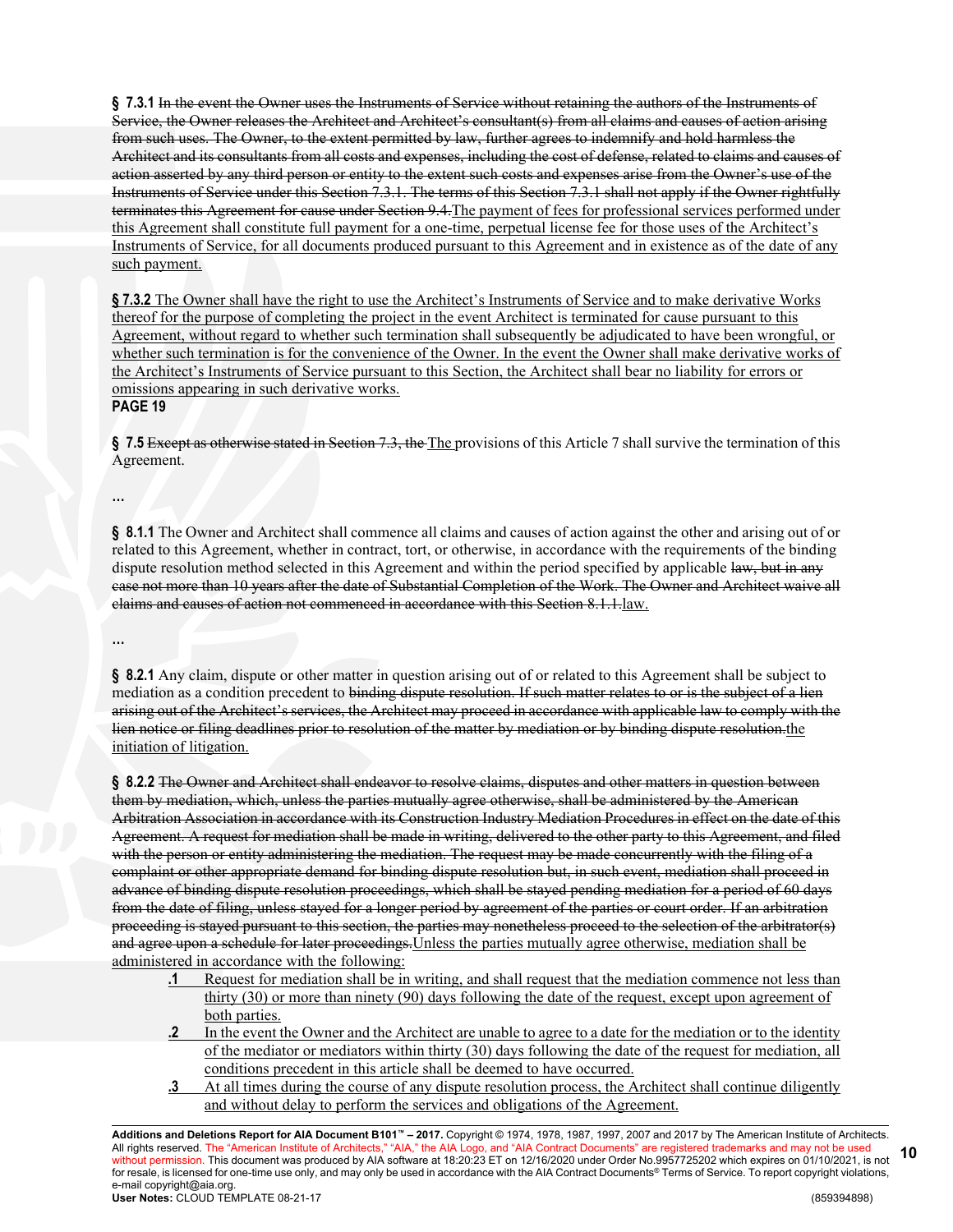# [ **X** ] Litigation in a court of competent jurisdiction **PAGE 20**

# § 8.3 Arbitration [Section Deleted.]

**…**

**§ 8.3.1** If the parties have selected arbitration as the method for binding dispute resolution in this Agreement, any claim, dispute or other matter in question arising out of or related to this Agreement subject to, but not resolved by, mediation shall be subject to arbitration, which, unless the parties mutually agree otherwise, shall be administered by the American Arbitration Association in accordance with its Construction Industry Arbitration Rules in effect on the date of this Agreement. A demand for arbitration shall be made in writing, delivered to the other party to this Agreement, and filed with the person or entity administering the arbitration.

**§ 8.3.1.1** A demand for arbitration shall be made no earlier than concurrently with the filing of a request for mediation, but in no event shall it be made after the date when the institution of legal or equitable proceedings based on the claim, dispute or other matter in question would be barred by the applicable statute of limitations. For statute of limitations purposes, receipt of a written demand for arbitration by the person or entity administering the arbitration shall constitute the institution of legal or equitable proceedings based on the claim, dispute or other matter in question.

**§ 8.3.2** The foregoing agreement to arbitrate, and other agreements to arbitrate with an additional person or entity duly consented to by parties to this Agreement, shall be specifically enforceable in accordance with applicable law in any court having jurisdiction thereof.

**§ 8.3.3** The award rendered by the arbitrator(s) shall be final, and judgment may be entered upon it in accordance with applicable law in any court having jurisdiction thereof.

#### **§ 8.3.4 Consolidation or Joinder**

**§ 8.3.4.1** Either party, at its sole discretion, may consolidate an arbitration conducted under this Agreement with any other arbitration to which it is a party provided that (1) the arbitration agreement governing the other arbitration permits consolidation; (2) the arbitrations to be consolidated substantially involve common questions of law or fact; and (3) the arbitrations employ materially similar procedural rules and methods for selecting arbitrator(s).

**§ 8.3.4.2** Either party, at its sole discretion, may include by joinder persons or entities substantially involved in a common question of law or fact whose presence is required if complete relief is to be accorded in arbitration, provided that the party sought to be joined consents in writing to such joinder. Consent to arbitration involving an additional person or entity shall not constitute consent to arbitration of any claim, dispute or other matter in question not described in the written consent.

**§ 8.3.4.3** The Owner and Architect grant to any person or entity made a party to an arbitration conducted under this Section 8.3, whether by joinder or consolidation, the same rights of joinder and consolidation as the Owner and Architect under this Agreement.

**§ 8.4** The provisions of this Article 8 shall survive the termination of this Agreement.

§ 9.1 If the Owner fails to make payments to the Architect in accordance with this Agreement, Agreement through no fault of the Architect, such failure shall be considered substantial nonperformance and cause for termination or, at the Architect's option, cause for suspension of performance of services under this Agreement. Agreement if not cured by the Owner within seven (7) days following notice of any past-due payment. If the Architect elects to suspend services, prior to suspension of services, the Architect shall give seven days' written notice to the Owner before suspending services. In the event of a suspension of services, the Architect shall have no liability to the Owner for delay or damage caused the Owner because of such suspension of services. Before resuming services, the Owner shall pay the Architect all sums due prior to suspension and any expenses incurred in the interruption and resumption of the Architect's services. The Architect's fees for the remaining services and the time schedules shall be equitably adjusted.Owner.

**Additions and Deletions Report for AIA Document B101™ – 2017.** Copyright © 1974, 1978, 1987, 1997, 2007 and 2017 by The American Institute of Architects. All rights reserved. The "American Institute of Architects," "AIA," the AIA Logo, and "AIA Contract Documents" are registered trademarks and may not be used without permission. This document was produced by AIA software at 18:20:23 ET on 12/16/2020 under Order No.9957725202 which expires on 01/10/2021, is not for resale, is licensed for one-time use only, and may only be used in accordance with the AIA Contract Documents® Terms of Service. To report copyright violations, e-mail copyright@aia.org. **User Notes:** CLOUD TEMPLATE 08-21-17 (859394898) **11**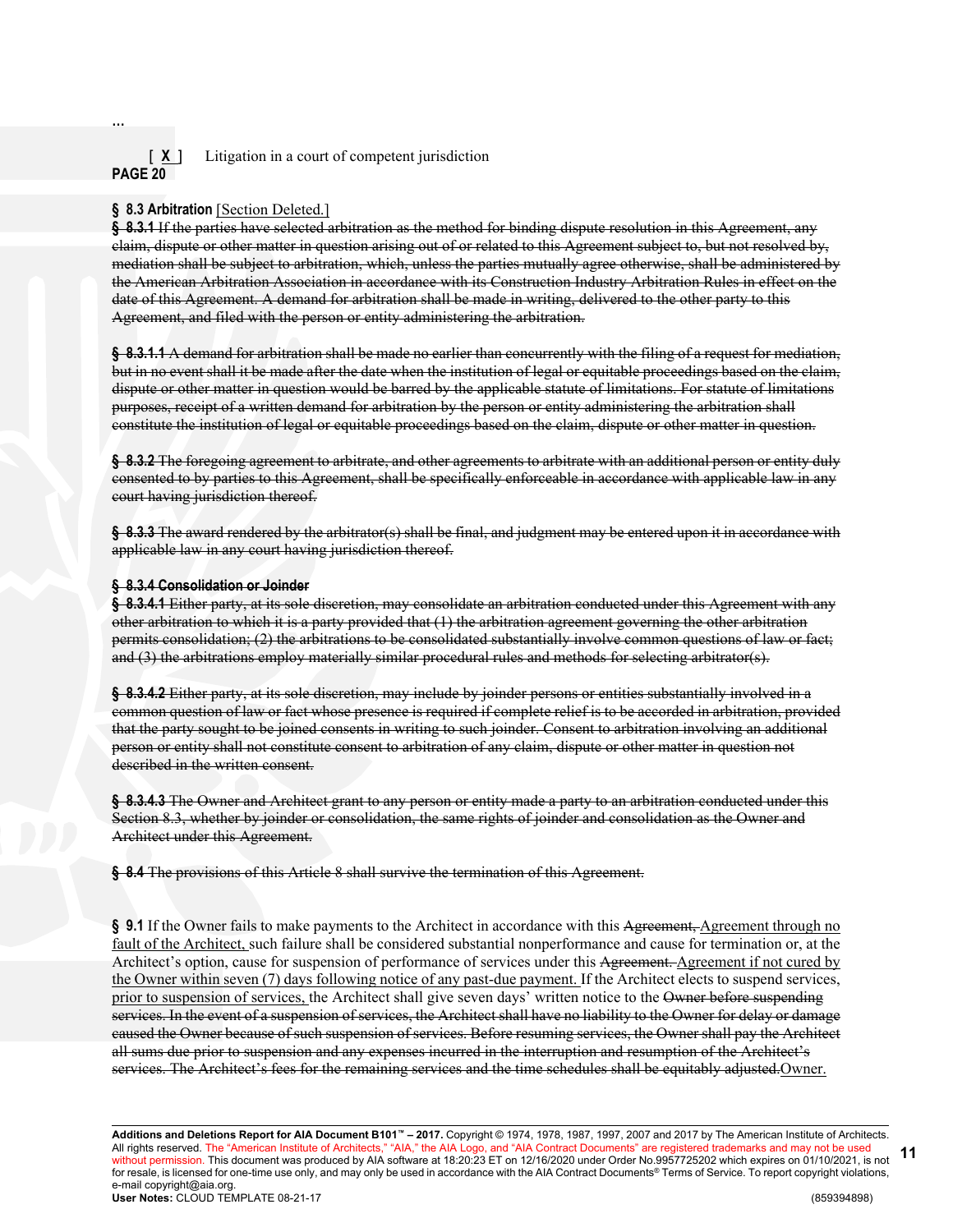**§ 9.2** If the Owner suspends the Project, the Architect shall be compensated for services performed prior to notice of such suspension. When the Project is resumed, the Architect shall be compensated for expenses incurred in the interruption and resumption of the Architect's services. The Architect's fees for the remaining services and the time schedules shall be equitably adjusted.This Agreement may be terminated by Owner if Architect engages in conduct that would constitute a violation of state or federal criminal law, including but not limited to, the laws prohibiting certain gifts to public servants, or engages in conduct that would constitute a violation of the Owner's ethics or conflict of interest policies.

**§ 9.3** If the Owner suspends the Project for more than 90 cumulative days for reasons other than the fault of the Architect, Project is suspended by the Owner for more than ninety (90) consecutive days, the Architect may terminate this Agreement by giving not less than seven days' written notice. upon not less than seven (7) days' written notice. Should the Architect elect to so terminate this Agreement, the Architect shall be compensated for services actually performed and expenses actually incurred prior to notice of such termination.

**…**

**§ 9.6** If the Owner terminates this Agreement for its convenience pursuant to Section 9.5, or the Architect terminates this Agreement pursuant to Section 9.3, the Owner shall compensate the Architect for services performed prior to termination, Reimbursable Expenses incurred, and costs attributable to termination, including the costs attributable to the Architect's termination of consultant agreements.In the event of termination not the fault of the Architect, the Architect shall be compensated only for services actually performed and reimbursable expenses actually incurred prior to termination.

**§ 9.7** In addition to any amounts paid under Section 9.6, if the Owner terminates this Agreement for its convenience pursuant to Section 9.5, or the Architect terminates this Agreement pursuant to Section 9.3, the Owner shall pay to the Architect the following fees:

*(Set forth below the amount of any termination or licensing fee, or the method for determining any termination or licensing fee.)*

**.1** Termination Fee:

**.2** Licensing Fee if the Owner intends to continue using the Architect's Instruments of Service:

[Paragraph Deleted.]

**…**

**…**

**§ 9.9** The Owner's rights to use the Architect's Instruments of Service in the event of a termination of this Agreement are is set forth in Article 7 and Section 9.7.7.

**§ 10.1** This Agreement shall be governed by the law of the place where the Project is located, excluding that jurisdiction's choice of law rules. If the parties have selected arbitration as the method of binding dispute resolution, the Federal Arbitration Act shall govern Section 8.3.Venue for any lawsuit arising under this contract shall be in the county in which the Project is located. No provision of this Agreement is a waiver of any immunity or defense. No provision of this Agreement is a consent to suit.

# **PAGE 21**

**§ 10.6** Unless otherwise required in this Agreement, the Architect The Architect and Architect's consultants shall have no responsibility for the discovery, presence, handling, removal or disposal of, or exposure of persons to, hazardous materials or toxic substances in any form at handling, removal, or disposal or exposure of persons to hazardous materials in any form at the Project site, including but not limited to asbestos, asbestos products, polycholorinated biphenyl (PCB) or other toxic substances. The Architect and the Architect's consultants shall have no responsibility to initially discover the presence of such hazardous materials on the Project site, but shall have an affirmative duty to

**Additions and Deletions Report for AIA Document B101™ – 2017.** Copyright © 1974, 1978, 1987, 1997, 2007 and 2017 by The American Institute of Architects. All rights reserved. The "American Institute of Architects," "AIA," the AIA Logo, and "AIA Contract Documents" are registered trademarks and may not be used without permission. This document was produced by AIA software at 18:20:23 ET on 12/16/2020 under Order No.9957725202 which expires on 01/10/2021, is not for resale, is licensed for one-time use only, and may only be used in accordance with the AIA Contract Documents® Terms of Service. To report copyright violations, e-mail copyright@aia.org. **User Notes:** CLOUD TEMPLATE 08-21-17 (859394898) **12**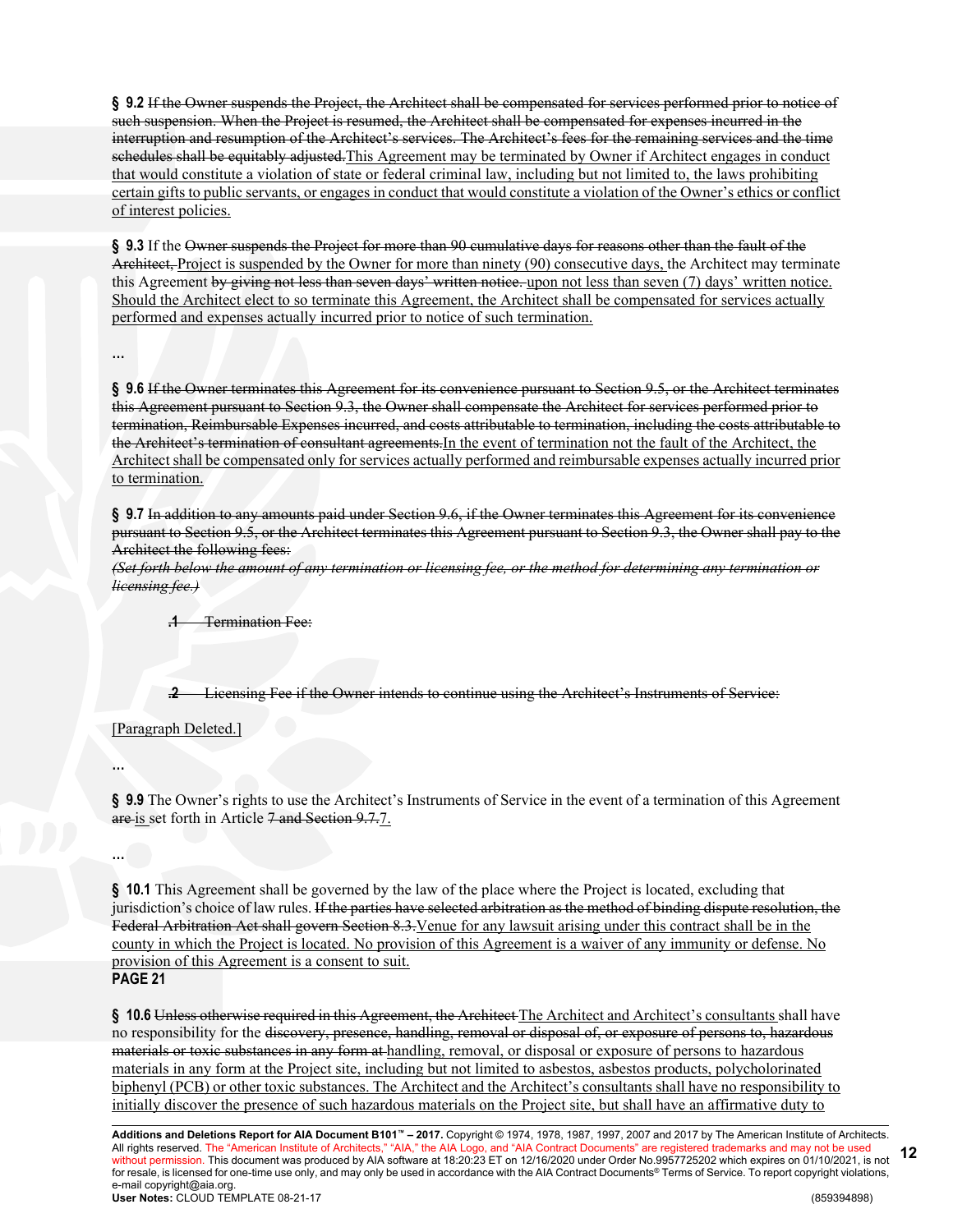immediately report to the Owner the existence of such materials actually known by the Architect or the Architect's consultants to be present on the Project site.

**§ 10.7** The With prior written consent of the Owner, the Architect shall have the right to include photographic or artistic representations of the design of the Project among the Architect's promotional and professional materials. The Architect shall be given reasonable access to the completed Project to make such representations. However, the Architect's materials shall not include the Owner's confidential or proprietary information if the Owner has previously advised the Architect in writing of the specific information considered by the Owner to be confidential or proprietary. The Owner shall provide professional credit for the Architect in the Owner's promotional materials for the Project. This Section 10.7 shall survive the termination of this Agreement unless the Owner terminates this Agreement for cause pursuant to Section 9.4.

**§ 10.8** If the Architect or Owner receives information specifically designated as "confidential" or "business proprietary," the receiving party shall keep such information strictly confidential and shall not disclose it to any other person except as set forth in Section 10.8.1. This Section 10.8 shall survive the termination of this Agreement. Owner herein designates the following as confidential information: security measures; pending real estate purchases, exchange, lease, or value; any information pertaining to litigation; student likenesses and student record information; employee information; and any other information deemed confidential by law.

**§ 10.8.1** The receiving party may disclose "confidential" or "business proprietary" information after 7 days' notice to the other party, when required by law, arbitrator's order, or court order, including a subpoena or other form of compulsory legal process issued by a court or governmental entity, or to the extent such information is reasonably necessary for the receiving party to defend itself in any dispute. The receiving party may also disclose such information to its employees, consultants, or contractors in order to perform services or work solely and exclusively for the Project, provided those employees, consultants and contractors are subject to the restrictions on the disclosure and use of such information as set forth in this Section 10.8.

**…**

**§ 10.10** In any adjudication or claim under this Agreement, reasonable and necessary attorney's fees that are equitable and just may be awarded to the prevailing party.

**§ 10.11** By signing this Agreement, the undersigned certifies as follows: Under Section 231.006, Texas Family Code, the vendor or applicant certifies that the individual or business entity named in this contract, bid, or application is not ineligible to receive the specified grant, loan, or payment and acknowledges that this contract may be terminated and payment may be withheld if this certification is inaccurate.

**§ 10.12** Pursuant to Texas Government Code Chapter 2271, if this contract is valued at \$100,000 or more **and** if the Architect has at least ten (10) full time employees, then the Architect, by its execution of this Agreement represents and warrants to the District that the Architect does not boycott Israel and will not boycott Israel during the term of this Agreement. This section does not apply to a sole proprietorship.

**Note**: On April 25, 2019, the U.S. District Court for the Western District of Texas entered a preliminary injunction enjoining the enforcement of the then-current version of Texas Government Code Chapter 2271 in any state contract. After the date of the injunction, Chapter 2271 was amended to narrow its applicability and the new statutory requirement is as stated above. As the amended statute may not cure the entire breadth of issues addressed by the injunction, the Owner does not intend to seek enforcement of this statute until further order of the Court which issued the injunction or higher court having jurisdiction over the issue.

**§ 10.13** Architect shall keep all accounting and construction records on the Project for a period of at least twelve years after Final Completion of the Project, and thereafter shall offer the records to the Owner in writing, in order for Owner to comply with its records retention requirements, per the Texas Government Code section 441.158 et seq. and the Texas Library and Archives Commission's Local Schedule GR (Government Records). In the alternative, Architect may provide such records to Owner for retention at any time if Owner agrees in writing to accept such records in lieu of Architect's retention under this Section.

**§ 10.14** When the services under this Agreement include contract administration services, the General Conditions of the Contract for Construction shall be AIA Document A201-2017.

**Additions and Deletions Report for AIA Document B101™ – 2017.** Copyright © 1974, 1978, 1987, 1997, 2007 and 2017 by The American Institute of Architects. All rights reserved. The "American Institute of Architects," "AIA," the AIA Logo, and "AIA Contract Documents" are registered trademarks and may not be used without permission. This document was produced by AIA software at 18:20:23 ET on 12/16/2020 under Order No.9957725202 which expires on 01/10/2021, is not for resale, is licensed for one-time use only, and may only be used in accordance with the AIA Contract Documents® Terms of Service. To report copyright violations, e-mail copyright@aia.org. **User Notes:** CLOUD TEMPLATE 08-21-17 (859394898) **13**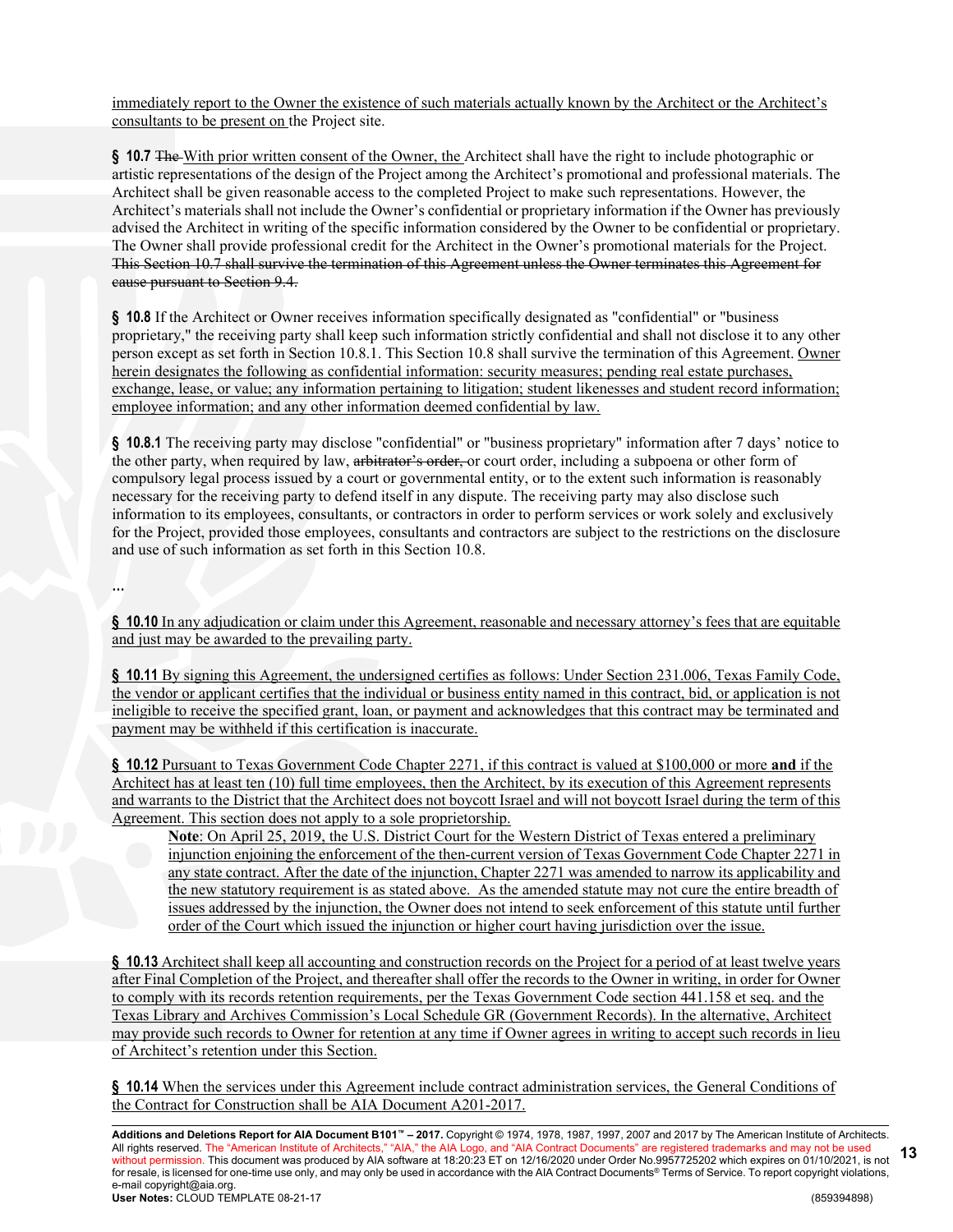**§ 10.15** Any notice required by or permitted under this Agreement must be in writing unless otherwise provided herein. Any notice required by this Agreement will be deemed to be delivered (whether actually received or not) when deposited with the United States Postal Service, postage prepaid, certified mail, return receipt requested, and addressed to the intended recipient at the address shown in this Agreement. Notice may also be given by regular mail, personal delivery, courier delivery, facsimile transmission, or other commercially reasonable means and will be effective when actually received. Any address for notice may be changed by written notice delivered as provided herein.

**§ 10.16** If any provision of this Agreement is held to be illegal, invalid, or unenforceable under any present or future law, such provision shall be fully severable and this Agreement shall be construed and enforced as if such illegal, invalid or unenforceable provision had never comprised a part of this Agreement. The remaining provisions of this Agreement shall remain in full force and effect and shall not be affected by the illegal, invalid, or unenforceable provision or by its severance herefrom.

**§ 10.17** The Owner shall have the right to examine, copy, and/or audit the books and other records of the Architect relating solely to this Agreement upon reasonable request to the Architect.

**§ 10.18** Architect verifies and affirms that it is not a foreign terrorist organization as identified on the list prepared and maintained by the Texas Comptroller of Public Accounts. If Architect has misrepresented its inclusion on the Comptroller's list such omission or misrepresentation will void this Agreement.

#### **PAGE 23**

**…**

**…**

**…**

 $($ ) % of the Owner's budget for the Cost of the Work, as calculated in accordance with Section 11.6. The Fee for Basic Services shall be **E**ercent ( $\%$ ) of the Cost of Work for all new facilities. The Fee for Basic Services shall be **Percent**  $\overline{(-\%)}$  for all additions and/or renovations to facilities.

#### *(Describe the method of compensation)*

Pre-Bond Planning Services are included in the Fee for Basic Services. If a Bond election is not called by the Board of Trustees or, if called, not approved by the voters, or the Architect is not retained to provide Architectural Services for the projects described in the Bond package, the Architect shall be compensated for actual work performed at its standard hourly rate, with the total compensation not to exceed AND  $/100$  DOLLARS (\$).

If a Bond issue is approved by the voters, the Architect shall commence Basic Services for each of the projects included in the Bond issue, upon written notification by the Owner.

**§ 11.4** Compensation for Supplemental and Additional Services of the Architect's consultants when not included in Section 11.2 or 11.3, shall be the amount invoiced to the Architect plus percent ( $\frac{\%}{\%}$ , percent ( $\frac{\%}{\%}$ ), or as follows:

| Schematic Design Phase              | Fifteen     | percent ( | 15              | $\%$ |
|-------------------------------------|-------------|-----------|-----------------|------|
| Design Development Phase            | Twenty      | percent ( | $\overline{20}$ | $\%$ |
| <b>Construction Documents Phase</b> | Thirty-Five | percent ( | 35              | $\%$ |
| <b>Procurement Phase</b>            | Five        | percent ( |                 | $\%$ |
| <b>Construction Phase</b>           | Twenty-Five | percent   | 25              | $\%$ |

**<sup>…</sup>**

**Additions and Deletions Report for AIA Document B101™ – 2017.** Copyright © 1974, 1978, 1987, 1997, 2007 and 2017 by The American Institute of Architects. All rights reserved. The "American Institute of Architects," "AIA," the AIA Logo, and "AIA Contract Documents" are registered trademarks and may not be used without permission. This document was produced by AIA software at 18:20:23 ET on 12/16/2020 under Order No.9957725202 which expires on 01/10/2021, is not for resale, is licensed for one-time use only, and may only be used in accordance with the AIA Contract Documents® Terms of Service. To report copyright violations, e-mail copyright@aia.org. **User Notes:** CLOUD TEMPLATE 08-21-17 (859394898) **14**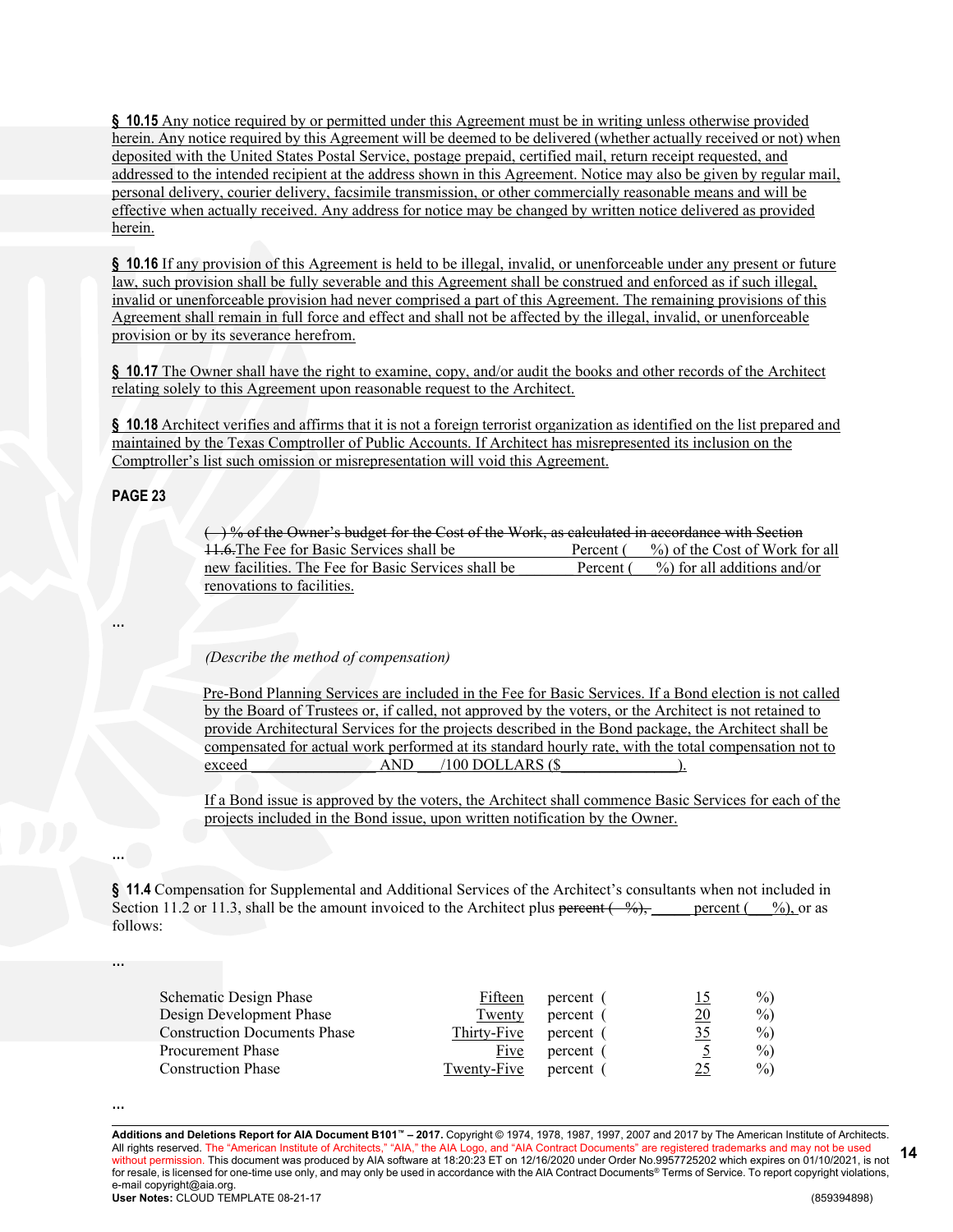**§ 11.6** When compensation identified in Section 11.1 is on a percentage basis, progress payments for each phase of Basic Services shall be calculated by multiplying the percentages identified in this Article by the Owner's most recent budget for the Cost of the Work. Compensation paid in previous progress payments shall not be adjusted based on subsequent updates to the Owner's budget for the Cost of the Work. **PAGE 24**

**§ 11.7** The hourly billing rates for services of the Architect and the Architect's consultants are set forth below. The rates shall be adjusted in accordance with the Architect's and Architect's consultants' normal review practices.fixed for the term of this Agreement.

**…**

**…**

**…**

- **.1** Transportation and authorized out-of-town travel and subsistence;subsistence except travel to and from the Project site;
- **.2** Long distance services, dedicated data and communication services, teleconferences, Project web sites, and extranets;[Subsection Deleted.];
- **.5** Postage, handling, and delivery;[Subsection Deleted.];
- **.7** Renderings, physical models, mock-ups, professional photography, and presentation materials requested by the Owner or required for the Project;[Subsection Deleted.];
- **.8** If required by the Owner, and with the Owner's prior written approval, the Architect's consultants' expenses of professional liability insurance dedicated exclusively to this Project, or the expense of additional insurance coverage or limits in excess of that normally maintained by the Architect's consultants;[Subsection Deleted.];
- **.9** All taxes levied on professional services and on reimbursable expenses;[Subsection Deleted.];
- **.10** Site office expenses;[Subsection Deleted.];
- **.11** Registration fees and any other fees charged by the Certifying Authority or by other entities as necessary to achieve the Sustainable Objective; and,Objective.
- **.12** Other similar Project-related expenditures.[Subsection Deleted.]

**§ 11.8.2** For Reimbursable Expenses the compensation shall be the expenses incurred by the Architect and the Architect's consultants plus percent  $\left(\begin{array}{cc} \varphi_0 \end{array}\right)$  percent  $\left(\begin{array}{cc} \varphi_0 \end{array}\right)$  of the expenses incurred.

**…**

§ **11.10.1.1** An initial payment of (\$—)ZERO DOLLARS (\$0.00) shall be made upon execution of this Agreement and is the minimum payment under this Agreement. It shall be credited to the Owner's account in the final invoice.

**§ 11.10.1.2** If a Sustainability Certification is part of the Sustainable Objective, an initial payment to the Architect of (\$ ) \_\_\_\_\_\_\_\_\_\_\_\_\_\_\_\_\_\_\_\_\_ AND \_\_\_\_/100 DOLLARS (\$\_\_\_\_\_\_\_\_\_\_\_\_\_) shall be made upon execution of this Agreement for registration fees and other fees payable to the Certifying Authority and necessary to achieve the Sustainability Certification. The Architect's payments to the Certifying Authority shall be credited to the Owner's account at the time the expense is incurred.

**…**

**§ 11.10.2.1** Unless otherwise agreed, payments for services shall be made monthly in proportion to services performed. Payments are due and payable upon presentation of the Architect's invoice. Amounts unpaid  $\longleftrightarrow$  days after the invoice date shall bear interest at the rate entered below, or in the absence thereof at the legal rate prevailing from time to time at the principal place of business of the Architect.Delinquent payments are subject to the Texas Prompt Pay Act, TEXAS GOVERNMENT CODE, Chapter 2251.

**Additions and Deletions Report for AIA Document B101™ – 2017.** Copyright © 1974, 1978, 1987, 1997, 2007 and 2017 by The American Institute of Architects. All rights reserved. The "American Institute of Architects," "AIA," the AIA Logo, and "AIA Contract Documents" are registered trademarks and may not be used without permission. This document was produced by AIA software at 18:20:23 ET on 12/16/2020 under Order No.9957725202 which expires on 01/10/2021, is not for resale, is licensed for one-time use only, and may only be used in accordance with the AIA Contract Documents® Terms of Service. To report copyright violations, e-mail copyright@aia.org. **User Notes:** CLOUD TEMPLATE 08-21-17 (859394898) **15**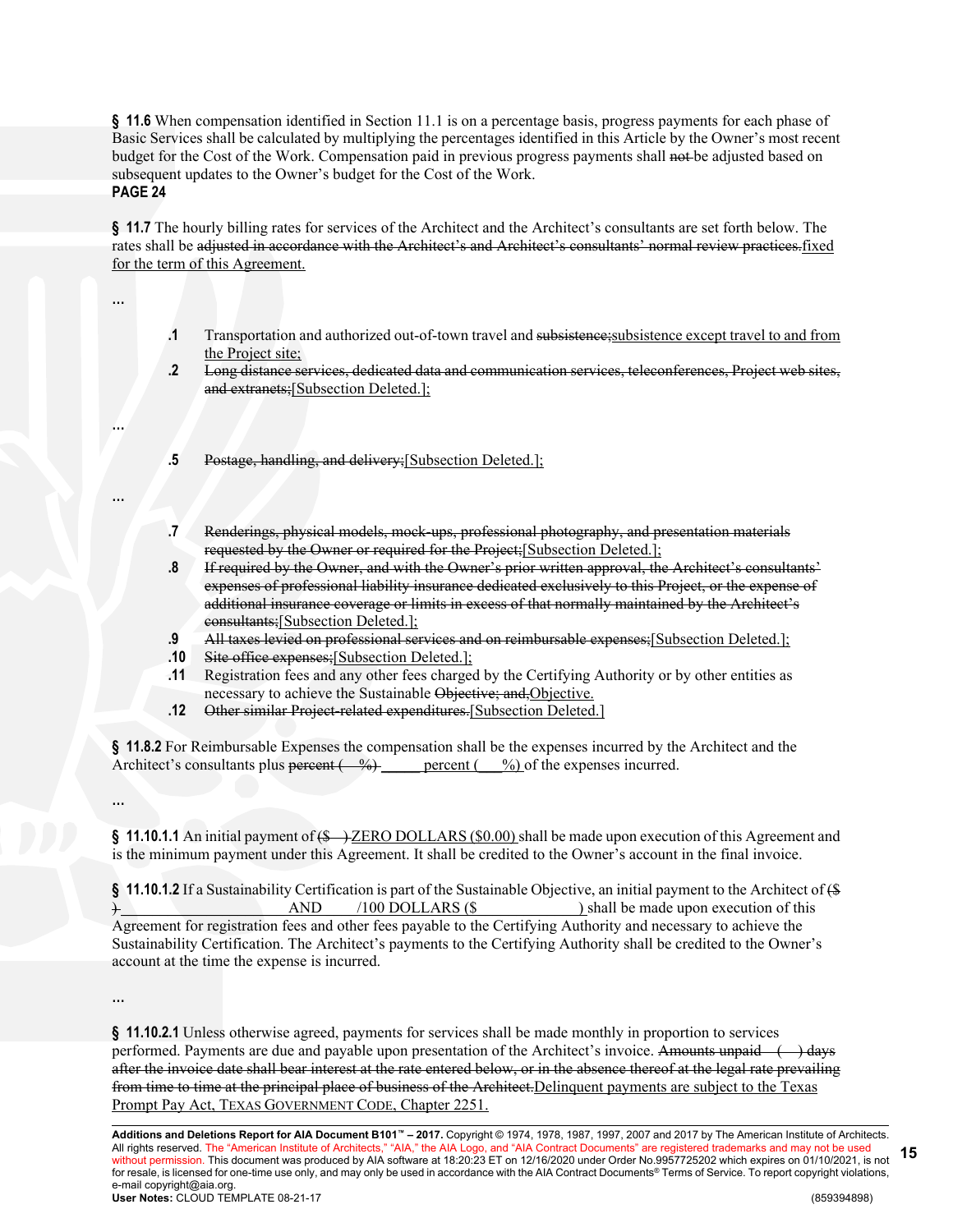# **PAGE 25**

**§ 11.10.2.2** The Owner shall not withhold amounts from the Architect's compensation to impose a penalty or liquidated damages on the Architect, or to offset sums requested by or paid to contractors for the cost of changes in the Work, unless the Architect agrees or has been found liable for the amounts in a binding dispute resolution proceeding.liable.

§ 11.10.2.3 Records of Reimbursable Expenses, of expenses pertaining to Supplemental and Additional Services, and services performed on the basis of hourly rates or a multiple of Direct Personnel Expense shall be available to the Owner or the Owner's authorized representative upon request at mutually convenient times. "Direct Personnel Expense" is defined as the direct salaries of the Architect's personnel engaged in the Project and the portion of the cost of their mandatory and customary contributions and benefits related thereto, such as employment taxes and other statutory employee benefits, insurance, sick leave, holidays, vacations, employee retirement plans and similar contributions.

**…**

**§ 12.1 LICENSING AUTHORITY:** The following information is included in this agreement as required by Texas Occupations Code section 1051.251: "The Texas Board of Architectural Examiners (333 Guadalupe Suite 2-350, Austin, Texas 78701 Telephone: 512-305-9000) has jurisdiction over individuals licensed to practice architecture in the State of Texas."*OR*

**LICENSING AUTHORITY:** The following information is included in this agreement as required by Texas Occupations Code Chapter 1001: Texas Board of Professional Engineers, 1917 S Interstate 35, Austin, Texas 78741-3702 has jurisdiction over individuals licensed to practice engineering in the State of Texas." **PAGE 26**

**KARNES CITY INDEPENDENT SCHOOL DISTRICT \_\_\_\_\_\_\_\_\_\_\_\_\_\_\_\_\_\_\_\_\_\_\_**